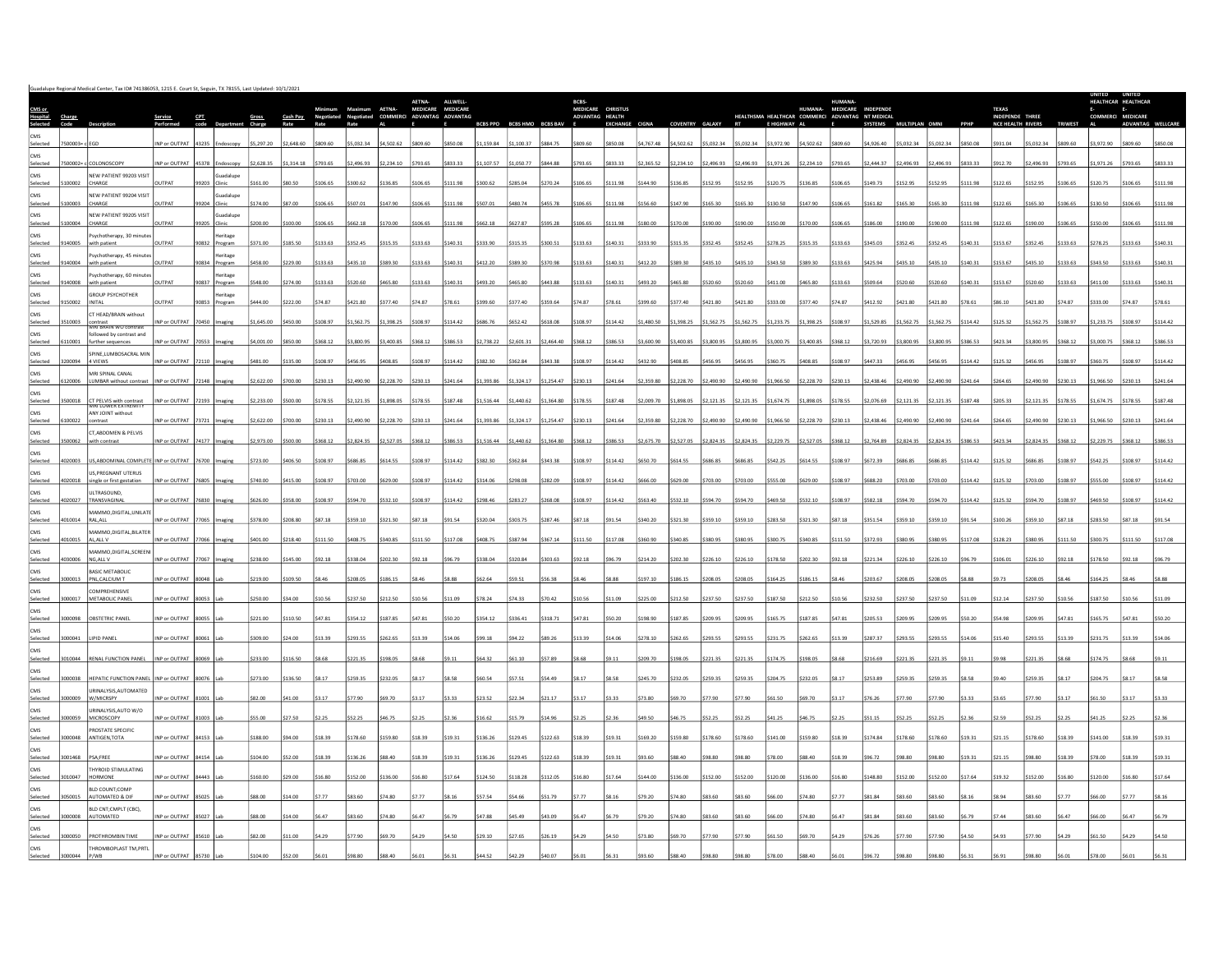| <b>CMS</b>             |                 | ardiac valve and<br>naior cardiothoracic                                    |                                   | Surgery                             |                        |                        |             |                                       |                        |             |                               |             |                           |              |             |                                                           |                                        |                         |             |                         |                         |                                       |             |                         |                        |              |             |             |                                           |                         |              |             |            |
|------------------------|-----------------|-----------------------------------------------------------------------------|-----------------------------------|-------------------------------------|------------------------|------------------------|-------------|---------------------------------------|------------------------|-------------|-------------------------------|-------------|---------------------------|--------------|-------------|-----------------------------------------------------------|----------------------------------------|-------------------------|-------------|-------------------------|-------------------------|---------------------------------------|-------------|-------------------------|------------------------|--------------|-------------|-------------|-------------------------------------------|-------------------------|--------------|-------------|------------|
| Selected               |                 | procedures with cardio                                                      | <b>NPAT</b>                       | services                            |                        | 143,357.70 \$71,678.85 | \$57,343.08 | \$136,189.82 \$121,854.05 \$57,343.08 |                        |             | \$60,210.23                   |             | \$129.021.93 \$121.854.05 | \$116,119.74 | \$57,343.08 | \$60,210.23                                               | \$129,021.93 \$121,854.05 \$136,189.82 |                         |             | \$136,189.82            |                         | \$107,518.28 \$121,854.05 \$57,343.08 |             |                         | 133.322.66 5136.189.82 | \$136,189.82 | \$60,210.23 | \$65,944.54 | \$136,189.82                              | \$57.343.08             | \$107.518.28 | \$57,343.08 |            |
|                        |                 | Spinal fusion except<br>ervical without major                               |                                   | Medicine ar                         |                        |                        |             |                                       |                        |             |                               |             |                           |              |             |                                                           |                                        |                         |             |                         |                         |                                       |             |                         |                        |              |             |             |                                           |                         |              |             |            |
| CMS                    |                 | norbid conditions or                                                        | Vot Performed                     | Surgery                             |                        |                        |             |                                       |                        |             |                               |             |                           |              |             |                                                           |                                        |                         |             |                         |                         |                                       |             |                         |                        |              |             |             |                                           |                         |              |             |            |
| Selected               |                 | mplications (MCC)                                                           | at GRMC                           |                                     |                        |                        |             |                                       |                        |             |                               |             |                           |              |             |                                                           |                                        |                         |             |                         |                         |                                       |             |                         |                        |              |             |             |                                           |                         |              |             |            |
| CMS<br>Selected        |                 | reattachment of lower<br>extremity without major<br>Cervical spinal fusion  | <b>NPAT</b><br>470                | iurgery<br>Services<br>Viedicine    | \$14,389.16            | \$7,194.58             | \$10,791.87 | \$13,669.70                           | \$12,230.79            | \$10,854.25 | \$11.396.96                   | \$12.950.24 | \$12,230.79               | \$11,655.22  | \$10,854.25 | \$11.396.96                                               | \$12,950.24                            | \$12,230.79 \$13,669.70 |             | \$13,669.70             | \$10,791.87 \$12,230.79 |                                       | \$10,854.25 | \$13,381.92 \$13,669.70 |                        | \$13,669.70  | 11.396.96   | \$12,482.39 | \$13,669.70                               | \$10,854.25 \$10,791.87 |              | \$10,854.25 |            |
| CMS                    |                 | vithout comorbid                                                            | Not Perfromed                     | Surgery                             |                        |                        |             |                                       |                        |             |                               |             |                           |              |             |                                                           |                                        |                         |             |                         |                         |                                       |             |                         |                        |              |             |             |                                           |                         |              |             |            |
| Selected               |                 | nditions(CC) or majo<br>Inne and Adnexa                                     | at GRMC                           | ervices<br>tedicio                  |                        |                        |             |                                       |                        |             |                               |             |                           |              |             |                                                           |                                        |                         |             |                         |                         |                                       |             |                         |                        |              |             |             |                                           |                         |              |             |            |
| <b>CMS</b>             |                 | procedures for non-                                                         |                                   | iurgery                             |                        |                        |             |                                       |                        |             |                               |             |                           |              |             |                                                           |                                        |                         |             |                         |                         |                                       |             |                         |                        |              |             |             |                                           |                         |              |             |            |
| Selected               |                 | nalignancy without<br>IEMOVAL UF I UK MORE                                  | <b>NPAT</b>                       | iervices<br>viedicine a             | 16,176.00              | \$8,088.00             | \$6,470.40  | \$15,367.20                           | \$13,749.60            | \$6,470.40  | \$6,793.92                    | 14 558 40   | \$13,749.60               | \$13,102.56  | \$6,470.40  | \$6,793.92                                                | \$14,558.40 \$13,749.60 \$15,367.20    |                         |             | \$15,367.20             | \$12,132.00             | \$13,749.60                           | \$6,470.40  | 15.043.68               | 15 367 20              | 15 367 20    | 6 793 92    | 57,440.96   | 15,367.20                                 | 6.470.40                | \$12,132.00  | 04.070.45   | 6 793 97   |
| CMS<br>Selected        | <b>ASE RATI</b> | <b>BREAST GROWTH, OPEN</b>                                                  | NP or OUTPAT 19120                | Surgery                             | 7,483.39               | \$3,741.70             | \$3,157.74  | \$7,109.22                            | \$6,360.88             | \$3.157.74  | \$3.315.63                    | \$4,255.43  | \$4.037.20                | 3,246.13     | 33.157.74   | \$3,315.63                                                | \$6,735.05                             | \$6,360.88 \$7,109.22   |             | \$7,109.22              | \$5,612.54              | \$6,360.88                            | \$3,157.74  | 6.959.55                | \$7.109.22             | 109.22       | 3.315.63    | \$3,631.40  | \$7,109.22                                | \$3,157.74              | \$5.612.54   | \$3,157.74  | \$3,315.63 |
|                        |                 | <b>PROCEDURE</b><br>SHAVING OF SHOULDER                                     |                                   | Services<br>Vienicine :             |                        |                        |             |                                       |                        |             |                               |             |                           |              |             |                                                           |                                        |                         |             |                         |                         |                                       |             |                         |                        |              |             |             |                                           |                         |              |             |            |
| CMS<br>Selected        |                 | BONE USING AN<br>ASE RATE ENDOSCOPE<br>REMOVAL OF ONE KNEE                  | INP or OUTPAT<br>29826            | iurgery<br>iervices<br>vedicine an  | \$12,105.70            | \$6,052.85             | 5,627.05    | 11,500.42                             | \$10,289.85            | \$5,627.05  | 5,908.40                      | 8.746.02    | \$8,297.50                | 6,671.64     | \$5,627.05  | \$5,908.40                                                | \$10,895.13 \$10,289.85 \$11,500.42    |                         |             | \$11,500.42             | \$9,079.28              | \$10,289.85                           | 5,627.05    | 11,258.30               | 11,500.42              | 11,500.42    | 5,908.40    | \$6,471.11  | \$11,500.42                               | \$5,627.05              | \$9,079.28   | \$5,627.05  |            |
| CMS                    |                 | CARTILAGE USING AN                                                          |                                   | Surgery                             |                        |                        |             |                                       |                        |             |                               |             |                           |              |             |                                                           |                                        |                         |             |                         |                         |                                       |             |                         |                        |              |             |             |                                           |                         |              |             |            |
| Selected               |                 | CASE RATE ENDOSCOPE                                                         | NP or OUTPAT<br>29881             | Services<br>Medicine a              | \$7,731.24             | 3,865.62               | \$2,830.40  | 7.344.61                              | \$6.571.5              | \$2,830.40  | 2,971.92                      | 4,126.5     | 3,914.94                  | 3,147.82     | \$2,830.40  | \$2,971.92                                                | \$6,958.12                             | \$6,571.55              | \$7,344.68  | 7,344.68                | \$5,798.43              | \$6,571.55                            | ,830.40     | 190.0                   | 7.344.68               | .344.68      | 2,971.92    | \$3,254.96  | 7,344.68                                  | \$2,830.40              | \$5,798.43   | 2,830.40    |            |
| CMS                    |                 | ADENOID GLANDS PATIENT                                                      |                                   | Surgery                             |                        |                        |             |                                       |                        |             |                               |             |                           |              |             |                                                           |                                        |                         |             |                         |                         |                                       |             |                         |                        |              |             |             |                                           |                         |              |             |            |
| Selected               | ASE RATI        | YOUNGER THAN AGE 12                                                         | NP or OUTPAT<br>42820             | Services<br>Medicine ai             | 8,256.93               | 4,128.47               | 5,086.05    | 7,844.08                              | \$7,018.3              |             |                               |             | 6,421.41                  | 55,163.16    | \$5,086.05  | \$5,340.35                                                | \$7,431.24                             | \$7,018.39              | \$7,844.08  | 7,844.08                | \$6,192.70              | \$7,018.39                            | 5,086.05    | ,678.9                  |                        | ,844.08      | 5,340.35    | 55,848.96   | \$7,844.08                                | 5,086.05                | 6,192.70     | \$5,086.05  |            |
| <b>CMS</b>             |                 | <b>ESOPHAGUS, STOMACH.</b><br>CASE RATE AND/OR UPPER SMALL                  | NP or OUTPAT 43239                | Surgery                             |                        | \$2,560.17             | \$809.60    | \$4,864.32                            | \$4,352.29             | \$809.60    | 850.08                        | 1.159.84    | \$1.100.37                | \$884.75     | \$809.60    | \$850.08                                                  | \$4,608.31                             | \$4,352.29              | S4.864.32   | \$4,864.32              | \$3,840.26              | S4.352.29                             | \$809.60    | \$4,761.92              | S4.864.32              | 4.864.32     | \$850.08    | \$931.04    | \$4,864.32                                | \$809.60                | \$3,840.26   | \$809.60    |            |
| Selected               |                 |                                                                             |                                   | Services<br>Medicine ai             | \$5,120.34             |                        |             |                                       |                        |             |                               |             |                           |              |             |                                                           |                                        |                         |             |                         |                         |                                       |             |                         |                        |              |             |             |                                           |                         |              |             |            |
| CMS<br>Selected        |                 | <b>IOPSY OF LARGE BOWEL</b><br>ASE RATE USING AN ENDOSCOPE                  | INP or OUTPAT 45380               | Surgery<br>Services<br>Viedicine ar | 2,721.35               | \$1,360.68             | \$1,036.96  | \$2,585.28                            | \$2,313.15             | \$1,036.96  | \$1,088.81                    | 1,460.77    | 1,385.86                  | 1,114.30     | \$1,036.96  | \$1,088.81                                                | \$2,449.22                             | \$2,313.15              | \$2,585.28  | 2,585.28                | \$2,041.01              | \$2,313.15                            | \$1,036.96  | 2,530.86                | 2,585.28               | 2,585.28     | 1,088.81    | \$1,192.50  | \$2,585.28                                | \$1,036.96              | \$2,041.01   | \$1,036.96  | 1.088.81   |
| <b>CMS</b>             |                 | <b>GROWTHS OF LARGE</b>                                                     |                                   | Surgery                             |                        |                        |             |                                       |                        |             |                               |             |                           |              |             |                                                           |                                        |                         |             |                         |                         |                                       |             |                         |                        |              |             |             |                                           |                         |              |             |            |
| Selected               |                 | CASE RATE BOWEL USING AN                                                    | NP or OUTPAT 45385                | Services<br>Medicine ar             | \$2,944.78             | \$1,472.39             | \$1,036.96  | \$2,797.54                            | \$2,503.06             | \$1,036.96  | \$1,088.81                    | 1,460.77    | \$1,385.86                | \$1,114.30   | \$1,036.96  | \$1,088.81                                                | \$2,650.30                             | \$2,503.06              | \$2,797.54  | \$2,797.54              | \$2,208.59              | \$2,503.06                            | \$1,036.96  | \$2,738.65              | \$2,797.54             | 2,797.54     | \$1,088.81  | \$1,192.50  | \$2,797.54                                | \$1,036.96              | \$2,208.59   | \$1,036.96  | \$1,088.81 |
| CMS                    |                 | EXAMINATION OF LOWER                                                        |                                   | Surgery                             |                        |                        |             |                                       |                        |             |                               |             |                           |              |             |                                                           |                                        |                         |             |                         |                         |                                       |             |                         |                        |              |             |             |                                           |                         |              |             |            |
| Selecte                | ASE RATE        | LARGE BOWEL USING AN                                                        | NP or OUTPAT<br>45391             | Services<br>Medicine                | 2,330.00               | 1,165.00               | 1,036.96    | 2,213.50                              | 1,980.50               | \$1,036.96  | \$1,088.81                    | 1,460.77    | 1,385.86                  | 1,114.30     | \$1,036.96  | \$1,088.81                                                | 2,097.00                               | 1,980.50                | \$2,213.50  | 2,213.50                | 1,747.50                | 1,980.50                              | 1,036.96    | ,166.90                 |                        | ,213.50      | 1,088.81    | \$1,192.50  | \$2,213.50                                | 1,036.96                | 1,747.50     | 1,036.96    | 1,088.81   |
| CMS<br>Selected        |                 | <b>GALLBLADDER USING AN</b><br>CASE RATE ENDOSCOPE                          | INP or OUTPAT 47562               | Surgery                             |                        | 18.433.78 59.216.89    | \$5,060.44  | \$17.512.09                           | \$15,668.71 \$5,060.44 |             | S5.313.46 S7.002.34 S6.643.25 |             |                           | \$5,341.53   |             | \$5,060.44 \$5,313.46 \$16,590.40 \$15,668.71 \$17,512.09 |                                        |                         |             | \$17,512.09             | \$13,825.34 \$15,668.71 |                                       | \$5,060.44  | \$17.143.42 \$17.512.09 |                        | \$17.512.09  | S5.313.46   | \$5,819.51  | S17.512.09 S5.060.44 S13.825.34 S5.060.44 |                         |              |             | \$5,313.46 |
| CMS                    |                 | <b>FPAIR OF GROIN HERNIA</b>                                                |                                   | Services<br>Medicine                |                        |                        |             |                                       |                        |             |                               |             |                           |              |             |                                                           |                                        |                         |             |                         |                         |                                       |             |                         |                        |              |             |             |                                           |                         |              |             |            |
| Selected               | ASE RATE OLDER  | PATIENT AGE 5 YEARS OR                                                      | NP or OUTPAT<br>49505             | Surgery<br>ervices<br>sagirina      | 10,768.70 \$5,384.35   |                        | \$3,183.41  | \$10,230.27                           | \$9,153.40             | \$3,183.41  | \$3,342.58                    | \$4,541.41  | \$4,308.52                | \$3,464.28   | \$3,183.41  | \$3,342.58                                                | \$9,691.83 \$9,153.40                  |                         | \$10,230.27 | \$10,230.27             | \$8,076.53              | \$9,153.40                            | \$3,183.41  |                         | \$10,230.27            | 10,230.27    | \$3,342.58  | \$3,660.92  | \$10,230.27 \$3,183.41                    |                         | \$8,076.53   | \$3,183.41  | \$3,342.58 |
| <b>CMS</b>             |                 | <b>BIOPSY OF PROSTATE</b>                                                   |                                   | Surgery                             |                        |                        |             |                                       |                        |             |                               |             |                           |              |             |                                                           |                                        |                         |             |                         |                         |                                       |             |                         |                        |              |             |             |                                           |                         |              |             |            |
| Selected               |                 | CASE RATE GLAND<br>SURGICAL REMOVAL OF                                      | INP or OUTPAT<br>55700            | Services<br>Viedicine a             | \$6,682.50             | \$3,341.25             | \$1,792.99  | \$6,348.38                            | \$5,680.13             | \$1,792.99  | \$1,882.64                    | \$2,645.26  | \$2,509.61                | \$2,017.86   | \$1,792.99  | \$1,882.64                                                | \$6,014.25                             | \$5,680.13 \$6,348.38   |             | \$6,348.38              | \$5,011.88              | \$5,680.13                            | 1,792.99    | 6,214.73                | \$6,348.38             | 6.348.38     | 1,882.64    | \$2,061.94  | \$6,348.38                                | 1,792.99                | \$5,011.88   | \$1,792.99  | \$1,882.64 |
| CMS                    |                 | PROSTATE AND                                                                |                                   | Surgery                             |                        |                        |             |                                       |                        |             |                               |             |                           |              |             |                                                           |                                        |                         |             |                         |                         |                                       |             |                         |                        |              |             |             |                                           |                         |              |             |            |
| Selected               |                 | .<br>JRROUNDING LYMPH<br>JUTINE OBSTETRIC CAR                               | INP or OUTPAT<br>55866            | Services<br>Tredicine               | 20,000.00              | 10,000.                | 8,907.66    | \$19,000.00                           |                        |             | 9,353.04                      | 11,848.8    | 11,241.22                 | \$9,038.55   | \$8,907.66  | \$9,353.04                                                | 18,000.00                              | 17,000.00               | 19,000.00   | 19,000.00               |                         | \$17,000.00                           | ,907.66     |                         |                        |              |             | 10,243.81   | 19,000.00                                 |                         | 15,000.00    |             |            |
| CMS                    |                 | FOR VAGINAL DELIVERY.                                                       | 00492                             | Surgery                             |                        | 2,800.00               | 2,559.04    | 7,661.75                              | 6.855.2                |             |                               | 3.354.70    | 3,182.67                  | 2,559.04     |             |                                                           |                                        |                         | \$7,661.75  |                         | 6.048.75                | 6,855.25                              |             | 7.500.45                | .661.75                | .661.75      |             |             | 7,661.75                                  |                         | 0487         |             |            |
| Selected               |                 | ASE RATE INCLUDING PRE-AND POST                                             |                                   | ervices<br>viedicine                | 8,065.00               |                        |             |                                       |                        |             |                               |             |                           |              |             |                                                           | 7,258.50                               | 6,855.25                |             | 7,661.75                |                         |                                       |             |                         |                        |              |             |             |                                           |                         |              |             |            |
| CMS<br>Selected        |                 | FOR CESAREAN DELIVERY,<br>CASE RATE INCLUDING PRE-AND POST                  | 59510<br><b>NPAT</b>              | Surgery<br>Services<br>Medicine a   | 16,484.00 \$4,200.00   |                        | \$2,838.34  | \$15,659.80                           | \$14,011.40            |             |                               | \$3,720.85  | \$3,530.04                | 2,838.34     |             |                                                           | \$14,835.60 \$14,011.40 \$15,659.80    |                         |             | \$15,659.80 \$12,363.00 |                         | \$14,011.40                           |             | \$15,330.12 \$15,659.80 |                        | \$15,659.80  |             |             | \$15,659.80                               |                         | 12.363.00    |             |            |
| CMS                    |                 | FOR VAGINAL DELIVERY                                                        |                                   | Surgery                             |                        |                        |             |                                       |                        |             |                               |             |                           |              |             |                                                           |                                        |                         |             |                         |                         |                                       |             |                         |                        |              |             |             |                                           |                         |              |             |            |
| Selected               |                 | ASE RATE AFTER PRIOR CESAREAN                                               | 59610                             | Services<br>Medicine ani            | \$8,065.00             | \$2,800.00             | 2,693.99    | \$7,661.75                            | 6,855.2                |             |                               | 3,531.62    | \$3,350.51                | 2,693.99     |             |                                                           | \$7,258.50                             | 6,855.25                | \$7,661.75  | \$7,661.75              | \$6,048.75              | \$6,855.25                            |             | 7,500.45                | 7,661.75               | 7,661.75     |             |             | 7,661.75                                  |                         |              |             |            |
| <b>CMS</b>             |                 | INTO SPINAL CANAL OF                                                        |                                   | Surgery                             |                        |                        |             |                                       |                        |             |                               |             |                           |              |             |                                                           |                                        |                         |             |                         |                         |                                       |             |                         |                        |              |             |             |                                           |                         |              |             |            |
| Selected               |                 | CASE RATE LOWER BACK OR SACRUM                                              | INP or OUTPAT<br>62323            | Services<br>Medicine a              | 1,960.22               | \$980.11               | \$634.59    | \$1,862.21                            | \$1,666.19             | \$634.59    | \$666.32                      | \$847.67    | \$804.20                  | 646.62       | \$634.59    | \$666.32                                                  | \$1,764.20                             | \$1,666.19              | \$1,862.21  | \$1,862.21              | \$1,470.17              | \$1,666.19                            | \$634.59    | \$1,823.00              | 1,862.21               | 1,862.21     |             | \$729.78    | \$1,862.21                                | \$634.59                | \$1,470.17   | \$634.59    | \$666.3    |
| CMS                    |                 | ANESTHETIC AND /OR                                                          |                                   | Surgery                             |                        |                        |             |                                       |                        |             |                               |             |                           |              |             |                                                           |                                        |                         |             |                         |                         |                                       |             |                         |                        |              |             |             |                                           |                         |              |             |            |
| Selected               |                 | <b>STEROID DRUG INTO</b><br>REMOVAL OF RECURRI                              | NP or OUTPAT<br>64483             | Services<br>Viegicine ar            | 3,524.69               | 1,762.35               | 799.89      | 3,348.4                               | 2,995.9                |             | 863.58                        | 1,048.6     |                           |              |             | \$863.58                                                  | 3,172.22                               | \$2,995.99              | \$3,348.46  | \$3,348.46              | \$2,643.52              | \$2,995.99                            |             |                         |                        |              |             |             | 3,348.46                                  | 822.4                   | 2,643.5      |             |            |
| <b>CMS</b><br>Selected |                 | CATARACT IN LENS<br>CASE RATE CAPSULE USING LASER                           | UTPAT<br>66821                    | Surgery<br>iervices<br>viedicine    | \$1,250.00             | \$625.00               | \$503.86    | \$1,187.50                            | \$1,062.50             | \$503.86    | \$529.05                      | \$761.25    | \$722.21                  | \$580.70     | \$503.86    | \$529.05                                                  | \$1,125.00 \$1,062.50 \$1,187.50       |                         |             | \$1,187.50              | \$937.50                | \$1,062.50                            | \$503.86    | \$1,162.50              | \$1,187.50             | 1,187.50     | \$529.05    | \$579.44    | \$1,187.50                                | \$503.86                | \$937.50     | \$503.86    | \$529.05   |
| CMS                    |                 | <b>EMOVAL OF CATARACT</b>                                                   |                                   | Surgery                             |                        |                        |             |                                       |                        |             |                               |             |                           |              |             |                                                           |                                        |                         |             |                         |                         |                                       |             |                         |                        |              |             |             |                                           |                         |              |             |            |
| Selecte                |                 | CASE RATE WITH INSERTION OF LENS                                            | DUTPAT<br>66984                   |                                     | \$8,975.73             | \$4,487.87             | \$2,079.16  | \$8,526.94                            | \$7,629.37             | \$2,079.16  | \$2,183.12                    | \$2,996.90  | \$2,843.21                | \$2,286.10   | \$2,079.16  | \$2,183.12                                                | \$8,078.16                             | \$7,629.37 \$8,526.94   |             | \$8,526.94              | \$6,731.80              | \$7,629.37                            | \$2,079.16  | \$8,347.43              | \$8,526.94             | \$8,526.94   | \$2,183.12  | \$2,391.03  | \$8,526.94                                | \$2,079.16              | \$6,731.80   | \$2,079.16  | \$2,183.12 |
| <b>CMS</b>             |                 | INTO LEFT HEART FOR                                                         |                                   | Surgery                             |                        |                        |             |                                       |                        |             |                               |             |                           |              |             |                                                           |                                        |                         |             |                         |                         |                                       |             |                         |                        |              |             |             |                                           |                         |              |             |            |
| Selected               |                 | <b>EASE RATE DIAGNOSIS</b><br><b>PATIENT OFFICE</b>                         | NP or OUTPAT 93452                | Services<br>Medicine an             | \$11,106.00 \$5,553.00 |                        | 2.899.02    | \$10.550.70                           | \$9,440.10             | \$2.899.02  | \$3.043.97                    | 4.389.22    | \$4,164.13                | 3.348.18     | 2.899.02    | \$3,043.97                                                | \$9,995.40                             | \$9,440.10              | \$10,550.70 | \$10,550.70             | \$8,329.50              | S9.440.10                             | \$2,899.02  | \$10,328.58             | \$10,550.70            | 10.550.70    | \$3.043.97  | \$3,333,87  | \$10,550.70                               | \$2,899.02              | \$8,329.50   | 2.899.02    | \$3,043.9  |
| CMS<br>Selecte         |                 | CONSULTATION, Typically<br>Omin                                             | IP or OUTPAT<br>99243             | Surgery                             | 364.00                 | 182.00                 | 92.31       | 374.03                                | 309.40                 |             |                               |             |                           |              |             | 96.93                                                     | \$327.60                               | 309.40                  | \$345.80    | \$345.80                | 273.00                  | \$309.40                              | 92.31       |                         |                        |              |             | 106.16      | 345.80                                    | 92.31                   | 273.00       | \$92.31     |            |
| <b>CMS</b>             |                 | <b>TIENT OFFICE</b>                                                         |                                   |                                     |                        |                        |             |                                       |                        |             |                               |             |                           |              |             |                                                           |                                        |                         |             |                         |                         |                                       |             |                         |                        |              |             |             |                                           |                         |              |             |            |
| Selected               | 9830038         | CONSULTATION, Typically<br>60min                                            | NP or OUTPAT 99244                | Surgery<br>Services                 | 502.00                 | \$251.00               | 148.46      | \$601.23                              | \$426.70               | \$148.46    | 155.88                        | 601.23      |                           | 540.49       | 148.46      | \$155.88                                                  | \$451.80                               | \$426.70                | \$476.90    | \$476.90                | \$376.50                | S426.70                               | \$148.46    | 466.88                  |                        |              | 55.88       | \$170.73    | \$476.90                                  | 148.46                  | \$376.50     | 148.46      |            |
| CMS                    | $3000 =$        | <b>FLECTROCARDIOGRAM RC</b>                                                 |                                   | Medicine and                        |                        |                        |             |                                       |                        |             |                               |             |                           |              |             |                                                           |                                        |                         |             |                         |                         |                                       |             |                         |                        |              |             |             |                                           |                         |              |             |            |
| Selected               | 3005) &         | 7300001(9 UTINE, without<br>nterpretation and report<br>LEEP STUDY, age 6+, | INP or OUTPAT<br>93000            | Surgery<br>Services                 | \$343.00               | \$90.00                | \$58.12     | \$325.85                              | \$291.55               | \$58.12     | \$61.03                       | \$103.3     | 98.21                     |              |             | \$61.03                                                   | \$308.70                               | \$291.55                | \$325.85    | \$325.85                | \$257.25                | \$291.55                              | \$58.12     | \$318.9                 |                        |              |             | \$66.84     | \$325.85                                  | \$58.12                 | \$257.25     | 58.12       |            |
| CMS                    |                 | +parameters of sleep,                                                       |                                   |                                     |                        |                        |             |                                       |                        |             |                               |             |                           |              |             |                                                           |                                        |                         |             |                         |                         |                                       |             |                         |                        |              |             |             |                                           |                         |              |             |            |
| Selected               |                 | ttended by a technologi                                                     | <b>NDAT</b><br>95810              | ep Study                            | 2,170.00               | 1.085.00               | 919.82      | 2.061.50                              | \$1,844.50             | 919.87      |                               | 9796        |                           | 779.59       | 919.82      |                                                           | 1,953.00                               | 1.844.50                | 2.061.50    | 2,061.50                | 1.627.50                | 1844 50                               | 919.87      |                         |                        |              |             | 05779       | 061.50                                    | 919.82                  |              |             |            |
| CMS                    |                 | HERAPY Exercise Each 15                                                     |                                   |                                     |                        |                        |             |                                       |                        |             |                               |             |                           |              |             |                                                           |                                        |                         |             |                         |                         |                                       |             |                         |                        |              |             |             |                                           |                         |              |             |            |
| Selected               | 4211021         | MINUTES<br>FAMILY PSYCHOTHERA                                               | INP or OUTPAT 97110               | Therapy                             | \$160.00               |                        |             | 152.00                                | \$136.00               | \$29.44     | \$30.91                       | \$120.5     |                           |              | \$29.44     | \$30.91                                                   | \$144.00                               | \$136.00                | \$152.00    | 152.00                  | \$120.00                | \$136.00                              | \$29.44     | 148.80                  |                        |              |             |             |                                           |                         |              |             |            |
| CMS<br>Selected        |                 | not including patient,<br>50min                                             | Not Perfromec<br>90846<br>at GRMC | Surgery                             |                        |                        |             |                                       |                        |             |                               |             |                           |              |             |                                                           |                                        |                         |             |                         |                         |                                       |             |                         |                        |              |             |             |                                           |                         |              |             |            |
| <b>CMS</b>             |                 | FAMILY PSYCHOTHERAPY.                                                       | Not Perfromed                     | iervices<br>vienirine :             |                        |                        |             |                                       |                        |             |                               |             |                           |              |             |                                                           |                                        |                         |             |                         |                         |                                       |             |                         |                        |              |             |             |                                           |                         |              |             |            |
| Selected               |                 | including patient, 50min<br>INITIAL NEW PATIENT                             | at GRMC<br>Not Perfromed<br>90847 | Surgery<br>Services<br>Medicine a   |                        |                        |             |                                       |                        |             |                               |             |                           |              |             |                                                           |                                        |                         |             |                         |                         |                                       |             |                         |                        |              |             |             |                                           |                         |              |             |            |
| CMS                    |                 | PREVENTIVE MEDICINE                                                         | GRMC: No longer                   | Surgery                             |                        |                        |             |                                       |                        |             |                               |             |                           |              |             |                                                           |                                        |                         |             |                         |                         |                                       |             |                         |                        |              |             |             |                                           |                         |              |             |            |
| Selected               |                 | <b>EVALUATION (18-39)</b><br>NITIAL NEW PATIENT                             | sctive, see<br>99385              | <b>iervices</b><br>Medicina         |                        |                        |             |                                       |                        |             |                               |             |                           |              |             |                                                           |                                        |                         |             |                         |                         |                                       |             |                         |                        |              |             |             |                                           |                         |              |             |            |
| <b>CMS</b>             |                 | PREVENTIVE MEDICINE                                                         | Not Perfromed<br>GRMC: No longe   | Surgery                             |                        |                        |             |                                       |                        |             |                               |             |                           |              |             |                                                           |                                        |                         |             |                         |                         |                                       |             |                         |                        |              |             |             |                                           |                         |              |             |            |
| Selected               |                 | <b>EVALUATION (40-64)</b><br>INITIAL ESTABLISHED                            | active, see<br>9386               | iervices<br>viedicine a             |                        |                        |             |                                       |                        |             |                               |             |                           |              |             |                                                           |                                        |                         |             |                         |                         |                                       |             |                         |                        |              |             |             |                                           |                         |              |             |            |
| Hospital               |                 | PATIENT PREVENTIVE                                                          |                                   | Surgery                             |                        | \$101.50               |             |                                       |                        |             | \$135.41                      |             |                           |              |             |                                                           | \$182.70                               | \$172.55                | \$192.85    |                         |                         |                                       | \$128.96    |                         |                        |              |             |             |                                           |                         |              |             |            |
| Selected               | 100054          | MEDICINE EVALUATION (18 OUTPAT                                              | 99395                             | iervices<br>Tegucionas              | 203.00                 |                        |             | 350.49                                | \$172.55               | \$128.96    |                               | 350.49      | \$332.33                  | 315.08       | 128.96      | \$135.41                                                  |                                        |                         |             | \$192.85                | \$152.25                | \$172.55                              |             |                         |                        |              |             | 148.30      | 192.85                                    |                         |              | 128.96      |            |
| lospital<br>Selected   |                 | PATIENT PREVENTIVE                                                          | <b>JUTPAT</b><br>99396            | Surgery<br>Services                 | 203.00                 | \$101.50               | 128.9       | 379.59                                | \$172.55               | \$128.9     | \$135.41                      | 379.59      | 359.92                    | 341.24       | \$128.96    | \$135.41                                                  | 182.70                                 | \$172.55                | \$192.85    | 192.85                  | \$152.25                | \$172.55                              | 128.9       |                         |                        |              |             |             |                                           |                         |              | 128.96      |            |
| Hospital               |                 | MEDICINE EVALUATION (4)<br>Rehabiliation; with                              |                                   |                                     |                        |                        |             |                                       |                        |             |                               |             |                           |              |             |                                                           |                                        |                         |             |                         |                         |                                       |             |                         |                        |              |             |             |                                           |                         |              |             |            |
| Selected               |                 | continuous ECG monitori                                                     | <b>JTPAT</b><br>93798             |                                     | Cardiac Rehab \$279.00 | 139.50                 |             |                                       |                        |             | \$121.86                      |             |                           |              |             |                                                           | \$251.10                               | 237.15                  |             | 265.05                  | 209.25                  | \$237.15                              | 116.06      |                         |                        |              |             |             |                                           |                         |              |             |            |
|                        |                 | HASE III CARDIAC REHAB                                                      |                                   |                                     |                        |                        |             |                                       |                        |             |                               |             |                           |              |             |                                                           |                                        |                         |             |                         |                         |                                       |             |                         |                        |              |             |             |                                           |                         |              |             |            |
|                        |                 | SERV: Supervised daily                                                      |                                   |                                     |                        |                        |             |                                       |                        |             |                               |             |                           |              |             |                                                           |                                        |                         |             |                         |                         |                                       |             |                         |                        |              |             |             |                                           |                         |              |             |            |
| ospital                |                 | Exercise-Self pay charge                                                    |                                   |                                     |                        |                        |             |                                       |                        |             |                               |             |                           |              |             |                                                           |                                        |                         |             |                         |                         |                                       |             |                         |                        |              |             |             |                                           |                         |              |             |            |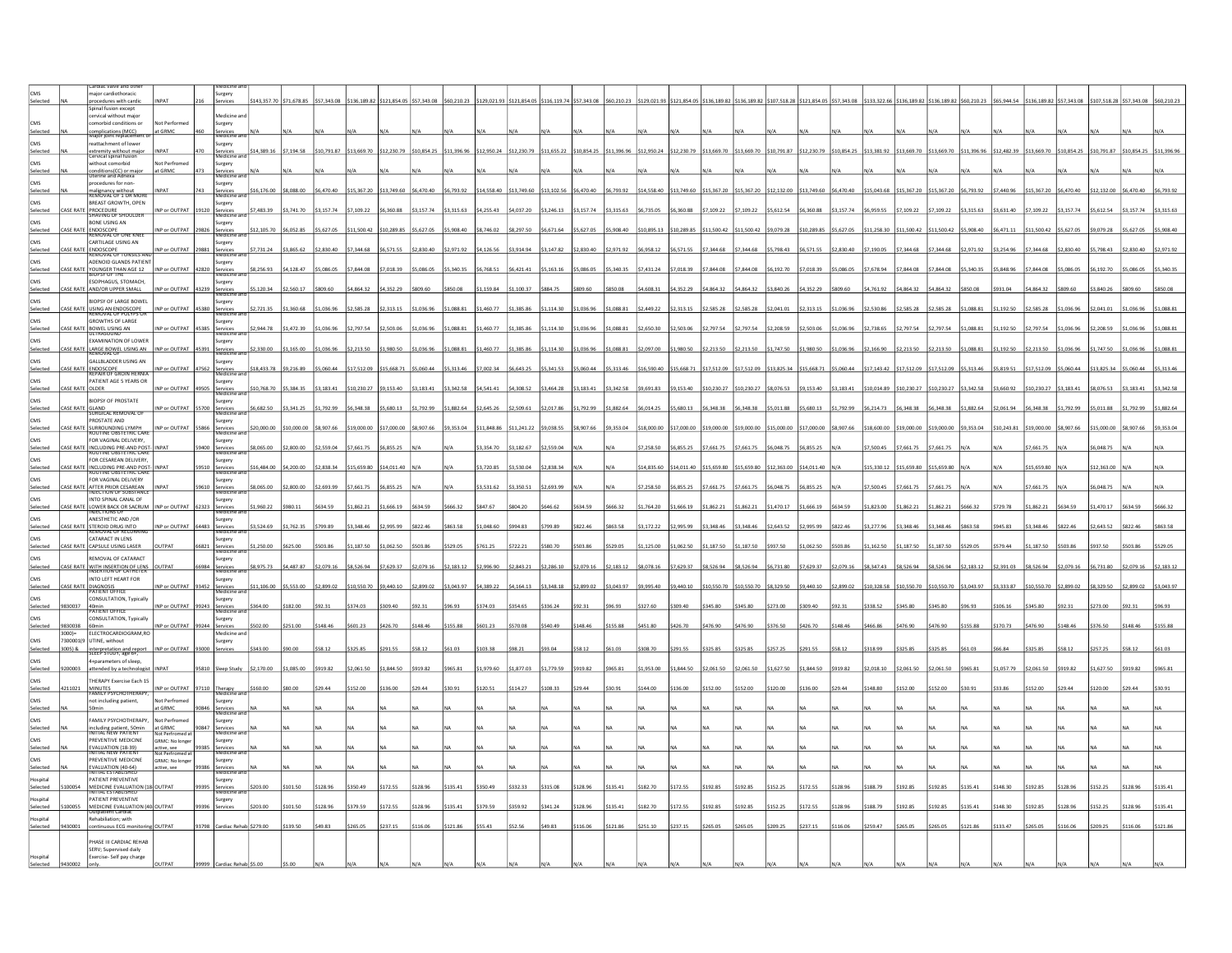| Selected             |                     | <b>FERIPHERAL ARTERIAL</b><br>Disease Rehab per session                       |                     |       |            |           |            |             |                     |            |            |                       |            |            |            |            | 142.20                                      | 134.30     | \$150.10   | 150.10                  |            | \$134.30            |            |            |            |            |          |          |                     |                      |                     |           |          |
|----------------------|---------------------|-------------------------------------------------------------------------------|---------------------|-------|------------|-----------|------------|-------------|---------------------|------------|------------|-----------------------|------------|------------|------------|------------|---------------------------------------------|------------|------------|-------------------------|------------|---------------------|------------|------------|------------|------------|----------|----------|---------------------|----------------------|---------------------|-----------|----------|
| lospital<br>Selected | Case rate<br>45330- | iMOIDOSCOPY (FLEX)<br>מסוכסטור retrograde                                     | <b>IP OR OUTPAT</b> | 45330 | 3,166.23   | 1,583.12  | \$164.93   | 3,007.92    | 2,691.30            | 793.65     |            |                       |            |            |            | \$833.33   | 2,849.61                                    | \$2,691.30 | \$3,007.92 | \$3,007.92              | \$2,374.67 | \$2,691.30          | \$793.65   | 2,944.59   |            |            |          |          | ,007.92             | 793.65               | 2,374.67            |           |          |
| Hospital<br>Selected |                     | holangiopancreatography                                                       | INP OR OUTPAT 43260 |       | \$7,640.00 | 3.820.00  | \$3,080.79 | \$7,258.00  | \$6,494.00          | \$3,080.79 | \$3,234.83 | 4.279.77              | 4.060.29   | 3.264.69   | 33.080.79  | \$3,234.83 | \$6,876.00                                  | \$6,494.00 | \$7,258.00 | \$7,258.00              | \$5,730.00 | \$6,494.00          | \$3,080.79 | \$7.105.20 | 7.258.00   | .258.00    | 3.234.83 | 3.542.91 | \$7,258.00          | \$3,080.79           | \$5,730.00          | 33.080.79 |          |
| lospital             |                     | 7610007 (ERCP); diagnostic,<br>ASPIRATION/BIOPSY,+ULTR                        |                     |       |            |           |            |             |                     |            |            |                       |            |            |            |            |                                             |            |            |                         |            |                     |            |            |            |            |          |          |                     |                      |                     |           |          |
| Selected             | )20105              | ASOUND;1ST LESION                                                             | INP OR OUTPAT 10005 |       | \$1,630.00 | \$815.00  | \$84.91    | \$1,548.50  | 1,385.50            | \$621.97   | \$653.07   |                       |            |            | 621.97     | \$653.07   | \$1,467.00                                  | \$1,385.50 | \$1,548.50 | \$1,548.50              | \$1,222.50 | \$1,385.50          | \$621.97   | 1.515.90   | .548.50    |            |          | 715.27   | 1,548.50            | \$621.97             | \$1,222.50          | \$621.97  |          |
| ospital<br>Selected  | 020088              | DEVICE;1ST LESION +<br><b>JLTRASOUND GUIDANCE</b><br>Inoracentesis, needle or | INP OR OUTPAT 19083 |       | 10,675.24  | 55,337.62 | \$1,407.00 | \$10,141.48 | \$9,073.95          | 1,407.00   | 1,477.35   | 2,102.9               |            |            | 1,407.00   | \$1,477.35 | \$9,607.72                                  | \$9,073.95 |            | \$10,141.48 \$10,141.48 | \$8,006.43 | \$9,073.95          | \$1,407.0  |            |            |            |          | ,618.05  |                     | 10,141.48 \$1,407.00 | \$8,006.43          | 1,407.00  |          |
| Hospital<br>Selected | 1021002             | catheter, aspiration of the<br>pleural space, with image                      | INP OR OUTPAT 32555 |       | \$1.715.00 | \$857.50  | \$541.62   | \$1,629.25  | 1,457.75            | \$541.62   | \$568.7    | 955.                  |            |            | \$541.62   | \$568.70   | \$1,543.50                                  | \$1,457.75 | \$1,629.25 | \$1,629.25              | \$1,286.25 | 1.457.7             | \$541.62   |            |            |            |          |          | 1,629.25            | \$541.62             | 1.286.25            | 5541.62   |          |
| lospital             |                     | PERIPHERALLY INSERTED                                                         |                     |       |            |           |            |             |                     |            |            |                       |            |            |            |            |                                             |            |            |                         |            |                     |            |            |            |            |          |          |                     |                      |                     |           |          |
| Selected<br>lospital | 7610123             | CENTRAL VENOUS<br><b>PARACENTESIS; with</b>                                   | INP OR OUTPAT       |       | 2,852.00   | 1,426.00  | 1,169.73   | \$2,709.40  | 2,424.20            | 1,406.14   | 1,476.45   | 1,533.43              | 1,454.80   | 1,169.73   | \$1,406.14 | \$1,476.45 | \$2,566.80                                  | \$2,424.20 | \$2,709.40 | 2,709.40                | \$2,139.00 | \$2,424.20          | 1,406.14   |            |            |            |          | .617.06  | ,709.40             | ,406.14              | 2,139.00            | 1,406.14  | 1.476.45 |
| Selected             | 122002              | maging guidance<br>:-RAY FACIAL                                               | INP OR OUTPAT 49083 |       | 2,718.00   | 1,359.00  | \$809,60   | \$2,582.10  | 2,310.30            | \$809.60   | \$850.08   | 1.159.84              | 1.100.37   | \$884.75   | \$809.60   | \$850.08   | \$2,446.20                                  | \$2,310.30 | \$2,582.10 | \$2,582.10              | \$2,038.50 | \$2,310.30          | \$809.60   | 52774      | 582.1      |            |          | 931.04   | 2.582.10            | 809.60               | 2.038.50            | 3809.60   | 850.08   |
| Hospital<br>Selected | 200028              | BONES.COMPLETE<br>MINIMUM 3 VIEWS                                             | INP OR OUTPAT 70150 |       | 286.00     | 158.00    | \$108.97   | \$382.30    | \$243.10            | \$108.97   | \$114.42   | \$382.30              | \$362.84   | \$343.38   | \$108.97   | \$114.42   | \$257.40                                    | \$243.10   | \$271.70   | \$271.70                | \$214.50   | \$243.10            | \$108.97   |            |            |            |          | 125.32   | 271.70              | \$108.97             | \$214.50            | \$108.97  | \$114.42 |
| ospital<br>Selected  | 00082               | <b>COMPLETE MINIMUM 3</b><br><b>VIEWS</b>                                     | INP OR OUTPAT 70220 |       |            | 158.00    | \$80.90    | \$271.70    | 243.10              |            |            |                       |            |            |            |            | \$257.40                                    | \$243.10   | \$271.70   | \$271.70                | \$214.50   | \$243.10            | \$80.90    |            |            |            |          |          |                     |                      | 214.50              | \$80.90   |          |
| letinzol             |                     |                                                                               |                     |       |            |           |            |             |                     |            |            |                       |            |            |            |            |                                             |            |            |                         |            |                     |            |            |            |            |          |          |                     |                      |                     |           |          |
| Selected<br>lospital | 3200063             | X-RAY NECK SOFT TISSUE<br>CONTRAST FOLLOWED BY                                | INP OR OUTPAT 70360 |       | 286.00     | \$158.00  | \$80.90    | \$271.70    | \$243.10            | \$80.90    | \$84.95    | 207.4                 | 196.92     | 186.36     | \$80.90    | \$84.95    | \$257.40                                    | \$243.10   | \$271.70   | \$271.70                | \$214.50   | \$243.10            | \$80.90    |            |            |            |          |          |                     | 80.90                | \$214.50            | \$80.90   |          |
| Selected             |                     | CONTRAST AND FURTHER                                                          | INP OR OUTPAT       |       |            | 550.0     | \$178.55   | \$2,522.25  | 2.256.75            | \$178.55   | \$187.48   | 1.516.4               | 1.440.62   | 1.364.80   | \$178.55   | \$187.48   | \$2,389.50                                  | \$2,256.75 | \$2,522.25 | \$2,522.25              | \$1,991.25 | \$2,256.75          | \$178.55   |            |            |            |          |          | 2.522.25            | 178.55               | 1.991.25            |           |          |
| ospital<br>Selected  |                     | <b>CT ORBIT, SELLA, EAR</b><br><b>ITHOUT CONTRAST</b>                         | <b>NP OR OUTPAT</b> |       | ,645.00    | 450.00    | \$108.97   | 1,562.75    | 1,398.25            | \$108.97   | \$114.42   |                       |            |            | 108.97     | \$114.42   | \$1,480.50                                  | 1,398.25   | \$1,562.75 | 1,562.75                | \$1,233.75 | \$1,398.25          | \$108.97   | 529.8      |            |            |          |          | ,562.75             | 108.97               | 1,233.75            | 108.97    |          |
| IstinzoH<br>Selected | 3510007             | T MAXILLOFACIAL<br>without contrast                                           | INP OR OUTPAT 70486 |       | \$1,645.00 | \$450.00  | \$108.97   | \$1,562.75  | \$1,398.25          | \$108.97   | \$114.42   | \$686.76              | \$652.42   | \$618.08   | \$108.97   | \$114.42   | \$1,480.50                                  | \$1,398.25 | \$1,562.75 | \$1,562.75              | \$1,233.75 | \$1,398.25          | \$108.97   | \$1,529.85 | 1.562.75   | 1.562.75   | 114.42   | 125.32   | 1,562.75            | \$108.97             | \$1,233.75          | \$108.97  |          |
| lospital             |                     | T MAXILLOFACIAL WITH                                                          |                     |       |            |           |            |             |                     |            |            |                       |            |            |            |            |                                             |            |            |                         |            |                     |            |            |            |            |          |          |                     |                      |                     |           |          |
| Selected<br>ospital  | 510006              | CONTRAST<br><b>CT SOFT TISSUE NECK</b>                                        | INP OR OUTPAT 70487 |       | \$2,233.00 | \$500.00  | \$178.55   | \$2,121.35  | \$1,898.05          | \$178.55   | \$187.48   | \$1,516.44            | \$1,440.62 | \$1,364.80 | \$178.55   | \$187.48   | \$2,009.70                                  | \$1,898.05 | \$2,121.35 | \$2,121.35              | \$1,674.75 | \$1,898.05          | \$178.55   | \$2.076.69 | 2.121.3    |            |          | 205.33   | \$2,121.35          | \$178.55             | \$1,674.75          | \$178.55  |          |
| Selected             | 510012              | WITH CONTRAST                                                                 | NP OR OUTPAT 70491  |       | \$2,233.00 | \$500.00  | \$178.55   | \$2,121.35  | \$1,898.05          | \$178.55   | \$187.48   | 1,516.44              | \$1,440.62 | \$1,364.80 | \$178.55   | \$187.48   | \$2,009.70                                  | \$1,898.05 | \$2,121.35 | \$2,121.35              | \$1,674.75 | \$1,898.05          | \$178.55   |            |            |            |          |          | 2,121.35            | \$178.55             | \$1,674.75          | \$178.55  |          |
| Hospital<br>Selected | 3510016             | CT ANGIOGRAPHY.HEAD.<br>WITHOUT CONTRAST                                      | INP OR OUTPAT 70496 |       | \$2,594.00 | \$500.00  | \$178.55   | \$2,464.30  | \$2,204.90          | \$178.55   | \$187.48   | 1,516.44              | 1,440.62   | 1,364.80   | \$178.55   | \$187.48   | \$2,334.60                                  | \$2,204.90 | \$2,464.30 | \$2,464.30              | \$1,945.50 | \$2,204.90          | \$178.55   | \$2,412.42 |            |            |          |          | 2,464.30            | \$178.55             | 1,945.50            | \$178.55  |          |
| Hospital<br>Selected | 510014              | ANGIOGRAPHY, NECK, WITH<br>CONTAST, INCLUDING                                 | INP OR OUTPAT       |       | \$2,594.00 | 500.00    | \$178.55   | \$2,464.30  | \$2,204.90          | \$178.55   | \$187.48   | 1,516.4               | 1,440.62   | 1,364.80   | \$178.55   | \$187.48   | \$2,334.60                                  | \$2,204.90 | \$2,464.30 | \$2,464.30              | \$1,945.50 | \$2,204.90          | \$178.55   |            |            |            |          |          | 2,464.30            | \$178.55             | 1,945.50            | 178.55    | 187.4    |
| ospital              |                     | MRA HEAD, ARTERY                                                              |                     |       |            |           |            |             |                     |            |            |                       |            |            |            |            |                                             |            |            |                         |            |                     |            |            |            |            |          |          |                     |                      |                     |           |          |
| Selected<br>Hospital |                     | <b>NITHOUT CONTRAS</b><br><b>MRI BRAIN without</b>                            | INP OR OUTPA        |       | 2,622.00   | 1,441.00  | \$230.13   | \$2,490.90  | \$2,228.70          | \$230.13   | \$241.6    | 1,393.8               |            |            |            | \$241.64   | \$2,359.80                                  | \$2,228.70 | \$2,490.90 | \$2,490.90              | \$1,966.50 | \$2,228.7           |            |            |            |            |          |          | 2,490.90            | \$230.13             | 1,966.50            | 230.13    |          |
| Selected             | 5110002             | contrast                                                                      | INP OR OUTPAT 70551 |       | \$2,622.00 | \$700.00  | \$230.13   | \$2,490.90  | \$2,228.70 \$230.13 |            | \$241.64   | \$1,393.86 \$1,324.17 |            | \$1,254.47 | \$230.13   | \$241.64   | \$2,359.80 \$2,228.70 \$2,490.90 \$2,490.90 |            |            |                         | \$1,966.50 | \$2,228.70 \$230.13 |            | \$2,438.46 | \$2,490.90 | \$2,490.90 | S241.64  | \$264.65 | \$2,490.90 \$230.13 |                      | \$1,966.50 \$230.13 |           | \$241.64 |
| lospital<br>Selected | 240003              | X-RAY CHEST 1 VIEW                                                            | NP OR OUTPAT 71045  |       | 286.00     | \$90.00   |            | 271.70      | 243.10              |            |            |                       |            |            |            | \$84.95    | \$257.40                                    | \$243.10   | \$271.70   | 271.70                  | \$214.50   | \$243.10            | \$80.90    |            |            |            |          |          |                     |                      | 214.50              | \$80.90   |          |
| Insnital<br>Selected | 240006              | X-RAY CHEST 2 VIEWS                                                           | INP OR OUTPAT 71046 |       |            | an nn     | he nat     | \$271.70    | 243.10              | hP nr2     |            | 207.41                | 196.97     |            |            | \$84.95    | 257.40                                      | \$243.10   | \$271.70   | \$271.70                | \$214.50   | \$243.10            | \$80.90    |            |            |            |          |          |                     | to en                | 214.50              | ne nat    |          |
| lospital<br>Selected | 200167              | <b>X-RAY RIBS UNILATERAL; 2</b><br>VIEWS                                      | INP OR OUTPAT 7110  |       |            | 158.00    | \$80.90    | \$271.70    | 243.10              | \$80.90    |            |                       |            |            |            | \$84.95    | \$257.40                                    | \$243.10   | \$271.70   | \$271.70                | \$214.50   | \$243.10            | \$80.90    |            |            |            |          |          |                     |                      | 214.5               | 80.9      |          |
| lospital             |                     | (-RAY RIBS UNIL +P/A                                                          |                     |       |            |           |            |             |                     |            |            |                       |            |            |            |            |                                             |            |            |                         |            |                     |            |            |            |            |          |          |                     |                      |                     |           |          |
| Selected<br>Istinzol |                     | CHEST MINIMUM 3 VIEW<br>-RAY RIRS RILAT +P/A                                  | NP OR OUTPAT        |       |            | 158.00    | \$108.97   | \$382.30    | 243.10              | 108.97     | \$114.4    |                       |            |            | 108.97     | \$114.42   | 257.40                                      | 243.10     | \$271.70   | 271.70                  | 214.50     | \$243.10            | \$108.97   |            |            |            |          |          | 271.70              | 108.97               | 214.50              | 108.97    |          |
| Selected             | 00073               | CHEST MINIMUM 4 VIEWS                                                         | INP OR OUTPAT 71111 |       | 481.00     | 1255.50   | \$108.97   | \$456.95    | FAR RS              | \$108.97   | \$114.42   | 382.30                | 362.84     | 343 38     | 108.97     | \$114.42   | \$432.90                                    | \$408.85   | \$456.95   | \$456.95                | 360.75     | 5408.85             | \$108.97   | 44733      |            |            |          | 125.32   | 456.95              | \$108.97             | \$360.75            | 108 97    |          |
| lospital<br>Selected | 500026              | T THORAX WITHOUT<br>CONTRAST                                                  | NP OR OUTPAT 71250  |       | 1,645.00   | \$450.00  | \$108.97   | \$1,562.75  | \$1,398.25          | \$108.97   | \$114.42   | \$686.76              | \$652.42   | \$618.08   | \$108.97   | \$114.42   | \$1,480.50                                  | \$1,398.25 | \$1,562.75 | \$1,562.75              | \$1,233.75 | \$1,398.25          | \$108.97   | \$1,529.85 | 1.562.75   |            | 114.42   | 125.32   | 1,562.75            | \$108.97             | \$1,233.75          | \$108.97  |          |
| ospital<br>Selected  | 500025              | <b>CT THORAX WITH</b>                                                         | INP OR OUTPAT 71260 |       | \$2,233.00 | \$500.00  | \$178.55   | \$2,121.35  | \$1,898.05          | \$178.55   | \$187.48   | 1,516.44              | \$1,440.62 | \$1,364.80 | \$178.55   | \$187.48   | \$2,009.70 \$1,898.05 \$2,121.35            |            |            | \$2,121.35              | \$1,674.75 | \$1,898.05          | \$178.55   | \$2,076.69 |            |            |          |          | 2,121.35            | \$178.55             | 1,674.75            | \$178.55  |          |
| Hospital             |                     | CONTRAST<br>CT ANGIO.CHEST.NC WITH<br>CONTRAST INCLUDING                      |                     |       |            |           |            |             |                     |            |            |                       |            |            |            |            |                                             |            |            |                         |            |                     |            |            |            |            |          |          |                     |                      |                     |           |          |
| Selected<br>Hospital | 3500032             | NON CONTRAST IMAGES<br>-RAY SPINE, CERVICAL 2                                 | INP OR OUTPAT 71275 |       | \$2,594.00 | 500.00    | \$178.55   | \$2,464.30  | 2,204.90            | \$178.55   | \$187.48   | 1,516.44              | 1,440.62   | 1,364.80   | \$178.55   | \$187.48   | \$2,334.60                                  | \$2,204.90 | \$2,464.30 | \$2,464.30              | \$1,945.50 | \$2,204.90          | \$178.55   | \$2,412.42 |            |            |          |          | 2,464.30            | 178.55               | 1,945.50            | \$178.55  |          |
| Selected             |                     | OR 3 VIEWS                                                                    | INP OR OUTPAT 72040 |       | \$286.00   | 115.00    | \$80.90    | \$271.70    | \$243.10            | \$80.90    | \$84.9     | 207.                  | 196.9      |            |            | \$84.95    | \$257.40                                    | \$243.10   | \$271.70   | \$271.70                | \$214.50   | \$243.10            | \$80.90    |            |            |            |          |          | 271.70              | 80.90                | \$214.50            | 80.90     |          |
| lospital<br>Selected |                     | -RAY SPINE, CERVICAL 4<br>OR 5 VIEWS                                          | INP OR OUTPA        |       | 481.00     | 135.00    | \$108.97   | \$456.95    | \$408.85            | \$108.97   | \$114.42   |                       |            |            |            | \$114.42   | \$432.90                                    | \$408.85   | \$456.95   | \$456.95                | 360.75     | \$408.85            | \$108.97   |            |            |            |          |          |                     | 08.97                |                     | 108.97    |          |
| IstinzoH<br>Selected | 00088               | -RAY SPINE.CERVICAL 6<br>OR MORE VIEWS                                        | INP OR OUTPAT 72052 |       | \$481.00   | 135.00    | \$108.97   | \$456.95    | \$408.85            | \$108.97   | \$114.42   | 382.3                 |            |            | 108.97     | 114.42     | \$432.90                                    | \$408.85   | \$456.95   | \$456.95                | 360.75     | \$408.85            | \$108.97   |            |            |            |          |          |                     | 108.97               | 360.75              | 108.97    | 114.42   |
| lospital             |                     | -RAY SPINE, THORACIC 2                                                        |                     |       |            |           |            |             |                     |            |            |                       |            |            |            |            |                                             |            |            |                         |            |                     |            |            |            |            |          |          |                     |                      |                     |           |          |
| Selected             |                     | VIEWS                                                                         | NP OR OUTPAT 72070  |       | 286.00     | 135.00    | \$108.97   | \$382.30    | \$243.10            | \$108.97   | \$114.42   | 382.30                | 362.84     | 343.38     | \$108.97   | \$114.42   | \$257.40                                    | \$243.10   | \$271.70   | \$271.70                | \$214.50   | \$243.10            | \$108.97   |            |            |            |          |          | 271.70              | \$108.97             | \$214.50            | \$108.97  | \$114.42 |
| ospital<br>Selected  | 200097              | -RAY SPINE, THORACIC 3<br>VIEWS                                               | INP OR OUTPAT 72072 |       | 286.00     | 135.00    | \$108.97   | \$382.30    | \$243.10            | \$108.97   | \$114.42   | 382.3                 | 362.84     | 343.38     | \$108.97   | \$114.42   | \$257.40                                    | \$243.10   | \$271.70   | 271.70                  | \$214.50   | \$243.10            | \$108.97   |            |            |            |          |          |                     | 108.97               | \$214.50            | \$108.97  |          |
| Insnital<br>Selected |                     | X-RAY SPINE, SCOLIOSIS<br>STUDY:4/5 VIEWS                                     | INP OR OUTPAT 72083 |       | 481.00     | \$255.50  | \$108.97   | \$456.95    | \$408.85            | \$108.97   | \$114.47   | 1917                  | 182.02     | \$172.26   | \$108.97   | \$114.42   | \$432.90                                    | \$408.85   | \$456.95   | \$456.95                | \$360.75   | \$408.85            | \$108.97   | \$447.37   |            |            |          | 12532    | \$456.95            | \$108.97             | 360.75              | 108.97    |          |
| lospital<br>Selected |                     | SPINE, LUMBOSACRAL 2/3                                                        | INP OR OUTPAT       |       | 286.00     | 135.00    | \$108.97   | \$382.30    | 243.10              | \$108.97   | \$114.42   | 382.3                 | 362.84     | 343.38     | \$108.97   | \$114.42   | \$257.40                                    | 243.10     | \$271.70   | 271.70                  | \$214.50   | \$243.10            | \$108.97   |            |            |            |          |          | 271.70              | 108.97               | 214.50              | 108.97    |          |
| lospital             |                     | ,<br>K-ray spine<br>LUMBOSACRAL: COMPLETE                                     |                     |       |            |           |            |             |                     |            |            |                       |            |            |            |            |                                             |            |            |                         |            |                     |            |            |            |            |          |          |                     |                      |                     |           |          |
| Selected<br>lospital |                     | INCLUDING BENDING<br><b>SPINE.LUMBOSACRAL</b>                                 | INP OR OUTPAT 7211  |       | 481.00     | 135.00    | \$108.97   | \$456.95    | <b>ADR R5</b>       | \$108.97   | \$114.42   | 382.30                | 362.84     | 343.38     | \$108.97   | \$114.42   | \$432.90                                    | \$408.85   | \$456.95   | 456.95                  | 360.75     | 28.802              | \$108.97   | 44733      |            |            | 14.42    | 125.32   | 456.95              | 108.97               | 360.75              | 108.97    |          |
| Selected             |                     | BENDING VIEWS ONLY, 2/                                                        | INP OR OUTPAT 72120 |       | \$481.00   | \$115.00  | \$108.97   | \$456.95    | \$408.85            | \$108.97   | \$114.42   | \$382.30              | \$362.84   | \$343.38   | \$108.97   | \$114.42   | \$432.90                                    | \$408.85   | \$456.95   | \$456.95                | \$360.75   | \$408.85            | \$108.97   | \$447.33   |            |            | 14.42    | 125.32   | \$456.95            | \$108.97             | \$360.75            | \$108.97  | 114.42   |
| ospital<br>Selected  |                     | <b>CT CERVICAL SPINE</b><br>WITHOUT CONTRAST                                  | P OR OUTPAT 7212    |       |            | \$450.00  |            |             | ,398.25             | 108.97     | \$114.4    |                       |            |            |            | 114.42     | 1,480.50                                    | \$1,398.25 | \$1,562.75 | \$1,562.75              | \$1,233.75 | 1,398.25            | \$108.97   |            |            |            |          |          | ,562.75             | 108.97               | 1,233.75            |           |          |
|                      |                     | CT THORACIC SPINE<br><b>NITHOUT CONTRAS</b>                                   |                     |       |            |           |            |             |                     |            |            |                       |            |            |            |            |                                             |            |            |                         |            |                     |            |            |            |            |          |          |                     |                      |                     |           |          |
|                      |                     |                                                                               |                     |       |            |           |            |             |                     |            |            |                       |            |            |            |            |                                             |            |            |                         |            |                     |            |            |            |            |          |          |                     |                      |                     |           |          |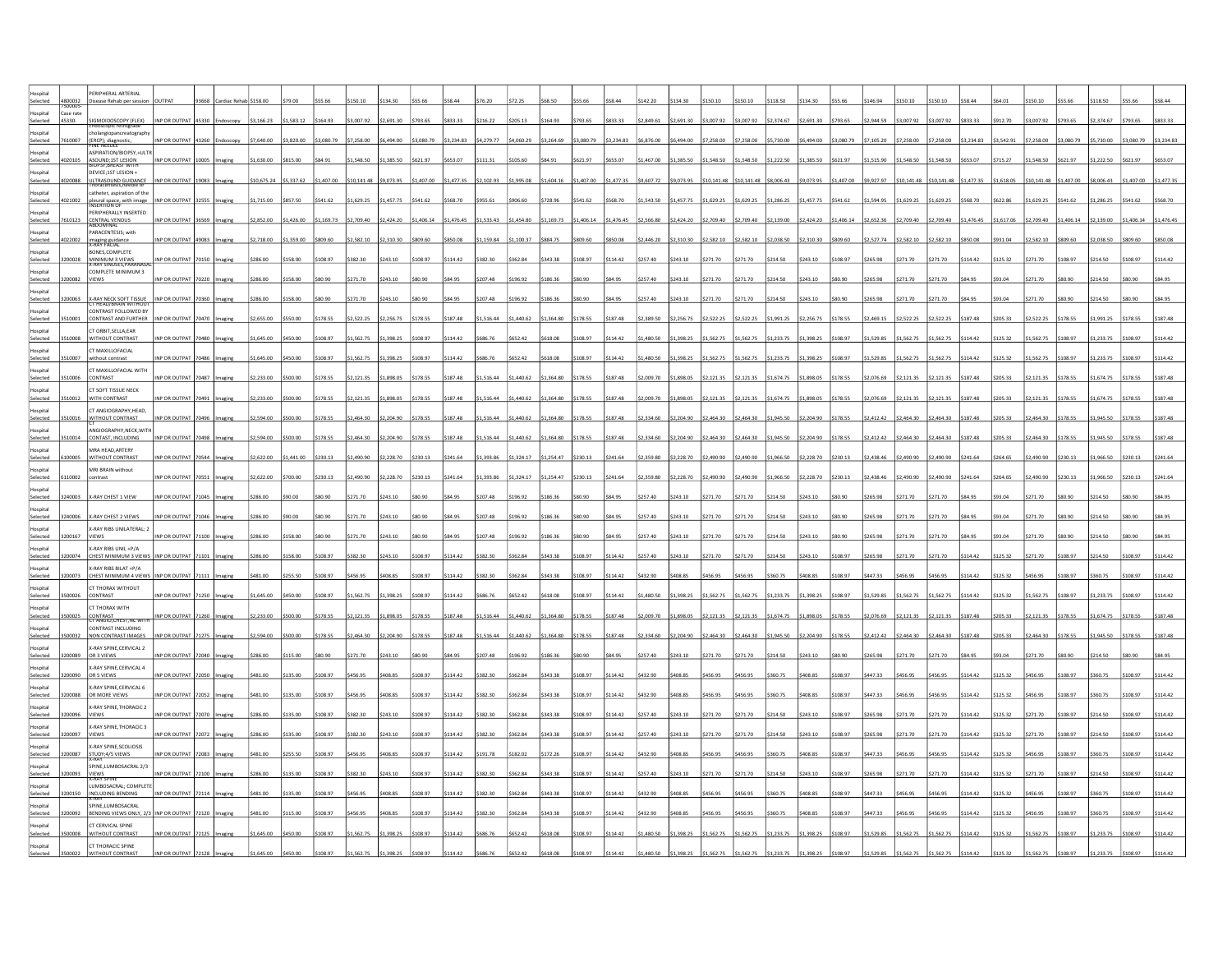|                                | CT LUMBAR SPINE                                             |                     |       |          |          |         |            |            |          |               |          |            |            |          |              |            |            |            |            |            |            |          |            |          |          |               |               |            |          |            |               |          |
|--------------------------------|-------------------------------------------------------------|---------------------|-------|----------|----------|---------|------------|------------|----------|---------------|----------|------------|------------|----------|--------------|------------|------------|------------|------------|------------|------------|----------|------------|----------|----------|---------------|---------------|------------|----------|------------|---------------|----------|
| ospital<br>Selected<br>500017  | WITHOUT CONTRAST                                            | INP OR OUTPAT       |       | 1,645.00 |          | 108.97  | 1 562 75   | \$1,398.25 | 108.97   |               |          | \$652.42   | \$618.08   | 108 97   | \$114.42     | \$1,480.50 | \$1,398.25 | \$1,562.75 | \$1,562.75 | \$1,233.75 | \$1,398.25 | \$108.97 | \$1,529.85 | 1,562.75 |          |               | 12532         | 1 562 75   | 108.97   | \$1,233.75 |               |          |
| Hospital                       | WITHOUT                                                     |                     |       |          |          |         |            |            |          |               |          |            |            |          |              |            |            |            |            |            |            |          |            |          |          |               |               |            |          |            |               |          |
| Selected<br>120003<br>ospital  | :<br>ONTRAST,CERVICA<br>VIRI SPINAL CANAL<br><b>WITHOUT</b> | NP OR OUTPAT        |       | 2,622.00 | 700.00   | 230.13  | \$2,490.90 | \$2,228.70 | \$230.13 |               | 1,393.86 | 1,324.17   | 1,254.47   | \$230.13 | \$241.64     | 2,359.80   | 2,228.70   | 2,490.90   | 2,490.90   | 1,966.50   | \$2,228.70 | \$230.13 | 2,438.46   |          |          |               | 264.65        | 2,490.90   | 230.13   | ,966.50    | 230.1         |          |
| Selected<br>120009             | .<br>ONTRAST, THORAL<br>VIRI SPINAL CANAL                   | NP OR OUTPAT        |       | 2,622.00 | 700.00   | 230.13  | 2,490.90   | 2,228.70   | \$230.13 |               | 1,393.86 | ,324.17    | 1,254.47   | \$230.13 | \$241.64     | \$2,359.80 | \$2,228.70 | \$2,490.90 | 2,490.90   | 1,966.50   | \$2,228.70 | \$230.13 | 2,438.46   | 490.90   | 490.90   |               | 264.65        | 2,490.90   | 230.13   | 1,966.50   | 230.13        |          |
| lospital<br>Selected<br>120001 | AND WITHOUT                                                 | INP OR OUTPAT 72156 |       | 4,001.00 | \$850.00 | 368.12  | \$3,800.95 | \$3,400.85 | \$368.12 | \$386.53      | 2,738.22 | \$2,601.31 | \$2,464.40 | \$368.12 | \$386.53     | \$3,600.90 | \$3,400.85 | \$3,800.95 | \$3,800.95 | \$3,000.75 | \$3,400.85 | \$368.12 | \$3,720.93 | 3.800.95 | 3.800.95 | 386.53        | \$423.34      | \$3,800.95 | \$368.12 | \$3,000.75 | \$368.12      | 386.53   |
| lospital                       | CONTRAST, CERVICAL<br>AND WITHOUT CONTRAST                  |                     |       |          |          |         |            |            |          |               |          |            |            |          |              |            |            |            |            |            |            |          |            |          |          |               |               |            |          |            |               |          |
| Selected<br>120007             | AND FURTHER SECTIONS,                                       | INP OR OUTPAT       |       | 4,001.00 | \$850.00 | 368.12  | \$3,800.95 | \$3,400.85 | \$368.12 | \$386.53      | 2,738.22 | \$2,601.31 | 2,464.40   | \$368.12 | \$386.53     | \$3,600.90 | \$3,400.85 | \$3,800.95 | \$3,800.95 | \$3,000.75 | \$3,400.85 | \$368.12 | \$3,720.93 |          |          |               | 423.34        | 3,800.95   | \$368.12 | 3,000.75   | \$368.12      |          |
| lospital<br>Selected<br>120004 | AND WITHOUT<br>CONTRAST, LUMBAR                             | INP OR OUTPAT       | 72158 | 4,001.00 | \$850.00 | 368.12  | \$3,800.95 | \$3,400.85 | \$368.12 | \$386.53      | 2,738.22 | 2,601.31   | 2,464.40   | \$368.12 | \$386.53     | \$3,600.90 | \$3,400.85 | \$3,800.95 | \$3,800.95 | \$3,000.75 | \$3,400.85 | \$368.12 | 3,720.93   |          |          |               | 423.34        | 3,800.95   | \$368.12 | 3,000.75   | \$368.12      | 386.5    |
| Hospital                       |                                                             |                     |       |          |          |         |            |            |          |               |          |            |            |          |              |            |            |            |            |            |            |          |            |          |          |               |               |            |          |            |               |          |
| Selected<br>100067             | -RAY PELVIS 1 OR 2 VIEWS INP OR OUTPAT                      |                     |       | 286.00   | 158.00   | 108.97  | \$382.30   | \$243.10   | \$108.97 | 114.4         | 382.30   | 362.84     | 343.38     | 108.97   | \$114.42     | \$257.40   | \$243.10   | \$271.70   | \$271.70   | \$214.50   | \$243.10   | \$108.97 |            |          |          |               |               | \$271.70   | \$108.97 | 214.50     | 108.97        | 114.42   |
| Hospital<br>Selected           | T PELVIS WITHOUT<br><b>ONTRAST</b>                          | NP OR OUTPAT        |       | .645.00  | 450.00   | 108.97  | 1,562.75   | \$1,398.25 | \$108.97 | 114.42        | 586.7    | 652.42     | 618.08     | 108.97   | 114.42       | 1,480.50   | 1,398.25   | 1,562.75   | 1,562.75   | 1,233.75   | \$1,398.25 | \$108.97 |            |          |          |               |               | 562.75     | 108.97   | 1,233.75   | 108.97        | 144      |
| Hospital<br>200053<br>Selected | <b>GRAY SACROILIAC JOINTS</b><br>LESS THAN 3 VIEWS          | INP OR OUTPAT 72202 |       | 286.00   | \$158.00 | 108.97  | \$382.30   | \$243.10   | \$108.97 | S114.42       | 382.30   | \$362.84   | \$343.38   | \$108.97 | \$114.42     | \$257.40   | \$243.10   | \$271.70   | \$271.70   | \$214.50   | \$243.10   | \$108.97 | \$265.90   |          |          |               | 125.32        | 271.70     | \$108.97 | \$214.50   | \$108.97      | \$114.42 |
| lospital                       | -RAY SACRUM & COCCYX                                        |                     |       |          |          |         |            |            |          |               |          |            |            |          |              |            |            |            |            |            |            |          |            |          |          |               |               |            |          |            |               |          |
| Selected<br>200075             | MINIMUM OF 2 VIEW                                           | INP OR OUTPAT 72220 |       | 286.00   | 158.00   | 80.90   | \$271.70   | \$243.10   | \$80.90  | \$84.95       | 207.48   | 196.92     | \$186.36   | \$80.90  | \$84.95      | \$257.40   | \$243.10   | \$271.70   | \$271.70   | \$214.50   | \$243.10   | \$80.90  |            |          |          |               |               | 71.70      | 80.90    | 214.50     | \$80.90       |          |
| ospital<br>Selected<br>200019  | <b>GRAY CLAVICLE</b><br>COMPLETE                            | NP OR OUTPAT        | 73000 | 286.00   | 158.00   | 80.90   | 271.70     | \$243.10   | \$80.90  |               | 207.48   | 196.92     |            | \$80.90  | \$84.95      | \$257.40   | \$243.10   | \$271.70   | 271.70     | \$214.50   | \$243.10   |          |            |          |          |               |               |            |          | 214.50     | 80.90         |          |
| lospital                       |                                                             |                     |       |          |          |         |            |            |          |               |          |            |            |          |              |            |            |            |            |            |            |          |            |          |          |               |               |            |          |            |               |          |
| Selected<br>200079             | X-RAY SHOULDER 1 VIEW                                       | INP OR OUTPAT       |       | 286.01   | \$158.00 | an ar   | \$271.70   | \$243.10   | S80 90   | <b>SR4 91</b> | 207 48   | 196 92     | 18636      | 580.90   | \$84.95      | \$257.40   | \$243.10   | \$271.70   | \$271.70   | \$214.50   | \$243.10   | \$80.90  |            | 12717    |          |               |               |            | an or    | \$214.50   | e nat         |          |
| Hospital<br>Selected           | COMPLETE MINIMUM 2<br>VIEWS                                 | NP OR OUTPAT        |       |          | 158.00   | 80.9    | 271.70     | \$243.10   |          |               |          | 196.92     | \$186.36   | \$80.90  | \$84.95      | \$257.40   | 243.10     | \$271.70   | 271.70     | \$214.50   | \$243.10   |          |            |          |          |               |               | 271.70     |          | 214.50     |               |          |
| lospital<br>Selected           | <b>GRAY SHOULDER</b><br><b>ARTHROGRAPHY</b>                 | <b>IP OR OUTPAT</b> | 73040 | 1,337.00 | 683.50   | 368.12  | 1,524.28   | 1,136.45   | \$368.12 | 386.53        | 1,524.28 | 1.446.69   | 1,369.11   | 368.12   | \$386.53     | \$1,203.30 | \$1,136.45 | \$1,270.15 | 1,270.15   | 1,002.75   | \$1,136.45 | \$368.12 | 1.243.41   | 1.270.15 | 270.15   | 386.53        | 423.34        | 1,270.15   | 368.12   | 1,002.75   | 368 17        |          |
| lospital                       | <b>GRAY HUMERUS</b>                                         |                     |       |          |          |         |            |            |          |               |          |            |            |          |              |            |            |            |            |            |            |          |            |          |          |               |               |            |          |            |               |          |
| Selected<br>200049             | MINIMUM OF 2 VIEWS                                          | INP OR OUTPAT 73060 |       | \$286.00 | \$90.00  | \$80.90 | \$271.70   | \$243.10   | \$80.90  | \$84.95       | 207.48   | \$196.92   | \$186.36   | \$80.90  | \$84.95      | \$257.40   | \$243.10   | \$271.70   | \$271.70   | \$214.50   | \$243.10   | \$80.90  | \$265.98   | 271.70   | \$271.70 |               | \$93.04       | 271.70     | \$80.90  | \$214.50   | 380.9C        |          |
| lospital<br>Selected<br>200025 | X-RAY ELBOW, 2 VIEWS                                        | INP OR OUTPAT 73070 |       | 286.00   | \$90.00  | 80.90   | 271.70     | \$243.10   | \$80.90  | \$84.95       | 207.4    | 196.92     | \$186.36   | \$80.90  | \$84.95      | \$257.40   | \$243.10   | \$271.70   | \$271.70   | \$214.50   | \$243.10   | \$80.90  |            |          |          |               |               | 271.70     | 80.90    | 214.50     | \$80.90       |          |
| lospital                       | COMPLETE, MINIMUM 3                                         |                     |       |          |          |         |            |            |          |               |          |            |            |          |              |            |            |            |            |            |            |          |            |          |          |               |               |            |          |            |               |          |
| Selected<br>200024<br>Hospital | <b>VIEW</b>                                                 | NP OR OUTPAT        | 73080 | 286.00   | 90.00    | 80.90   | \$271.70   | \$243.10   | \$80.90  |               | 207.48   | 196.92     | 186.3      |          | \$84.95      | \$257.40   | \$243.10   | \$271.70   | \$271.70   | \$214.50   | \$243.10   | \$80.90  |            |          |          |               |               |            | RO 90    | 214.50     | 80.90         |          |
| Selected                       | X-RAY FOREARM, 2 VIEWS                                      | INP OR OUTPAT       |       |          |          | 80.90   | \$271.70   | \$243.10   | \$80.90  | \$84.9        |          |            |            |          | \$84.95      | \$257.40   | \$243.10   | \$271.70   | \$271.70   | \$214.50   | \$243.10   | \$80.90  | \$265.     |          |          |               |               |            |          | 214.5      |               |          |
| Hospital<br>Selected           | <b>X-RAY WRIST, 2 VIEWS</b>                                 | NP OR OUTPA         |       |          |          | 80.90   | 271.70     | \$243.10   | \$80.90  |               |          |            |            |          |              | \$257.40   | 243.10     | \$271.70   | \$271.70   | \$214.50   | \$243.10   |          |            |          |          |               |               |            |          | 214.5      |               |          |
| lospital                       | <b>GRAY WRIST COMPLETE</b>                                  |                     |       |          |          |         |            |            |          |               |          |            |            |          |              |            |            |            |            |            |            |          |            |          |          |               |               |            |          |            |               |          |
| Selected<br>200109             | MINIMUM 3 VIEWS                                             | INP OR OUTPAT 73110 |       | 286.00   | \$90.00  | 380.90  | \$271.70   | \$243.10   | \$80.90  | S84.95        | 207.48   | \$196.92   | \$186.36   | \$80.90  | \$84.95      | \$257.40   | \$243.10   | \$271.70   | \$271.70   | \$214.50   | \$243.10   | \$80.90  | \$265.98   | 1271.70  | \$271.70 | <b>SR4 95</b> | \$93.04       | \$271.70   | \$80.90  | \$214.50   | \$80.90       | \$84.95  |
| lospital<br>Selected           | 200044 X-RAY HAND, 2 VIEWS                                  | INP OR OUTPAT 73120 |       | 286.00   | 135.00   | 108.97  | \$382.30   | \$243.10   | \$108.97 | \$114.42      | 382.30   | \$362.84   | 343.38     | \$108.97 | \$114.42     | \$257.40   | \$243.10   | \$271.70   | \$271.70   | \$214.50   | \$243.10   | \$108.97 | \$265.9    |          |          | 114.42        | 125.32        | \$271.70   | \$108.97 | \$214.50   | \$108.97      | \$114.42 |
| ospital                        | <b>X-RAY HAND MINIMUM 3</b>                                 |                     |       |          |          |         |            |            |          |               |          |            |            |          |              |            |            |            |            |            |            |          |            |          |          |               |               |            |          |            |               |          |
| Selected<br>nnn43<br>lospital  | <b>VIEWS</b><br><b>X-RAY FINGER(S)</b>                      | NP OR OUTPAT        | 73130 |          |          | 80.90   | 271.70     | \$243.10   |          |               |          | 196.92     |            | \$80.90  | \$84.95      | \$257.40   | \$243.10   | \$271.70   | 271.70     | \$214.50   | \$243.10   |          |            |          |          |               |               |            |          | 214.50     |               |          |
| Selected                       | MINIMUM 2 VIEW:                                             | INP OR OUTPAT       |       |          |          | an ar   | \$271.70   | \$243.10   | S80 90   |               | 207 41   | 19693      | 18636      | \$80.90  | \$84.95      | \$257.40   | \$243.10   | \$271.70   | \$271.70   | \$214.50   | \$243.10   | \$80.90  |            |          |          |               |               |            | an or    | \$214.50   | 80.90         |          |
| Hospital<br>Selected           | CT UPPER EXTREMITY<br><b>VITHOUT CONTRAS</b>                | NP OR OUTPAT        |       | 1,645.00 | 450.0    | 108.97  | 1,562.75   | 1,398.25   | 108.97   |               |          | 652.42     | 618.08     | 108.97   | \$114.42     | \$1,480.50 | 1,398.25   | 1,562.75   | 1,562.75   | \$1,233.75 | \$1,398.25 | 108.97   | ,529.8     |          |          |               |               | 1,562.75   | 108.97   | 1,233.75   |               |          |
| ospital                        | MRI UPPER EXT ANY JT                                        |                     |       |          |          |         |            |            |          |               |          |            |            |          |              |            |            |            |            |            |            |          |            |          |          |               |               |            |          |            |               |          |
| Selected                       | WITHOUT CONTRAST                                            | <b>IP OR OUTPAT</b> |       | 2.622.00 | 700.00   | 230.13  | 2,490.90   | 2.228.70   | \$230.13 |               | .393.86  | 324.17     | 254.47     | 230.13   | \$241.64     | \$2,359.80 | \$2,228.70 | \$2,490.90 | 2,490.90   | 1.966.50   | \$2,228,70 | \$230.13 | 438.46     |          |          |               | 64.65         | 2.490.90   | 230.13   | 196650     |               |          |
| lospital<br>Selected<br>200048 | -RAY HIP.UNILATERAL<br>WITH PELVIS;1 VIEW                   | INP OR OUTPAT 73501 |       | \$286.00 | \$158.00 | \$80.90 | \$271.70   | \$243.10   | \$80.90  | \$84.95       | 207.48   | 196.92     | \$186.36   | \$80.90  | \$84.95      | \$257.40   | \$243.10   | \$271.70   | \$271.70   | \$214.50   | \$243.10   | \$80.90  | \$265.98   | 271.70   | \$271.70 | \$84.95       | \$93.04       | 271.70     | \$80.90  | \$214.50   | \$80.90       |          |
| lospital                       | (-RAY HIP,UNI WITH                                          |                     |       |          |          |         |            |            |          |               |          |            |            |          |              |            |            |            |            |            |            |          |            |          |          |               |               |            |          |            |               |          |
| Selected<br>200047             | PELVIS; 2/3 VEIWS                                           | NP OR OUTPAT 73502  |       | 286.00   | 158.00   | 80.90   | 271.70     | \$243.10   | \$80.90  |               |          | 196.92     | 186.3      | 80.90    | \$84.95      | \$257.40   | \$243.10   | \$271.70   | \$271.70   | \$214.50   | \$243.10   | \$80.90  |            |          |          |               |               | 271.70     | 80.90    | 214.50     |               |          |
| ospital<br>Selected<br>200045  | -RAY HIPS.BIL.WITH<br>PELVIS;3/4 VIEWS                      | NP OR OUTPAT        | 73522 |          | 255.50   | 108.97  | \$456.95   | \$408.85   | \$108.97 |               |          |            |            | 108 97   | 114.42       | \$432.90   | \$408.85   | \$456.95   | \$456.95   | \$360.75   | \$408.85   | \$108.97 |            |          |          |               |               |            | 08.97    |            | <b>INR 97</b> |          |
| Hospital                       |                                                             |                     |       |          |          |         |            |            |          |               |          |            |            |          |              |            |            |            |            |            |            |          |            |          |          |               |               |            |          |            |               |          |
| Selected<br>200232<br>Hospital | X-RAY FEMUR; 1 VIEW<br>-RAY FEMUR; MINIMUM                  | INP OR OUTPAT       | 73551 |          |          | 80.90   | \$271.70   | \$243.10   | \$80.90  |               |          | 196.9      |            |          | \$84.95      | \$257.40   | \$243.10   | \$271.70   | \$271.70   | \$214.50   | \$243.10   | \$80.9   |            |          |          |               |               |            |          | 214.5      |               |          |
| Selected                       | 2 VIEWS                                                     | NP OR OUTP.         |       |          |          | 80.90   | \$271.70   | \$243.10   | \$80.90  |               |          |            |            |          |              | \$257.40   | 243.10     | \$271.70   | \$271.70   | \$214.50   | \$243.10   |          |            |          |          |               |               |            |          |            |               |          |
| Hospital<br>Selected<br>200055 | X-RAY KNEE, 1/2 VIEWS                                       | INP OR OUTPAT       |       |          |          | 80.90   | \$271.70   | \$243.10   | \$80.90  |               | 207.48   |            |            |          | 84.95        | \$257.40   | \$243.10   | \$271.70   | \$271.70   | \$214.50   | \$243.10   | \$80.90  |            |          |          |               |               |            |          | 214.50     | 80.90         |          |
| lospital                       |                                                             |                     |       |          |          |         |            |            |          |               |          |            |            |          |              |            |            |            |            |            |            |          |            |          |          |               |               |            |          |            |               |          |
| Selected                       | 200056 X-RAY KNEE, 3 VIEWS                                  | INP OR OUTPAT 73562 |       | 286.00   | \$90.00  | 80.90   | \$271.70   | \$243.10   | \$80.90  |               | 207.48   | \$196.92   | \$186.36   | \$80.90  | \$84.95      | \$257.40   | \$243.10   | \$271.70   | \$271.70   | \$214.50   | \$243.10   | \$80.90  |            |          |          |               |               | 271.70     | 80.90    | 214.50     | \$80.90       | 84.9     |
| lospital<br>Selected<br>200057 | -RAY KNEE, COMPLETE<br>OR + VIEWS                           | INP OR OUTPAT       | 73564 | 286.00   | 135.00   | 108.97  | \$382.30   | \$243.10   | \$108.97 | \$114.42      | 382.30   | \$362.84   | 343.38     | 108.97   | \$114.42     | \$257.40   | \$243.10   | \$271.70   | 271.70     | \$214.50   | \$243.10   | \$108.97 |            |          |          |               |               |            | 108.97   | 214.50     | 108.97        | 114.42   |
| lospital                       | X-RAY TIBIA & FIBULA 2                                      | INP OR OUTPAT       |       |          | \$158.00 | an ar   | \$271.70   | \$243.10   | S80 90   | <b>SR4 95</b> | 207 48   |            | 18636      | 580.90   | \$84.95      | \$257.40   | \$243.10   | \$271.70   | \$271.70   | \$214.50   | \$243.10   |          |            | 2717     | \$271.70 |               |               | 1271 70    | an an    | \$214.50   | an ar         |          |
| Selected<br>Hospital           | <b>VIEWS</b>                                                |                     |       | 286.00   |          |         |            |            |          |               |          | 196.92     |            |          |              |            |            |            |            |            |            | \$80.90  |            |          |          |               |               |            |          |            |               |          |
| Selected                       | (-RAY ANKLE, 2 VIEWS                                        | NP OR OUTPAT        |       | 286.00   | 90.00    | 80.90   | 271.70     | \$243.10   | \$80.90  |               | 207.48   | 196.92     | \$186.36   | \$80.90  | \$84.95      | \$257.40   | 3243.10    | \$271.70   | 271.70     | \$214.50   | \$243.10   | \$80.90  |            |          | 271.70   |               |               | 271.70     | 60.90    | 214.50     |               |          |
| lospital<br>Selected           | -RAY ANKLE COMPLETE<br>3+ VIEWS                             | <b>IP OR OUTPAT</b> |       | 286.00   | nn nei   | ne na:  | 271.70     | \$243.10   | san ar   |               | 207.48   | 196.92     | 35 3812    | ne nat   | <b>P AR2</b> | \$257.40   | \$243.10   | \$271.70   | 271.70     | \$214.50   | \$243.10   | \$80.90  | 265.98     | 271 70   |          |               | 43.04         | 271 70     | RN 90    | 214.50     |               |          |
| lospital                       |                                                             |                     |       |          |          |         |            |            |          |               |          |            |            |          |              |            |            |            |            |            |            |          |            |          |          |               |               |            |          |            |               |          |
| Selected                       | 200036 X-RAY FOOT, 2 VIEWS                                  | INP OR OUTPAT 73620 |       | \$286.00 | sen nn   | \$80.90 | \$271.70   | \$243.10   | \$80.90  | <b>SR4 95</b> | 207.48   | \$196.92   | \$186.36   | \$80.90  | \$84.95      | \$257.40   | \$243.10   | \$271.70   | \$271.70   | \$214.50   | \$243.10   | \$80.90  | \$265.98   | 1271.70  | \$271.70 |               | <b>AN FP2</b> | 271.70     | \$80.90  | \$214.50   | SSO 90        |          |
| lospital<br>Selected<br>100035 | -RAY FOOT COMPLETE,<br>MINIMUM 3 VIEW                       | NP OR OUTPAT        |       |          |          |         | 271.70     | \$243.10   |          |               |          |            |            |          |              | \$257.40   | \$243.10   | \$271.70   | \$271.70   | \$214.50   | \$243.10   |          |            |          |          |               |               |            |          |            |               |          |
| ospital                        | <b>X-RAY CALCANEUS/HEEL</b><br><b>MINIMUM 2 VIEW</b>        |                     |       |          |          |         |            |            |          |               |          |            |            |          |              |            |            |            |            |            |            |          |            |          |          |               |               |            |          |            |               |          |
|                                |                                                             |                     |       |          |          |         |            |            |          |               |          |            |            |          |              |            |            |            |            |            |            |          |            |          |          |               |               |            |          |            |               |          |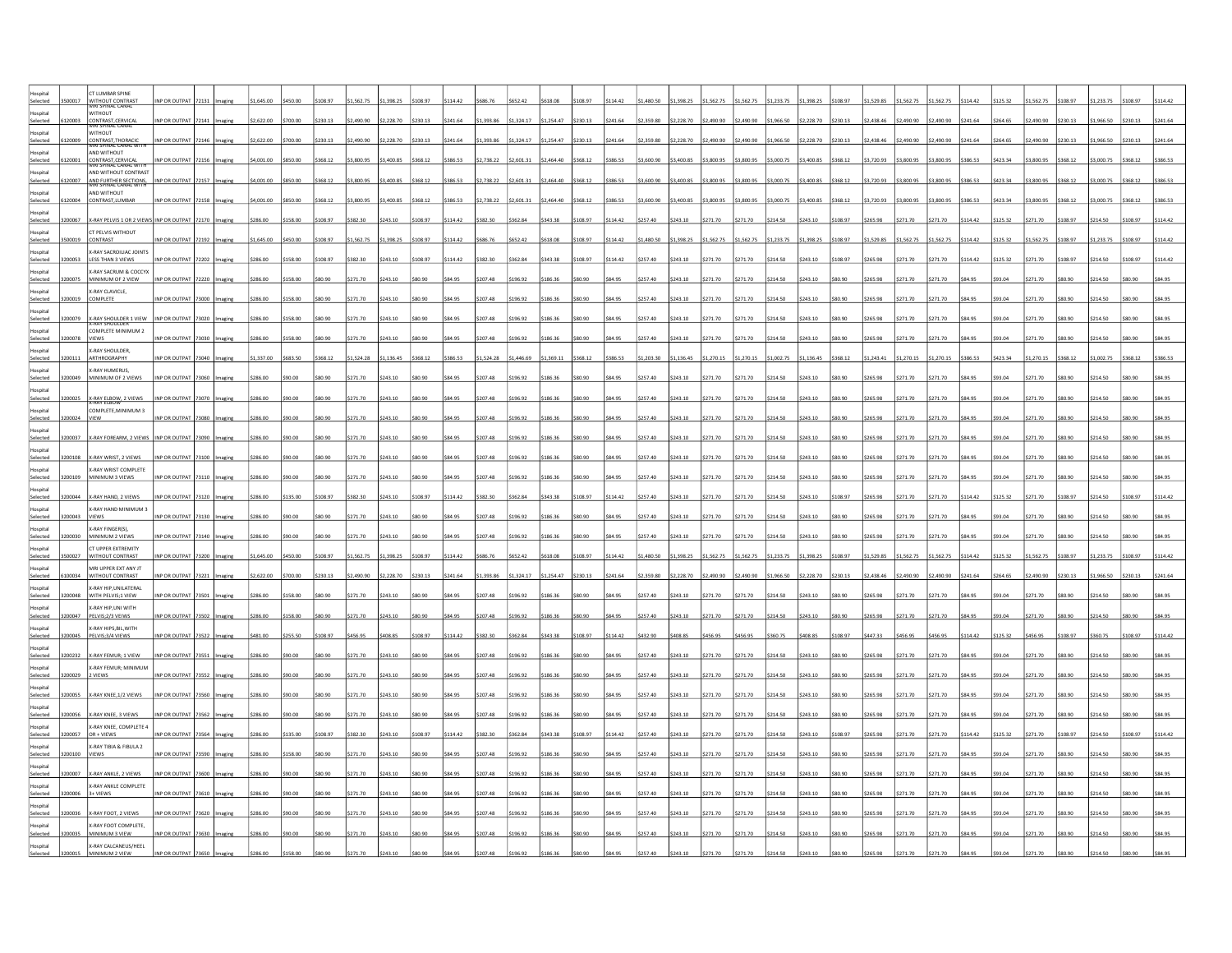| ospital<br>Selected                 | X-RAY TOE(S) MINIMUM 2<br>VIEWS                                                    | NP OR OUTPAT        |       |       |            |          |          |            | \$243.10   |          |          |          |            |            |          |          | \$257.40                         | \$243.10   | \$271.70   | 271 70     | \$214.50   | \$243.10   |          |            | 2717     |            |          |          |            |          | \$214.50   |          |          |
|-------------------------------------|------------------------------------------------------------------------------------|---------------------|-------|-------|------------|----------|----------|------------|------------|----------|----------|----------|------------|------------|----------|----------|----------------------------------|------------|------------|------------|------------|------------|----------|------------|----------|------------|----------|----------|------------|----------|------------|----------|----------|
| Hospital<br>Selected                | CT LOWER EXTREMITY<br>NITHOUT CONTRAST<br>VIRI LOWER EXT OTHER                     | NP OR OUTPAT        |       |       | 1,645.00   |          | 108.97   | 1,562.75   | 1,398.25   | \$108.97 |          |          |            |            | 108.97   | 114.42   | \$1,480.50                       | 1,398.25   | 1,562.75   | 1,562.75   | 1,233.7    | \$1,398.25 | 108.97   | 1,529.85   |          |            |          |          | ,562.75    | 108.97   | 1,233.75   |          |          |
| ospital<br>Selected                 | THAN JOINT WITHOUT<br>:<br>ONTRAST<br>VIRI LWR EXTREMIT                            | <b>IP OR OUTPAT</b> |       |       | 2,622.00   | 700.00   | 230.13   | 2,490.90   | 2,228.70   | \$230.13 |          | ,393.86  | 324.17     | 1,254.47   | 230.13   | 241.64   | 2,359.80                         | \$2,228.70 | \$2,490.90 | 2,490.90   | 1,966.50   | \$2,228.70 | \$230.13 | 2.438.46   | .490.90  | 490.90     |          | 264.65   | 2,490.90   | 230.13   | 1,966.50   |          |          |
| lospital<br>Selected<br>00023       | <b>THER THAN JOINT</b><br>WITHOUT CONTRACT                                         | INP OR OUTPAT 73720 |       |       | 4,001.00   | \$850.00 | 368.12   | \$3,800.95 | \$3,400.85 | \$368.12 | \$386.53 | 2,738.22 | \$2,601.31 | 2,464.40   | \$368.12 | \$386.53 | \$3,600.90                       | \$3,400.85 | \$3,800.95 | \$3,800.95 | \$3,000.75 | \$3,400.85 | \$368.12 | \$3,720.93 | 3.800.95 | 3.800.95   |          | 423.34   | \$3,800.95 | \$368.12 | \$3,000.75 | \$368.12 | 386.53   |
| lospital                            |                                                                                    |                     |       |       |            |          |          |            |            |          |          |          |            |            |          |          |                                  |            |            |            |            |            |          |            |          |            |          |          |            |          |            |          |          |
| Selected<br>100004<br>lospital      | X-RAY ABDOMEN,1 VIEW                                                               | INP OR OUTPAT 74018 |       |       | 286.00     | 90.0     | 80.90    | 271.70     | \$243.10   | \$80.90  |          | 207.4    | 196.92     |            | 80.90    | \$84.95  | \$257.40                         | \$243.10   | \$271.70   | \$271.70   | \$214.50   | \$243.10   | \$80.90  |            |          |            |          | 93.04    | 271.70     | \$80.90  | 214.50     | 380.9C   |          |
| Selected<br>200240<br>Hospital      | X-RAY ABDOMEN; 2 VIEWS INP OR OUTPAT<br><b>X-RAY ABDOMEN: 3 OR</b>                 |                     | 74019 |       | 286.00     | 158.00   | 108.97   | \$382.30   | \$243.10   | \$108.97 |          | 382.     |            |            | 108.97   | \$114.42 | \$257.40                         | \$243.10   | \$271.70   | \$271.70   | \$214.50   | \$243.10   | \$108.97 |            |          |            |          |          |            | 108.97   | \$214.50   | 108.97   | 114.4    |
| Selected<br>Hospital                | MORE VIEWS<br>ABDOMEN, COMPLETE                                                    | INP OR OUTPA        |       |       | 332.00     | 181.00   | 108.97   | \$382.30   | \$282.20   | \$108.97 |          | 382.30   | 362.84     |            | 108.97   | \$114.42 | \$298.80                         | \$282.20   | \$315.40   | \$315.40   | \$249.00   | \$282.20   | \$108.97 |            |          |            |          |          | 315.40     | 108.97   | 249.00     | 108.97   | 114.42   |
| Selected<br>nnnn<br>Hospital        | <b>ACUTE ABDOMEN SERIES</b><br>T ABDOMEN WITHOUT                                   | NP OR OUTPAT        |       |       | 86.00      | 158.00   | 108.97   | \$382.30   | \$243.10   | \$108.97 | 114.42   | 382.30   | 362.84     | 343 38     | 108.97   | 114.42   | \$257.40                         | \$243.10   | \$271.70   | 271.70     | \$214.50   | \$243.10   | 10897    |            |          |            |          |          | 271.70     | 108.97   | 214.50     | 108.97   | 1447     |
| 500004<br>Selected<br>lospital      | <b>CONTRAST</b><br>T ABDOMEN WITH                                                  | INP OR OUTPAT 74150 |       |       | 1.645.00   | \$450.00 | \$108.97 | \$1.562.75 | \$1,398.25 | \$108.97 | \$114.42 | 686.76   | \$652.42   | \$618.08   | 108.97   | S114.42  |                                  |            |            | \$1,562.75 | \$1,233.75 | \$1,398.25 | \$108.97 | 1.529.85   | 562.75   |            |          | 125.32   | 1.562.75   | S108.97  | \$1,233,75 | \$108.97 | \$114.42 |
| Selected<br>500003<br>ospital       | CONSTRAST<br>CT ABDOMEN WI<br>CONTRAST FOLLOWED BY                                 | NP OR OUTPAT 74160  |       |       | 2,233.00   | 500.00   | 178.55   | \$2,121.35 | \$1,898.05 | \$178.55 | \$187.48 | 1,516.44 | \$1,440.62 | \$1,364.80 | \$178.55 | \$187.48 | \$2,009.70 \$1,898.05 \$2,121.35 |            |            | \$2,121.35 | \$1,674.75 | \$1,898.05 | \$178.55 | 2,076.69   |          |            |          | 205.33   | 2,121.35   | \$178.55 | \$1,674.75 | \$178.55 | \$187.48 |
| Selected                            | <b>CONTRAST AND FURTHER</b><br>.T ANGIO,PELVIS-<br><b>ABDOMEN WITH</b>             | INP OR OUTPAT       | 74170 |       | 2,655.00   | 550.00   | 178.55   | 2,522.25   | \$2,256.75 | \$178.55 | \$187.48 | 1,516.44 | 1,440.62   | 1,364.80   | \$178.55 | \$187.48 | \$2,389.50                       | \$2,256.75 | \$2,522.25 | 2,522.25   | \$1,991.25 | \$2,256.75 | \$178.55 |            |          |            |          |          | 2,522.25   | \$178.55 | 1,991.25   | \$178.55 | 187.48   |
| lospital<br>Selected                | CONTRAST                                                                           | INP OR OUTPAT 7417  |       |       | 2.594.00   |          | 368.12   | \$2,464.30 | \$2,204.90 | \$368.12 | 1286.57  | 1,511.64 | \$1,436.06 | \$1,360.48 | \$368.12 | \$386.53 | \$2,334.60                       | \$2,204.90 | \$2,464.30 | \$2,464.30 | \$1,945.50 | \$2,204.90 | \$368.12 | 12 412 42  | 464 30   |            |          | \$423.34 | \$2,464.30 | \$368.12 | \$1,945.50 | \$368.12 | 386.53   |
| Hospital<br>Selected                | CT, ABDOMEN & PELVIS;<br>ithout contrast<br>1,ABDOMEN & PELVIS;                    | NP OR OUTPAT        |       |       | 2,194.00   |          | 230.13   | 2,084.30   | \$1,864.90 | \$230.13 |          | 1,393.86 | 1,324.17   | 1,254.47   | 3230.13  | \$241.64 | \$1,974.60                       | 1,864.90   | 2,084.30   | 2,084.30   | 1,645.50   | \$1,864.90 | \$230.13 | ,040.42    |          |            |          |          | 2,084.30   | 230.13   | 1,645.50   | 230.13   |          |
| ospital<br>Selected<br><b>Fannn</b> | vithout contrast followed<br><b>y</b> contast and futher<br>HKCP - without contras | <b>IP OR OUTPAT</b> |       |       | 3,536.00   | 550.00   | 368.12   | 3,359.20   | 3.005.60   | \$368.12 | \$386.53 | 1,516.44 | 1,440.62   | 1,364.80   | 368.12   | \$386.53 | \$3,182.40                       | \$3,005.60 | \$3,359.20 | \$3,359.20 | \$2,652.00 | 3,005.60   | \$368.12 | 3.288.48   | 359.20   | 3.359.20   | 386.53   | 423.34   | 3,359.20   | \$368.12 | 2,652.00   | 368 12   |          |
| lospital<br>Selected<br>00040       | bliwed by contrast and<br>further sections<br>MRI ABDOMEN WITHOU                   | NP OR OUTPAT 74181  |       |       | \$3,142.00 | \$700.00 | \$230.13 | 2,984.90   | \$2,670.70 | \$230.13 | \$241.64 | 1,393.86 | \$1,324.17 | \$1,254.47 | \$230.13 | \$241.64 | \$2,827.80                       | \$2,670.70 | \$2,984.90 | \$2,984.90 | \$2,356.50 | \$2,670.70 | \$230.13 | \$2,922.06 | 2,984.90 | \$2,984.90 | \$241.64 | \$264.65 | \$2,984.90 | \$230.13 | \$2,356.50 | \$230.13 | \$241.64 |
| lospital<br>Selected<br>00012       | CONTRACT FOLLOWED BY<br>CONRAST AND FUTHER                                         | INP OR OUTPAT 74183 |       |       | \$4,001.00 | \$850.00 | 368.12   | 3,800.95   | \$3,400.85 | \$368.12 | \$386.53 | 2,738.22 | \$2,601.31 | \$2,464.40 | \$368.12 | \$386.53 | \$3,600.90                       | \$3,400.85 | \$3,800.95 | \$3,800.95 | \$3,000.75 | \$3,400.85 | \$368.12 | \$3,720.93 |          |            |          | 423.34   | 3,800.95   | \$368.12 | 3,000.75   | \$368.12 |          |
| lospital<br>Selected<br>200099      | <b>FUNCTION C&amp;V+SCOUT</b><br>NECK, DELAYED                                     | INP OR OUTPAT 74230 |       |       | 567.00     | 298.50   | 178.55   | \$538.65   | \$481.95   | \$178.55 | \$187.48 | 382.30   | 362.84     | 343.38     | \$178.55 | \$187.48 | \$510.30                         | \$481.95   | \$538.65   | \$538.65   | \$425.25   | \$481.95   | \$178.55 | \$527.3    | 538.6    | 538.6      |          | 205.33   | 538.65     | \$178.55 | \$425.25   | 178.55   | 187.48   |
| Hospital<br>Selected                | <b>GASTROINTESTINAL TRACT</b><br>INCLUDING SCOUT<br>X-RAY GI, UPPER+SCOU           | INP OR OUTPAT       | 4240  |       | 567.01     | 298.50   | 178.55   | \$844.15   | \$481.95   | \$178.55 | \$187.48 | 844.1    | \$801.19   | 5758.22    | \$178.55 | \$187.48 | \$510.30                         | \$481.95   | \$538.65   | \$538.65   | \$425.25   | \$481.95   | \$178.55 | \$527.3    |          |            |          |          | 538.65     | \$178.55 | \$425.25   | 178.55   | 187.48   |
| Hospital<br>Selected                | ABDOMINAL<br><b>DELAYED;DOUBLE</b><br>GRAY SMALL INTESTINI                         | NP OR OUTP.         |       |       |            | 38.50    | 178.55   | \$844.15   | \$549.95   | \$178.55 | 187.4    | 844.15   | 801.19     |            | 178.55   | 187.48   | \$582.30                         | 549.95     | \$614.65   | \$614.65   | \$485.25   | \$549.95   | \$178.55 |            |          |            |          |          | 614.65     | 178.55   | 485.25     | 178.55   |          |
| Hospital<br>Selected<br>200040      | INCLUDING MULTIPLE<br><b>SERIAL IMAGES AND</b>                                     | INP OR OUTPAT 74250 |       | aging | \$567.00   | \$298.50 | \$178.55 | \$538.65   | \$481.95   | \$178.55 | S187.48  | 382.30   | \$362.84   | \$343.38   | \$178.55 | \$187.48 | \$510.30                         | \$481.95   | \$538.65   | \$538.65   | \$425.25   | S481.95    | \$178.55 | \$527.31   | 538.65   | 33.8522    | \$187.48 | 205.33   | \$538.65   | \$178.55 | \$425.25   | \$178.55 | \$187.48 |
| Hospital<br>Selected<br>200016      | -RAY<br>CHOLANGI/PANCREATOGR                                                       | INP OR OUTPAT 74300 |       |       | 657.00     | 343.50   | 55.98    | \$624.15   | \$558.45   |          |          | 62.32    | 59.1       |            |          |          | \$591.30                         | \$558.45   | \$624.15   | \$624.15   | \$492.75   | \$558.45   |          | \$611.01   | 624.15   | 624.15     |          |          | 624.15     |          |            |          |          |
| ospital                             | APHY IN-O<br>X-RAY CONBINE<br><b>ENDOSCOPIC</b>                                    |                     |       |       |            |          |          |            |            |          |          |          |            |            |          |          |                                  |            |            |            |            |            |          |            |          |            |          |          |            |          |            |          |          |
| Selected<br>100125<br>lospital      | CATHETERIZATION OF THE<br><b>GRAY UROGRAP</b><br>RETROGRADE WITH AND               | INP OR OUTPAT       | 4330  |       |            | 506.50   | 139.98   | \$933.85   | \$835.55   |          |          | 155.84   | 147.91     |            |          |          | \$884.70                         | \$835.55   | \$933.85   | \$933.85   | \$737.25   | \$835.55   |          | \$914.19   |          |            |          |          |            |          |            |          |          |
| Selected<br>Hospital                | WITHOUT KUB<br>CT, heart, without contrast,<br>with quantitative                   | INP OR OUTPAT       |       |       | 1 288.00   | in P2a;  | 368 12   | \$1.519.93 | \$1.094.80 | \$368.12 | 1286.53  | 1.519.93 | \$1.442.57 | \$1.365.21 | \$368.12 | \$386.53 | \$1,159.20                       | \$1,094.80 | \$1,223.60 | \$1,223.60 | \$966.00   | \$1.094.80 | \$368.12 | \$1.197.84 | 1 223 60 |            |          | \$423.34 | 1.223.60   | 368.12   | 10 aaet    | 368.1    |          |
| Selected<br>ospital                 | valuation of coronary<br>MGIOGRAPHY ARDOMIN                                        | NP OR OUTPAT        |       |       | 189.00     |          |          | 372.72     | \$160.65   |          |          | 372.72   | 354.08     |            |          | \$84.95  | \$170.10                         | 160.65     | 179.55     | 179.55     | \$141.75   | \$160.65   |          |            |          |            |          |          | 179.55     | 80.90    | 141.75     |          |          |
| Selected<br>lospital                | AORTA AND BILATERAL<br>(-RAY FLUOROSCOPY.U/T                                       | NP OR OUTPAT        |       |       | 2.594.00   | 500.00   | 178.55   | 2.464.30   | 2.204.90   | \$178.55 | 187.45   | 1,516.44 | 440.62     | 1.364.80   | 178.55   | \$187.48 | \$2,334.60                       | \$2,204.90 | \$2,464.30 | 2.464.30   | 1.945.50   | \$2,204.90 | \$178.55 | 2.412.42   |          |            |          | 205.33   | 2.464.30   | 178.55   | 1.945.50   | 178.55   |          |
| Selected<br>200033<br>lospital      | <b>1HR TIME, ROOM</b><br>BODY, NOSE TO                                             | INP OR OUTPAT 76000 |       |       | \$652.00   | \$341.00 | 118.44   | \$619.40   | \$554.20   | \$230.13 | \$241.64 | 131.86   | \$125.15   | \$118.44   | \$230.13 | \$241.64 | \$586.80                         | \$554.20   | \$619.40   | \$619.40   | \$489.00   | \$554.20   | \$230.13 | 606.3      |          | 619.40     | \$241.64 | 264.65   | \$619.40   | \$230.13 | \$489.00   | \$230.13 | 241.64   |
| Selected<br>100038<br>lospital      | RECTUM, SINGLE VIEW<br>JLTRASOUND, SOFT                                            | INP OR OUTPAT       |       |       | 286.00     | 158.00   | 80.90    | 271.70     | \$243.10   | \$80.90  |          |          | 196.92     | 186.3      | 80.90    | \$84.95  | \$257.40                         | \$243.10   | \$271.70   | \$271.70   | \$214.50   | \$243.10   | \$80.90  |            |          |            |          |          | 271.70     | \$80.90  | 214.50     | 80.90    |          |
| Selected<br>020023                  | TISSUES HEAD & NECK                                                                | INP OR OUTPAT       | 76536 |       | 513.00     | 351.50   | 108.97   | \$582.35   | \$521.05   | \$108.97 |          | 382.3    | 362.8      |            | 108.97   | 114.42   | \$551.70                         | \$521.05   | \$582.35   | \$582.35   | \$459.75   | \$521.05   | \$108.97 |            |          |            |          |          | 582.35     | 108.97   | 4597       | 108.97   |          |
| Hospital<br>Selected                | BREAST.UNILATERAL WITH<br>AXILLA;COMPLETE                                          | INP OR OUTPAT       |       |       | 99.0       | 294.50   | 108.97   | \$474.05   | \$424.15   | \$108.97 | 114.4    | 382.3    | 362.84     | 343.3      | 108.97   | \$114.42 | \$449.10                         | \$424.15   | \$474.05   | \$474.05   | \$374.25   | \$424.15   | \$108.97 | \$464.     |          |            |          |          | 474.0      | 108.97   | 374.2      | 108.97   |          |
| Hospital<br>Selected                | BREAST, UNILATERAL WITH<br>VILLA;LIMITED                                           | INP OR OUTPA        |       |       |            |          | 80.90    | \$474.05   | \$424.15   | \$80.90  |          |          | 196.92     |            |          | \$84.95  | \$449.10                         | \$424.15   | \$474.05   | \$474.05   | \$374.25   | \$424.15   | \$80.90  |            |          |            |          |          | 174.05     |          | \$74.25    |          |          |
| lospital<br>Selected                | <b>JLTRASOUND, ABDOMINA</b><br><b>LIMITED</b>                                      | INP OR OUTPAT       |       |       | 13.00      | 185.00   | 108.97   | \$582.35   | \$521.05   | \$108.97 | 11442    | 382.30   | 362.84     |            | 108.97   | 114.42   | \$551.70                         | \$521.05   | \$582.35   | \$582.35   | \$459.75   | \$521.05   | \$108.97 |            |          |            |          |          |            | 108.97   | \$459.75   | 108.97   | 114.42   |
| lospital<br>Selected<br>020079      | <b>JLTRASOUND, B-SCAN OR</b><br>RT W/ID;AAA SCREEN                                 | INP OR OUTPAT 76706 |       |       | 358.00     | 224.00   | 108.97   | \$340.10   | \$304.30   | \$108.97 | \$114.42 | 227.75   | \$216.16   | 204.57     | \$108.97 | \$114.42 | \$322.20                         | \$304.30   | \$340.10   | \$340.10   | \$268.50   | \$304.30   | \$108.97 | \$332.94   |          |            |          | 125.32   | 340.10     | \$108.97 | \$268.50   | \$108.97 | \$114.42 |
| lospital<br>Selected<br>120020      | <b>RETROPERITONEAL</b><br>COMPLETE<br><b>TRASOUN</b>                               | NP OR OUTPAT        |       |       | 716.00     | 403.00   | 108.97   | \$680.20   | \$608.60   | \$108.97 | \$114.42 | 382.30   | \$362.84   | 343.38     | \$108.97 | \$114.42 | \$644.40                         | \$608.60   | \$680.20   | \$680.20   | \$537.00   | \$608.60   | \$108.97 |            |          |            | 11442    | 125.32   | 680.20     | 108.97   | 5537.00    | 108.97   | 114.42   |
| lospital<br>Selected                | <b>RETROPERITONEAL</b><br>LIMITED                                                  | NP OR OUTPAT        |       |       | 613.00     | \$351.50 | 108.97   | \$582.35   | \$521.05   | \$108.97 | \$114.42 | 382.30   | \$362.84   | \$343.38   | \$108.97 | \$114.42 | \$551.70                         | \$521.05   | \$582.35   | \$582.35   | \$459.75   | \$521.05   | \$108.97 |            | 5823     | 5823       | 114 42   | 125 32   | \$582.35   | \$108.97 | \$459.75   | 108.97   |          |
| lospital<br>Selected                | ULTRASOUND, PREGNANT<br><b>JTERUS LIMITED/1+FETUS</b>                              | NP OR OUTPAT        |       |       | 173.00     | 281.50   | 108.97   | 449.35     | \$402.05   | \$108.97 | 114.4    | 382.30   | 362.84     | 343.38     | 108.97   | \$114.42 | \$425.70                         | \$402.05   | \$449.35   | \$449.35   | \$354.75   | \$402.05   | 108.97   |            | 149.3    |            |          | 125.32   | 449.35     | 108.97   | 354.75     | 108.97   |          |
| ospital<br>Selected                 | <b>JLTRASOUND, PREGNANT</b><br><b>JTERUS TRANSVAGINAL</b>                          | NP OR OUTPAT        |       |       | 613.00     | 351.50   | 108.97   | 582.35     | \$521.05   | \$108.97 | 114.42   | 382.30   | 362.84     | 343.38     | 108.97   | \$114.42 | \$551.70                         | \$521.05   | \$582.35   | 582.35     | \$459.75   | \$521.05   | \$108.97 |            |          |            | 114 42   | 125.32   | 582.35     | 108.97   | 459.75     | 108.97   |          |
| lospital<br>20012                   | <b>RASCURIT FETAL</b><br><b>SIOPHY PROFILE WITHOU</b><br>NONSTRESS TEST            | INP OR OUTPAT       |       |       | \$470.00   | \$280.00 | \$108.97 | \$446.50   | \$399.50   | \$108.97 | \$114.42 | \$172.61 | \$163.83   | \$155.04   | \$108.97 | \$114.42 | \$423.00                         | \$399.50   | \$446.50   | \$446.50   | \$352.50   | \$399.50   | \$108.97 | \$437.10   | 446.50   | 446.50     | \$114.42 | 125.32   | \$446.50   | \$108.97 | \$352.50   | \$108.97 | \$114.42 |
| Selected<br>lospital                | JLTRASOUND, PELVIS NON                                                             |                     |       |       |            |          |          |            |            |          |          |          |            |            |          |          |                                  |            |            |            |            |            |          |            |          |            |          |          |            |          |            |          |          |
| Selected<br>020015<br>ospital       | OB COMPLETE<br>ULTRASOUND: PELVIC NO<br>OB LIMITED OR FOLLOW-                      | INP OR OUTPAT       |       |       |            |          | 108.97   | 596.60     | \$533.80   | \$108.97 |          | 382.30   | 362.84     | 343.38     | 108.97   | \$114.42 | \$565.20                         | \$533.80   | \$596.60   | \$596.60   | \$471.00   | \$533.80   | \$108.97 |            |          |            |          |          | 596.60     | \$108.97 | \$471.00   | \$108.97 |          |
|                                     |                                                                                    |                     |       |       |            |          |          |            |            |          |          |          |            |            |          |          |                                  |            |            |            |            |            |          |            |          |            |          |          |            |          |            |          |          |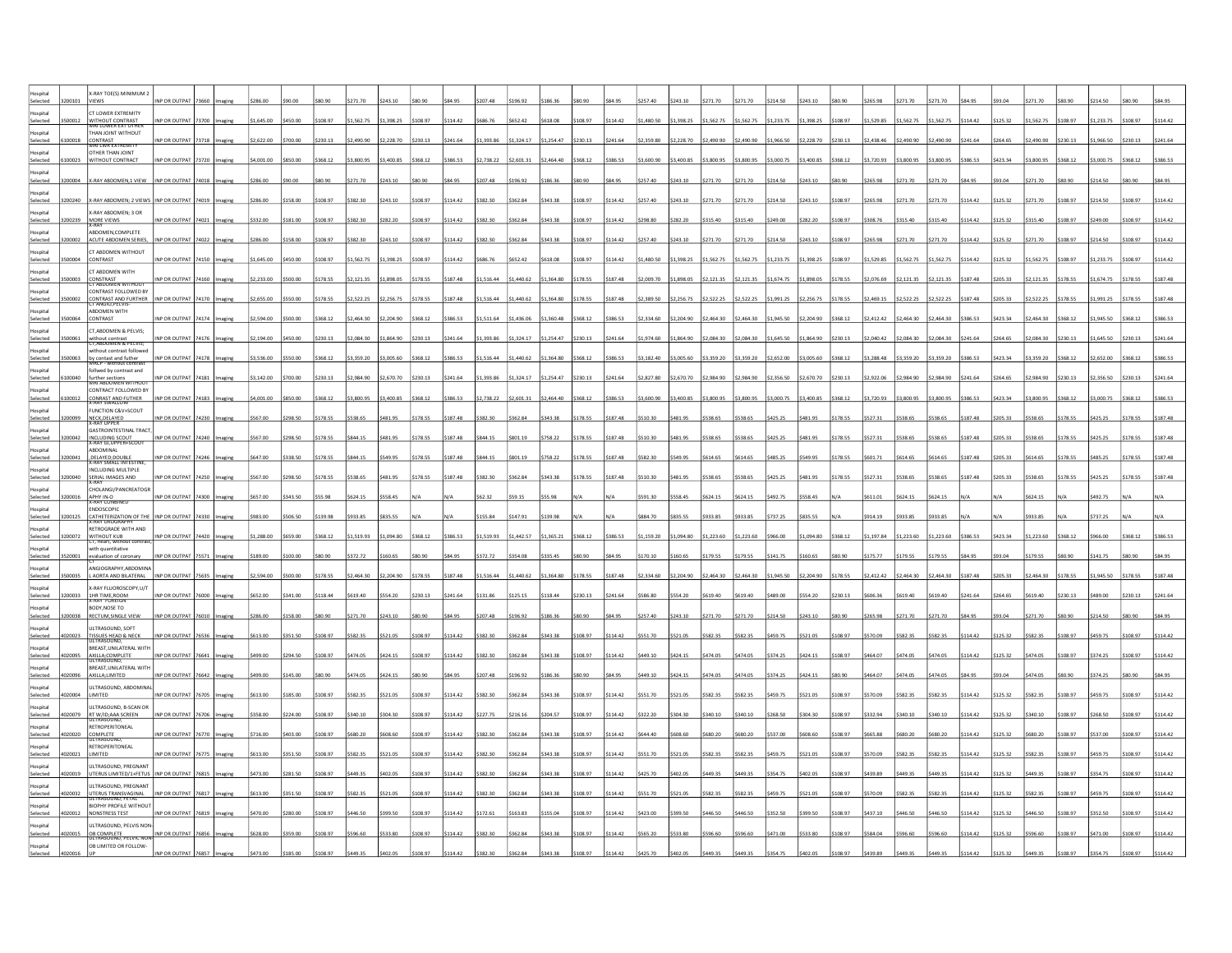| Selected                        | ULTRASOUND, SCROTUM<br>AND CONTENTS                                          | IP OR OUTPA         |       |         |            |            |            |            |            |            |          |            |            |            |            | 114.42                                      | 568.80                | 537.20                |            |            |            |            | 108.97     |            |            |            |          |          |            | 108.97     | \$474.00            |            |            |
|---------------------------------|------------------------------------------------------------------------------|---------------------|-------|---------|------------|------------|------------|------------|------------|------------|----------|------------|------------|------------|------------|---------------------------------------------|-----------------------|-----------------------|------------|------------|------------|------------|------------|------------|------------|------------|----------|----------|------------|------------|---------------------|------------|------------|
| Insnital                        | ULTRASOUND, COMPLETE                                                         |                     |       |         |            |            |            | 646.95     |            | 108 97     | 114 42   | 238.54     | \$226.40   | 214 26     | 108 97     |                                             |                       |                       |            |            | \$510.75   | 38.852     |            |            |            |            | 14.42    | 125.32   | 646.95     |            |                     | \$108.97   |            |
| Selected<br>P20049<br>lospital  | JOINT<br>TULTRASOUND, JOINT OR<br>OTHER NONVASCULAR                          | NP OR OUTPAT 76881  |       |         | \$681.00   | \$385.50   | \$108.97   |            | 578.85     |            |          |            |            |            |            | \$114.42                                    | \$612.90              | \$578.85              | \$646.95   | 646.95     |            |            | \$108.97   | \$633.33   | 646.9      |            |          |          |            | 108.97     | \$510.75            |            |            |
| Selected<br>20050<br>ospital    | EXTREMITY<br>ULTRASOUND GUIDANCE<br>NEEDLE PLMT, Supervision                 | INP OR OUTPAT 76882 |       |         | \$238.00   | \$164.00   | \$108.97   | \$382.30   | \$202.30   | \$108.97   | \$114.42 | \$382.30   | \$362.84   | \$343.38   | 108.97     | \$114.42                                    | \$214.20              | \$202.30              | \$226.10   | \$226.10   | \$178.50   | \$202.30   | \$108.97   | \$221.34   | 226.10     |            |          | 125.32   | 226.10     | \$108.97   | \$178.50            | \$108.97   | \$114.42   |
| Selected<br>020002<br>Hospital  | and Interpretation<br>CT GUIDANCE F/NEEDLE<br>PLCMT SUPERVISION AND          | INP OR OUTPAT 76942 |       |         | \$1,069.00 | \$579.50   | \$83.97    | \$1,015.55 | \$908.65   |            |          | \$93.49    | \$88.73    | \$83.97    |            |                                             | \$962.10              | \$908.65              | \$1,015.55 | \$1,015.55 | \$801.75   | \$908.65   |            | \$994.17   | 1,015.55   |            |          |          | 1,015.55   |            | \$801.75            |            |            |
| Selected<br>500010<br>Hospital  | <b>INTERPRETATION</b><br>TOMOSYNTHESIS.DIGITAL                               | INP OR OUTPAT       | 77012 |         | \$2,233.00 | 1,116.50   | \$204.57   | \$2,121.3  | 1,898.09   |            |          | \$227.7    | 216.16     | \$204.57   |            |                                             | \$2,009.70            | 1,898.05              | \$2,121.35 | \$2,121.35 | \$1,674.75 | 1,898.05   |            | \$2,076.69 |            |            |          |          | .121.35    |            | 1.674.7             |            |            |
| Selected                        | BREAST; Unilateral                                                           | INP OR OUTPAT       | 7061  |         | 34.00      | 34.00      | \$24.33    | \$32.30    | \$28.90    | \$24.33    | 325.5    | 30.60      | \$28.9     | 27.54      | 324.33     | \$25.55                                     | \$30.60               | \$28.90               | \$32.30    | \$32.30    | \$25.50    | \$28.90    | \$24.33    | \$31.62    |            |            |          |          |            |            |                     |            |            |
| Hospital<br>elected<br>010025   | OMOSYNTHESIS, DIGITAL<br><b>BREAST; bilateral</b>                            | INP OR OUTPAT       | 7062  |         | 66.00      | 66.00      | \$24.33    | \$62.70    | 56.10      | \$24.33    | \$25.55  | 59.40      | \$56.10    | 53.46      | 24.33      | \$25.55                                     | \$59.40               | \$56.10               | \$62.70    | \$62.70    | \$49.50    | \$56.10    | \$24.33    | \$61.38    |            |            |          |          |            | 24.33      | \$49.50             | 324.33     |            |
| lospital<br>Selected<br>4030012 | OMOSYNTHESIS.SCREEN<br>Bilateral BREAST<br>X-RAY DUAL-ENRGY,BONE             | INP OR OUTPAT 77063 |       |         | \$66.00    | \$66.00    | \$24.33    | \$85.10    | \$56.10    | \$24.33    | \$25.55  | \$85.10    | \$80.77    | \$76.44    | \$24.33    | \$25.55                                     | \$59.40               | \$56.10               | S62.70     | \$62.70    | \$49.50    | \$56.10    | \$24.33    | \$61.38    | \$62.70    | \$62.70    |          | 2798     | 62.70      | \$24.33    | \$49.50             | \$24.33    | \$25.55    |
| lospital<br>Selected<br>200152  | DENSITY 1/+:AXIAL<br>SKELETON                                                | INP OR OUTPAT 77080 |       |         | \$670.00   | \$350.00   | \$96.90    | \$636.50   | \$569.50   | \$108.97   | \$114.42 | \$107.88   | \$102.39   | \$96.90    | \$108.97   | \$114.42                                    | \$603.00              | \$569.50              | \$636.50   | \$636.50   | \$502.50   | \$569.50   | \$108.97   | \$623.10   | \$636.50   |            | 14.42    | 125.32   | 636.50     | \$108.97   | \$502.50            | \$108.97   | \$114.42   |
| ospital<br>Selected<br>410074   | YMPHATICS & LYMPH<br>NODES IMAGE                                             | NP OR OUTPAT 78195  |       |         | 1,860.00   | \$945.00   | \$489.40   | \$1,767.00 | \$1,581.00 | \$489.40   | \$513.87 | 1,051.23   | \$997.73   | \$944.22   | \$489.40   | \$513.87                                    | \$1,674.00 \$1,581.00 |                       | \$1,767.00 | \$1,767.00 | \$1,395.00 | \$1,581.00 | \$489.40   | \$1,729.80 | 1,767.0    |            |          |          | 1,767.00   | \$489.40   | \$1,395.00          | \$489.40   | \$513.87   |
| Hospital<br>Selected<br>3410011 | <b>HEPATOBILIARY DUCTAL</b><br><b>SYSTEM IMAGE</b>                           | NP OR OUTPAT 78226  |       |         | \$1,910.00 | \$955.00   | \$377.12   | \$1,814.50 | \$1,623.50 | \$377.12   | \$395.98 | \$1,039.27 | \$986.38   | \$933.48   | \$377.12   | \$395.98                                    | \$1,719.00            | \$1,623.50 \$1,814.50 |            | \$1,814.50 | \$1,432.50 | \$1,623.50 | \$377.12   | \$1,776.30 | 1.814.50   | \$1.814.50 | 395.98   | \$433.69 | \$1,814.50 | \$377.12   | \$1,432.50 \$377.12 |            | \$395.98   |
| Hospital<br>Selected            | <b>EPATOBILIARY DUCTAL S-</b><br>W/EF                                        | INP OR OUTPAT       | 78227 |         | 1,910.00   | \$955.00   | 489.40     | \$1,814.50 | \$1,623.50 | 489.40     | 513.87   | 1.425.24   | \$1.352.70 | 1,280.16   | \$489.40   | \$513.87                                    | \$1,719.00            | \$1,623.50            | \$1,814.50 | \$1,814.50 | \$1,432.50 | \$1,623.50 | \$489.40   | \$1,776.30 |            |            |          |          | 1.814.50   | \$489.40   | \$1,432.50          | \$489.40   | \$513.87   |
| lospital                        |                                                                              |                     |       |         |            |            |            |            |            |            |          |            |            |            |            |                                             |                       |                       |            |            |            |            |            |            |            |            |          |          |            |            |                     |            |            |
| Selected<br>10010<br>Hospital   | <b>GASTRIC EMPTYING STUD</b><br>BONE & OR JOINT IMAGE                        | NP OR OUTPAT        |       |         | 1,672.00   | \$836.00   | 3377.12    | \$1,588.40 | 1,421.20   | 377.12     | 395.98   | 1,048.86   | \$995.48   | 942.09     | 377.12     | \$395.98                                    | \$1,504.80            | 1,421.20              | \$1,588.40 | 1,588.40   | \$1,254.00 | \$1,421.20 | \$377.12   | 1,554.9    | 588.40     |            |          |          | 1,588.40   | \$377.12   | \$1,254.00          | 377.12     |            |
| Selected<br>410006<br>Hospital  | WHOLE BODY<br>BONE &/OR JOINT IMAGE                                          | INP OR OUTPAT 78306 |       |         | \$1,771.00 | \$900.50   | \$377.12   | \$1,682.45 | \$1,505.35 | \$377.12   | \$395.98 | \$921.77   | \$874.86   | \$827.94   | \$377.12   | \$395.98                                    | \$1,593.90            | \$1,505.35            | \$1,682.45 | \$1,682.45 | \$1,328.25 | \$1,505.35 | \$377.12   | \$1,647.03 | \$1,682.45 | 1.682.45   | 395.98   | 433.69   | 1,682.45   | \$377.12   | \$1,328.25          | \$377.12   | \$395.98   |
| Selected<br>3410007<br>lospital | PHASE<br>MYOCARDIAL PERFUSION                                                | INP OR OUTPAT 78315 |       |         | \$1,852.00 | \$941.00   | \$377.12   | \$1,759.40 | \$1,574.20 | \$377.12   | \$395.98 | 1,046.46   | \$993.19   | \$939.93   | \$377.12   | \$395.98                                    | \$1,666.80            | \$1,574.20            | \$1,759.40 | \$1,759.40 | \$1,389.00 | \$1,574.20 | \$377.12   | \$1,722.36 | \$1,759.40 | \$1.759.40 |          | 433.69   | 1,759.40   | \$377.12   | \$1,389.00          | \$377.12   | \$395.98   |
| Selected<br>3410018<br>Hospital | IMAGING, TOMO, MULTI<br>ransthoracic, real-time                              | NP OR OUTPAT 78452  |       |         | \$4,723.00 | \$2,361.50 | \$1,305.94 | \$4,486.85 | \$4,014.55 | \$1,305.94 | 1,371.24 | 2,508.60   | \$2,383.17 | \$2,257.74 | \$1,305.94 | \$1,371.24 \$4,250.70 \$4,014.55 \$4,486.85 |                       |                       |            | \$4,486.85 | \$3,542.25 | \$4,014.55 | \$1,305.94 | \$4,392.39 | 4,486.85   |            |          | ,501.83  | \$4,486.85 | \$1,305.94 | \$3,542.25          | \$1,305.94 | \$1,371.24 |
| Selected<br>4800019             | with image documentation,<br>Echocardiography,                               | INP OR OUTPAT 93306 |       | naging  | \$2,941.00 | \$1,470.50 | \$480.70   | \$2,793.95 | \$2,499.85 | \$482.89   | \$507.03 | 534.73     | \$507.02   | \$480.70   | \$482.89   | \$507.03                                    | \$2,646.90            | \$2,499.85            | \$2,793.95 | \$2,793.95 | \$2,205.75 | \$2,499.85 | \$482.89   | \$2,735.13 | 2,793.9    |            |          |          | 2,793.95   | \$482.89   | \$2,205.75          | \$482.89   | \$507.03   |
| Hospital<br>Selected<br>800009  | ransesophageal, real-tin<br>with image documentation<br>DUPLEX SCAN          | INP OR OUTPAT 93312 |       | maging  | 1,599.00   | \$799.50   | \$482.89   | \$1,519.05 | \$1,359.15 | \$482.8    |          |            | 514.8      | 488.1      | \$482.89   | \$507.03                                    | \$1,439.10            | \$1,359.15            | \$1,519.05 | \$1,519.05 | \$1,199.25 | \$1,359.15 | \$482.89   | \$1,487.07 |            |            |          |          | 1,519.05   | \$482.89   | \$1,199.25          | \$482.89   | \$507.03   |
| Hospital<br>Selected<br>210006  | EXTRACRANIAL arteries;<br>complete bilateral study                           | INP OR OUTPA        | 3880  | naging  | 1,878.00   | \$939.00   | \$230.13   | \$1,784.10 | \$1,596.30 | \$230.13   |          |            |            |            | 230.13     | \$241.64                                    | \$1,690.20            | \$1,596.30            | \$1,784.10 | \$1,784.10 | \$1,408.50 | \$1,596.30 | \$230.13   | \$1,746.54 |            |            |          |          | 1,784.10   | \$230.13   | \$1,408.50          | \$230.13   | \$241.64   |
| Hospital<br>Selected            | <b>ULTRASOUND:TRANSCUTA</b><br>92100110 N OXIMETRY L/B<br>uplex scan of lowe | INP OR OUTPAT 93922 |       | maging  | \$377.00   | \$188.50   | \$111.95   | \$405.45   | \$320.45   | \$111.95   | \$117.55 | \$405.45   | \$384.45   | \$364.49   | 3111.95    | \$117.55                                    | \$339.30              | \$320.45              | \$358.15   | \$358.15   | \$282.75   | \$320.45   | \$111.95   | \$350.61   | \$358.15   | \$358.15   | \$117.55 | 128.74   | \$358.15   | \$111.95   | \$282.75            | S111.95    | \$117.55   |
| lospital<br>210002<br>Selected  | extremity arteries or<br>arterial bypass grafts;<br>DUPLEX SCAN LOWER        | NP OR OUTPAT 93925  |       | nagin   | 738.00     | 369.00     | \$230.13   | \$875.53   | \$627.30   | \$230.13   | \$241.64 | \$875.53   | \$830.16   | \$787.07   | \$230.13   | \$241.64                                    | \$664.20              | \$627.30              | \$701.10   | \$701.10   | \$553.50   | \$627.30   | \$230.13   | \$686.34   | \$701.10   | \$701.10   | \$241.64 | \$264.65 | 701.10     | \$230.13   | \$553.50            | \$230.13   | \$241.64   |
| ospital<br>Selected<br>210001   | <b>EXTREMITY ARTIERIES OR</b><br>ARTERIAL BYPASS GRAFTS                      | NP OR OUTPAT 93926  |       | naginj  | 738.00     | 369.00     | \$108.97   | \$701.10   | \$627.30   | \$108.97   | 114.42   | \$457.14   | \$433.45   | \$410.95   | \$108.97   | \$114.42                                    | \$664.20              | \$627.30              | \$701.10   | \$701.10   | \$553.50   | \$627.30   | \$108.97   | \$686.34   | 701.1      |            | 114.42   | 125.32   | \$701.10   | \$108.97   | \$553.50            | \$108.97   | \$114.42   |
|                                 | DUPLEX SCAN UPPER<br><b>EXTREMITY ARTERIES OR</b><br>ARTERIAL BYPASS         |                     |       |         |            |            |            |            |            |            |          |            |            |            |            |                                             |                       |                       |            |            |            |            |            |            |            |            |          |          |            |            |                     |            |            |
| ospital<br>9210010<br>Selected  | <b>GRAFTS;UNILATERAL OR</b><br>LIMITED STUDY                                 | INP OR OUTPAT 93931 |       | Imaging | \$613.00   | \$306.50   | \$108.97   | \$582.35   | \$521.05   | \$108.97   | \$114.42 | \$416.96   | \$395.35   | \$374.83   | \$108.97   | \$114.42                                    | \$551.70              | \$521.05              | \$582.35   | \$582.35   | \$459.75   | \$521.05   | \$108.97   | \$570.09   | \$582.3    | \$582.35   | \$114.42 | 125.32   | \$582.35   | \$108.97   | \$459.75            | \$108.97   | S114.42    |
| ospital<br>Selected<br>210005   | VEINS, COMPLETE/BILATER                                                      | NP OR OUTPAT 93970  |       | naging  | \$843.00   | \$421.50   | \$230.13   | \$800.85   | \$716.55   | \$230.13   | \$241.64 | \$641.38   | \$608.15   | 576.58     | 3230.13    | \$241.64                                    | \$758.70              | \$716.55              | \$800.85   | \$800.85   | \$632.25   | \$716.55   | \$230.13   | \$783.99   | \$800.8    |            |          |          | 800.85     | \$230.13   | \$632.25            | \$230.13   |            |
| Hospital<br>Selected<br>9210007 | <b>IPLEX SCAN EX</b><br>VEINS.UNILATERAL/LIMITE                              | INP OR OUTPAT       | 93971 |         | \$738.00   | 369.00     | \$108.97   | \$701.10   | \$627.30   | 108.97     | 114.42   | 387.89     | 367.79     | 348.70     | 108.97     | \$114.42                                    | \$664.20              | \$627.30              | \$701.10   | 5701.10    | \$553.50   | \$627.30   | 108.97     | \$686.34   |            |            |          |          |            | 108.97     | \$553.50            | \$108.97   | 114.42     |
| Hospital<br>Selected            | <b>RASOUND: DUDIEX SCE</b><br>of arterial inflow and<br>venous outflow of    | INP OR OUTPAT       | 93975 |         | \$982.00   | \$536.00   | \$230.13   | \$932.90   | \$834.70   | \$230.13   | \$241.6  | \$890.73   | \$844.58   | \$800.74   | \$230.13   | \$241.64                                    | \$883.80              | \$834.70              | \$932.90   | \$932.90   | \$736.50   | \$834.70   | \$230.13   | \$913.26   |            |            |          |          |            | \$230.13   | \$736.50            | \$230.13   | \$241.6    |
| lospital                        | CT LOW-DOSE F/LUNG                                                           |                     |       |         |            |            |            |            |            |            |          |            |            |            |            |                                             |                       |                       |            |            |            |            |            |            |            |            |          |          |            |            |                     |            |            |
| Selected<br>lospital            | <b>CANCER SCR</b><br>COLLECTION OF                                           | NP OR OUTPA'        |       |         | 1,645.00   | \$822.50   | \$80.90    | 1,562.7    | 1,398.25   |            |          | 1,480.50   | 1,398.25   | 1,332.45   |            | \$84.95                                     | \$1,480.50            | 1,398.25              | 1,562.75   | 1,562.75   | \$1,233.75 | 1,398.25   | \$80.90    | 1,529.     |            |            |          |          |            |            | 1,233.7             | 80.90      |            |
| Selected<br>nnnns<br>lospital   | BLD, VENIPUNCTUR<br>ALBUMIN URINE                                            | INP OR OUTPAT       | 36415 |         | 30.00      |            | sn nn      | \$28.50    | \$25.50    | ta nn      |          |            |            |            | 3.00       | 53.15                                       | \$27.00               | \$25.50               | \$28.50    | \$28.50    | \$22.50    | \$25.50    | \$3,00     | \$27.90    |            |            |          |          |            |            |                     |            |            |
| Selected<br>3000010<br>ospital  | MICROALBU SEMI                                                               | INP OR OUTPAT 82044 |       |         | \$72.00    | \$36.00    | \$6.23     | \$68.40    | \$61.20    | \$6.23     | \$6.54   | \$37.38    | \$35.51    | \$33.64    | \$6.23     | \$6.54                                      | \$64.80               | \$61.20               | \$68.40    | \$68.40    | \$54.00    | \$61.20    | \$6.23     | \$66.96    | \$68.40    |            |          |          |            |            |                     |            |            |
| Selected<br>000011<br>ospital   | <b>MMONIA</b>                                                                | NP OR OUTPAT 82140  |       |         | 214.00     | \$107.00   | \$14.57    | \$203.30   | \$181.90   | \$14.57    | \$15.30  | \$107.94   | \$102.54   | \$97.15    | \$14.57    | \$15.30                                     | \$192.60              | \$181.90              | \$203.30   | \$203.30   | \$160.50   | \$181.90   | \$14.57    | \$199.02   |            |            |          |          |            |            | \$160.50            |            |            |
| Selected<br>000012<br>Hospital  | ANTIBODY HIV-1<br>CELL COUNT BDY FLUIDS                                      | NP OR OUTPAT 86701  |       |         | \$167.00   | \$83.50    | \$8.89     | \$158.65   | \$141.95   | \$8.89     | 9.33     | 65.82      | \$62.53    | 559.24     | \$8.89     | \$9.33                                      | \$150.30              | \$141.95              | \$158.65   | \$158.65   | \$125.25   | \$141.95   | \$8.89     | \$155.31   | 158.6      |            |          |          | 158.65     |            | \$125.25            | \$8.89     |            |
| Selected<br>100014              | W/DIFF                                                                       | INP OR OUTPAT 89051 |       |         | \$196.00   | \$98.00    | \$5.60     | \$186.20   | \$166.60   | 5560       | \$5.88   | \$40.80    | \$38.76    | \$36.72    | 55.60      | \$5.88                                      | \$176.40              | \$166.60              | \$186.20   | \$186.20   | \$147.00   | \$166.60   | \$5.60     | \$182.28   | \$186.20   |            |          |          | 186.20     |            | \$147.00            | \$5.60     |            |
| Hospital<br>Selected<br>200016  | NATRIURETIC PEPTIDE                                                          | NP OR OUTPAT        | 83880 |         | \$243.00   | \$121.50   | \$39.26    | \$251.40   | \$206.55   | \$39.26    | \$41.22  | \$251.40   | \$238.83   | 226.26     | \$39.26    | \$41.22                                     | \$218.70              | \$206.55              | \$230.85   | \$230.85   | \$182.25   | \$206.55   | \$39.26    | \$225.99   | 230.85     | \$230.85   | 41.22    |          | 230.85     | \$39.26    | \$182.25            | \$39.26    | \$41.22    |
| Hospital<br>Selected<br>100019  | CULTURE BACT;AEROBIC<br><b>ISOLATE E</b>                                     | NP OR OUTPAT        | 87077 |         | \$187.00   | \$28.00    | 80.82      | \$177.65   | \$158.95   | \$8.08     | \$8.48   | \$59.82    | \$56.83    | 553.84     | 38.08      | S8.48                                       | \$168.30              | \$158.95              | \$177.65   | \$177.65   | \$140.25   | \$158.95   | \$8.08     | \$173.91   | \$177.65   | \$177.65   | 8.48     |          | 177.65     | \$8.08     | \$140.25            | \$8.08     | \$8.48     |
| Hospital<br>Selected<br>3000029 | <b>GLUCOSE TOLERANCE</b><br>TST,3 SPM,2H                                     | INP OR OUTPAT 82951 |       |         | \$250.00   | \$125.00   | \$12.87    | \$237.50   | \$212.50   | \$12.87    | \$13.51  | \$95.34    | \$90.57    | \$85.81    | \$12.87    | \$13.51                                     | \$225.00              | \$212.50              | \$237.50   | \$237.50   | \$187.50   | \$212.50   | \$12.87    | \$232.50   | \$237.50   | \$237.50   | \$13.51  | 14.80    | \$237.50   | \$12.87    | \$187.50            | \$12.87    | \$13.51    |
| ospital<br>Selected<br>000033   | SMEAR, PRI/SRCE<br>W/INTERP;GRAM                                             | INP OR OUTPAT       | 87205 |         | \$92.00    | \$46.00    | \$4.27     | \$87.40    | \$78.20    | \$4.27     | 4 48     | \$31.62    | \$30.04    | 28.46      | \$4.27     | \$4.48                                      | \$82.80               | \$78.20               | \$87.40    | \$87.40    | \$69.00    | \$78.20    | \$4.27     | \$85.56    | \$87.40    |            |          |          |            |            |                     |            |            |
| Hospital<br>Selected<br>3000035 | <b>BLOOD COUNT</b><br>HEMOGLOBIN (HGE                                        | INP OR OUTPAT 85018 |       |         | 61.00      | 30.50      | \$2.37     | \$57.95    | \$51.85    |            |          | 17.58      | \$16.70    | \$15.82    |            | 52.49                                       | 554.90                | \$51.85               | \$57.95    | \$57.95    | \$45.75    | \$51.85    | \$2.37     | \$56.73    | \$57.9     |            |          |          |            |            |                     |            |            |
| Hospital<br>30000<br>Selected   | HEMOGLOBIN;<br>GLYCOSYLATED (A1)                                             |                     |       |         |            |            |            |            |            |            |          |            |            |            |            |                                             |                       |                       |            |            |            |            |            |            |            |            |          |          |            |            |                     |            |            |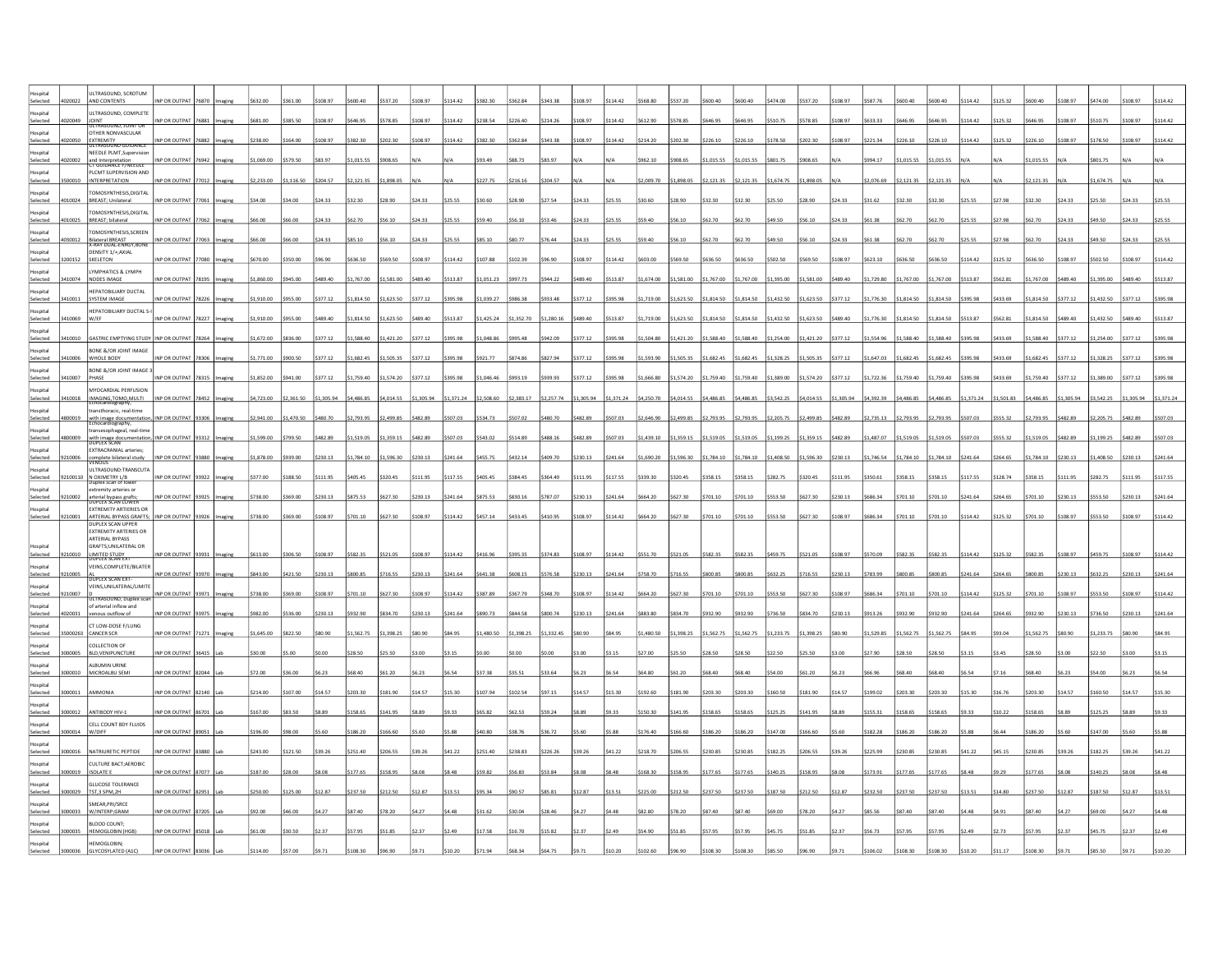| Selected                        | CULTURE, BACTERIAL; ANAE<br>ROBIC ID          | INP OR OUTPAT       |       | 204.00   |          |          | \$193.80 | \$173.40 |         |              |          |          |               |                |         | \$183.60 | \$173.40 | \$193.80 | \$193.80 | \$153.00 | \$173.40 |         | 189.72        |          |          |         |         |          |         |          |         |         |
|---------------------------------|-----------------------------------------------|---------------------|-------|----------|----------|----------|----------|----------|---------|--------------|----------|----------|---------------|----------------|---------|----------|----------|----------|----------|----------|----------|---------|---------------|----------|----------|---------|---------|----------|---------|----------|---------|---------|
| lospital                        |                                               |                     |       |          |          |          |          |          |         |              |          |          |               |                |         |          |          |          |          |          |          |         |               |          |          |         |         |          |         |          |         |         |
| Selected<br>Hospital            | <b>IYOGLOBIN</b><br>URINE PREGNANCY           | NP OR OUTPAT        | 3874  | 271.00   | 135.50   |          | 257.45   | \$230.35 |         |              |          |          |               | \$12.92        | \$13.57 | \$243.90 | 230.35   | \$257.45 | \$257.45 | \$203.25 | \$230.35 | \$12.92 | 252.03        |          |          |         |         | 257.45   | 12.92   |          |         |         |
| Selected<br>000047<br>lospital  | TEST, BY COLOR                                | INP OR OUTPAT 81025 |       | \$165.00 | \$82.50  | 8.61     | \$156.75 | \$140.25 |         | <b>SQ 04</b> |          | 49.08    | 46.49         | \$8.61         | S9.04   | \$148.50 | \$140.25 | \$156.75 | \$156.75 | \$123.75 | \$140.25 | \$8.61  | \$153.45      |          |          |         |         | 156.75   | \$8.61  | 123.75   |         |         |
| Selected                        | 000053 PSA SCREENING                          | INP OR OUTPAT G0103 |       | \$188.00 | \$94.00  | \$19.31  | \$178.60 | \$159.80 | \$19.31 | \$20.28      | 136.2    | 129.45   | \$122.63      | \$19.31        | \$20.28 | \$169.20 | \$159.80 | \$178.60 | \$178.60 | \$141.00 | \$159.80 | \$19.31 | \$174.84      | 178.6    |          |         | 22.21   | 178.60   | \$19.31 | \$141.00 |         |         |
| ospital<br>Selected<br>000061   | DIPROPYLACETIC(VALPROI<br>$C$ ;TTL            | INP OR OUTPAT       |       | \$151.00 | \$75.50  | \$13.54  | \$143.45 | \$128.35 | \$13.54 | \$14.2       |          |          |               | \$13.54        | \$14.22 | \$135.90 | \$128.35 | \$143.45 | \$143.45 | \$113.25 | \$128.35 | \$13.54 | 140.43        |          |          |         |         | 143.45   | \$13.54 | 113.2    |         |         |
| Hospital<br>Selected<br>000062  | VANCOMYCIN                                    | INP OR OUTPAT       | 30202 | \$210.00 | 105.00   | \$13.54  | \$199.50 | \$178.50 | \$13.54 | 34.2         |          |          |               | \$13.54        | S14.22  | \$189.00 | \$178.50 | \$199.50 | \$199.50 | \$157.50 | \$178.50 | \$13.54 |               |          |          |         |         |          |         |          |         |         |
| Hospital<br>000068<br>Selected  | PROTEIN; TOTAL, EX<br>REFRACT, URINE          | NP OR OUTPAT        | 34156 | 42.00    | 21.00    | 3.67     | \$39.90  | \$35.70  | \$3.67  |              |          |          |               | \$3.67         | \$3.85  | \$37.80  | \$35.70  | \$39.90  | \$39.90  | \$31.50  | \$35.70  | \$3.67  |               |          |          |         |         |          |         |          |         |         |
| lospital<br>Selected<br>cennon  | <b>GENERAL HEALTH PANEL</b>                   | INP OR OUTPAT       | 80050 | 305.00   | 152.50   | \$189.92 | \$289.75 | \$259.25 |         |              | 211.02   | 200.47   | 189.92        |                |         | \$274.50 | \$259.25 | \$289.75 | \$289.75 | \$228.75 | \$259.25 |         | \$283.65      |          |          |         |         |          |         |          |         |         |
| Hospital                        |                                               |                     |       |          |          |          |          |          |         |              |          |          |               |                |         |          |          |          |          |          |          |         |               |          |          |         |         |          |         |          |         |         |
| Selected<br>ospital             | 3001000 ACUTE HEPATITIS PANEL                 | INP OR OUTPAT 80074 |       | \$419.00 | \$209.50 | \$47.63  | \$398.05 | \$356.15 | \$47.63 | \$50.01      | \$352.86 | \$335.22 | \$317.57      | \$47.63        | \$50.01 | \$377.10 | \$356.15 | \$398.05 | \$398.05 | \$314.25 | \$356.15 | \$47.63 | \$389.67      | 398.05   |          |         |         | 398.05   | \$47.63 | \$314.25 | \$47.63 |         |
| Selected<br>001050<br>lospital  | ANTI-BDY;RUBELLA                              | INP OR OUTPAT       | 86762 | 121.00   | 60.50    | \$14.39  | \$114.95 | \$102.85 |         |              | 106.62   | 101.29   |               | \$14.39        | \$15.11 | \$108.90 | \$102.85 | \$114.95 | \$114.95 | \$90.75  | \$102.85 | \$14.39 | 112.5         |          |          |         |         |          |         |          | 14.39   |         |
| Selected<br>3001063             | ANTINUCLEAR ANTIBODY                          | INP OR OUTPAT       | 86038 | \$101.00 | 550.50   | \$12.09  | \$95.95  | \$85.85  | \$12.09 | \$12.69      | 89.52    | \$85.04  | \$80.57       | \$12.09        | \$12.69 | \$90.90  | \$85.85  | \$95.95  | \$95.95  | \$75.75  | \$85.85  | \$12.09 | <b>CD FD:</b> |          |          |         |         |          | 12.09   | 75.75    | 12.09   |         |
| Hospital<br>3001073<br>Selected | C-REACTIVE PROTEIN                            | INP OR OUTPAT       | 86140 | \$107.00 | \$20.0   | 5.18     | \$101.65 | \$90.95  |         | \$5.44       | 38.34    | 36.42    | \$34.51       | \$5.18         | S5.44   | \$96.30  | \$90.95  | \$101.65 | \$101.65 | \$80.25  | \$90.95  | \$5.18  | 99.5          |          |          |         |         |          |         | 80.2     |         |         |
| Hospital<br>Selected            | CARCINOEMBRYONIC<br>ANTIGEN (CEA)             | NP OR OUTPAT        | 32378 | \$141.00 | 570.50   |          | \$140.46 | \$119.85 | \$18.96 | 19.91        | 140.46   | 133.44   | 126.41        | \$18.96        | \$19.91 | \$126.90 | \$119.85 | \$133.95 | \$133.95 | \$105.75 | \$119.85 | \$18.96 | 131.13        |          |          |         |         | 133.95   | 18.96   |          |         |         |
| Hospital<br>Selected<br>3001112 | CORTISOL;TOTAL                                | INP OR OUTPAT 82533 |       | \$163.00 | \$81.50  | 16.30    | \$154.85 | \$138.55 | \$16.30 | \$17.12      | 120.72   | 114.68   | \$108.65      | \$16.30        | \$17.12 | \$146.70 | \$138.55 | \$154.85 | \$154.85 | \$122.25 | \$138.55 | \$16.30 | \$151.59      | 154.85   | 154.85   |         |         | 154.85   | \$16.30 | \$122.25 |         |         |
| Hospital                        | CREATININE; OTHR SOURCE                       |                     |       |          |          |          |          |          |         |              |          |          |               |                |         |          |          |          |          |          |          |         |               |          |          |         |         |          |         |          |         |         |
| Selected<br>Hospital            | 3001115 E/3315U                               | INP OR OUTPAT 82570 |       | \$102.00 | \$51.00  | 55.18    | \$96.90  | \$86.70  | S5.18   | \$5.44       | \$38.34  | 36.42    | \$34.51       | \$5.18         | \$5.44  | \$91.80  | \$86.70  | \$96.90  | \$96.90  | \$76.50  | \$86.70  | \$5.18  | \$94.86       | :96.90   |          |         |         |          |         | \$76.50  |         |         |
| Selected<br>Hospital            | 3001146 ESTRADIOL                             | INP OR OUTPAT 82670 |       | \$224.00 | \$112.00 | \$27.94  | \$212.80 | \$190.40 | \$27.94 | \$29.34      | 206.94   | 196.59   | \$186.25      | \$27.94        | \$29.34 | \$201.60 | \$190.40 | \$212.80 | \$212.80 | \$168.00 | \$190.40 | \$27.94 | 208.32        | 5212.8   |          |         |         | 212.80   | \$27.94 | \$168.00 | \$27.94 |         |
| Selected<br>3001155             | FERRITIN                                      | INP OR OUTPAT 82728 |       | \$121.00 | \$60.50  | \$13.63  | \$114.95 | \$102.85 | \$13.63 | \$14.3       | 100.9    |          | \$90.88       | \$13.63        | \$14.31 | \$108.90 | \$102.85 | \$114.95 | \$114.95 | \$90.75  | \$102.85 | \$13.63 | 112.53        | 114.9    |          |         |         | 114.95   | \$13.63 | \$90.75  | 13.63   |         |
| Hospital<br>Selected<br>3001156 | FIBRIN DEGRAD PDTS,D-<br>DIM; QUANT           | INP OR OUTPAT       | 85379 | \$203.00 | \$101.50 | \$10.18  | \$192.85 | \$172.55 | \$10.18 | \$10.69      |          |          |               | \$10.18        | \$10.69 | \$182.70 | \$172.55 | \$192.85 | \$192.85 | \$152.25 | \$172.55 | \$10.18 | \$188.7       |          |          |         |         |          | 10.18   |          |         |         |
| Hospital<br>Selected<br>3001162 | FOLIC ACID; SERUM                             | INP OR OUTPA        | 32746 | \$104.00 | 552.00   | \$14.70  | \$108.90 | \$88.40  | \$14.70 | ،15.4        |          |          |               |                | \$15.44 | \$93.60  | \$88.40  | \$98.80  | \$98.80  | \$78.00  | \$88.40  | \$14.70 |               |          |          |         |         |          | 14.70   |          |         |         |
| Hospital<br>Selected            | 3001165 GONADOTROPIN;FSH                      | INP OR OUTPAT 83001 |       | \$132.00 | \$66.00  | \$18.58  | \$137.64 | \$112.20 | \$18.58 | S19.51       | \$137.64 | \$130.76 | \$123.88      | \$18.58        | \$19.51 | \$118.80 | \$112.20 | \$125.40 | \$125.40 | \$99.00  | \$112.20 | \$18.58 | \$122.76      | \$125.40 | \$125.40 | \$19.51 | \$21.37 | \$125.40 | S18.58  | \$99.00  | \$18.58 | \$19.51 |
| lospital<br>Selected            | 3001186 HEPATITIS C ANTI-BDY                  | INP OR OUTPAT 86803 |       | \$151.00 | \$75.50  | \$14.27  | \$143.45 | \$128.35 | \$14.27 | \$14.98      | \$105.66 | \$100.38 | \$95.09       | \$14.27        | \$14.98 | \$135.90 | \$128.35 | \$143.45 | \$143.45 | \$113.25 | \$128.35 | \$14.27 | \$140.43      | \$143.45 | \$143.45 |         | 16.41   | 143.45   | \$14.27 | \$113.25 | \$14.27 | \$14.9  |
| ospital                         | <b>INFECT AGT;HEPATITIS B</b>                 |                     |       |          |          |          |          |          |         |              |          |          |               |                |         |          |          |          |          |          |          |         |               |          |          |         |         |          |         |          |         |         |
| Selected<br>3001193<br>Hospital | SURFACE<br>IMMUNOASSAY INF                    | NP OR OUTPAT 87340  |       | \$98.00  | \$49.00  | \$10.33  | \$93.10  | \$83.30  | \$10.33 | 10.8         |          |          | 68.85         | \$10.33        | \$10.85 | \$88.20  | \$83.30  | \$93.10  | \$93.10  | \$73.50  | \$83.30  | \$10.33 | 91.14         |          |          |         |         |          | 10.33   |          |         |         |
| Selected<br>Hospital            | 3001215 AGT.QUANT:NES                         | INP OR OUTPAT 86317 |       | \$111.00 | \$55.50  | 14 99    | \$111.00 | \$94.35  | \$14.99 | \$15.74      |          | 105 45   | <b>NP PP2</b> | \$14.99        | \$15.74 | \$99.90  | \$94.35  | \$105.45 | \$105.45 | \$83.25  | \$94.35  | \$14.99 | \$103.23      | 105.4    |          |         | 1724    | 105.45   | 14.99   | \$83.7   |         |         |
| 3001234<br>Selected             | LACTATE (ACID ACID)                           | NP OR OUTPAT        |       | \$100.00 | 19.00    | \$11.57  | \$95.00  | \$85.00  | \$11.57 |              | 79.14    |          | 571.23        | \$11.57        | \$12.15 | \$90.00  | \$85.00  | \$95.00  | \$95.00  | \$75.00  | \$85.00  | \$11.57 | 93.00         |          |          |         |         |          | \$11.57 |          |         |         |
| lospital<br>Selected<br>001239  | <b>IPASE</b>                                  | NP OR OUTPAT        |       | \$67.00  | \$12.00  | 6.89     | \$63.65  |          |         |              |          |          |               |                | \$7.23  | \$60.30  | \$56.95  | \$63.65  | \$63.65  | \$50.25  | \$56.95  | 6.89    |               | 63.65    | 63.65    |         |         |          |         |          |         |         |
| Hospital<br>Selected            | PARATHORMONE (PARATH<br>3001273   YROID HORM) | INP OR OUTPAT 83970 |       | \$215.00 | \$107.50 | \$41.28  | \$305.76 | \$182.75 | S41.28  | \$43.34      | 305.76   | \$290.47 | \$275.18      | <b>\$41.28</b> | S43.34  | \$193.50 | \$182.75 | \$204.25 | \$204.25 | \$161.25 | \$182.75 | \$41.28 | \$199.95      | \$204.25 | \$204.25 | \$43.34 | \$47.47 | 204.25   | S41.28  | \$161.25 | 41 28   |         |
| lospital<br>Selected            | 3001285 PREALBUMIN                            | INP OR OUTPAT 84134 |       | \$156.00 | \$78.00  | \$14.59  | \$148.20 | \$132.60 | \$14.59 | 515.3        | 108.0    | 102.66   | \$97.25       | \$14.59        | \$15.32 | \$140.40 | \$132.60 | \$148.20 | \$148.20 | \$117.00 | \$132.60 | \$14.59 | \$145.08      | \$148.20 | \$148.20 |         | 16.78   | 148.20   | \$14.59 | \$117.00 | 14.59   |         |
| ospital<br>Selected             | RHEUMATOID<br>3001303 FACTOR;QUANTITATIVE     | INP OR OUTPAT       | 3643  | 70.00    | 35.00    |          | 66.50    | \$59.50  |         |              |          |          |               |                |         | \$63.00  | \$59.50  | \$66.50  | \$66.50  | \$52.50  | \$59.50  | \$5.67  |               |          |          |         |         |          |         |          |         |         |
| Hospital                        |                                               |                     |       |          |          |          |          |          |         |              |          |          |               |                |         |          |          |          |          |          |          |         |               |          |          |         |         |          |         |          |         |         |
| Selected<br>Hospital            | 3001319 TESTOSTERONE; FREE                    | INP OR OUTPAT       | 84402 | \$201.00 | 100.50   | \$25.47  | \$190.95 | \$170.85 | \$25.47 | 26.74        |          | 179.27   | 169.83        | \$25.47        | \$26.74 | \$180.90 | \$170.85 | \$190.95 | \$190.95 | \$150.75 | \$170.85 | \$25.47 | 186.9         |          |          |         |         |          |         |          |         |         |
| 001320<br>Selected<br>lospital  | TESTOSTERONE; TOTAL<br>TRIIODOTHYRONINE T3;   | INP OR OUTPAT       | 84403 | \$203.00 | 101.50   | \$25.81  | \$192.85 | \$172.55 | \$25.8  | 527.10       |          |          | \$172.10      | \$25.81        | \$27.10 | \$182.70 | \$172.55 | \$192.85 | \$192.85 | \$152.25 | \$172.55 | \$25.81 | 188.7         |          |          |         |         |          |         |          |         |         |
| Selected<br>001333              | FREE                                          | NP OR OUTPAT        |       | 263.00   | 131.50   | 16.94    | \$249.85 | \$223.55 | \$16.94 | 17.79        |          |          | 112.97        | \$16.94        | \$17.79 | \$236.70 | \$223.55 | \$249.85 | \$249.85 | \$197.25 | \$223.55 | \$16.94 |               |          |          |         |         |          |         |          |         |         |
| lospital<br>Selected            | SYPHILIS<br>3001342 TEST; QUALITATIVE         | INP OR OUTPAT 86592 |       | \$96.00  | \$48.00  | \$4.27   | \$91.20  | \$81.60  | \$4.27  | S4.48        | \$31.62  | \$30.04  | \$28.46       | \$4.27         | \$4.48  | \$86.40  | \$81.60  | \$91.20  | \$91.20  | \$72.00  | \$81.60  | \$4.27  | \$89.28       |          |          |         |         |          |         | 572.00   | \$4.27  |         |
| ospital<br>3001346<br>Selected  | YANOCOBALAMIN<br>(VITAMIN B-12)               | NP OR OUTPAT        | 82607 | 106.00   | 553.00   | \$15.08  | \$111.66 | \$90.10  | \$15.08 | \$15.83      |          | 106.08   | \$100.49      | \$15.08        | \$15.83 | \$95.40  | \$90.10  | \$100.70 | \$100.70 | \$79.50  | \$90.10  | \$15.08 | 98.58         |          |          |         |         |          |         |          | 15.08   |         |
| ospital<br>Selected<br>3001389  | THYROXINE TOTAL T4                            | INP OR OUTPAT 84436 |       | \$48.00  | 24.00    | 6.87     | \$50.88  | \$40.80  | \$6.87  | 57.21        | 50.88    | 48.34    | \$45.79       | \$6.87         | \$7.21  | \$43.20  | \$40.80  | \$45.60  | \$45.60  | \$36.00  | \$40.80  | \$6.87  | 44.64         |          |          |         |         |          |         | 36.00    | 6.87    |         |
| Hospital                        | INFECT AGT<br>DNA/RNA;NG,DP                   | NP OR OUTPAT        |       | \$182.00 | \$91.00  | \$35.09  | \$259.98 | \$154.70 | \$35.09 | \$36.84      | 259.9    | 246.98   | \$233.98      | \$35.09        | \$36.84 | \$163.80 | \$154.70 | \$172.90 | \$172.90 | \$136.50 | \$154.70 | \$35.09 | 169.2         |          |          |         |         |          |         | 136.50   |         |         |
| Selected<br>ospital             | TB CELL MED IMM MEAS                          |                     | 37591 |          |          |          |          |          |         |              |          |          |               |                |         |          |          |          |          |          |          |         |               |          |          |         |         |          |         |          |         |         |
| Selected<br>IstinzoH            | THI AMMA<br><b>HELICORACTER</b>               | <b>IP OR OUTPAT</b> |       | 294.00   | 147.00   |          | \$459.12 | \$249.90 |         |              |          | 436.16   | \$413.21      | \$61.98        | \$65.08 | 264.60   | 249.90   | \$279.30 | \$279.30 | \$220.50 | \$249.90 | 61.98   | 273.42        |          |          |         |         | 279.30   |         |          |         |         |
| Selected<br>010005              | PHYLORI; DRUG ADMM                            | INP OR OUTPAT 83014 |       | \$39.00  | \$19.50  | 57.86    | \$58.20  | \$33.15  | \$7.86  | <b>S8.25</b> | 558.20   | \$55.29  | \$52.38       | \$7.86         | \$8.25  | \$35.10  | \$33.15  | \$37.05  | \$37.05  | \$29.25  | \$33.15  | \$7.86  | \$36.27       | \$37.05  | \$37.05  |         |         | 37.05    | \$7.86  | \$29.25  |         |         |
| ospital<br>Selected<br>010011   | ACETONE/KETONE<br><b>BDY, SERUM QUANT</b>     | INP OR OUTPAT 82010 |       | \$102.00 | \$51.00  |          | \$96.90  | 86.70    | \$8.17  | \$8.58       | 60.54    | \$57.51  | 554.49        | \$8.17         | S8.58   | \$91.80  | \$86.70  | \$96.90  | \$96.90  | \$76.50  | \$86.70  |         |               | 96.90    |          |         |         |          |         |          |         |         |
| 3010013                         | ALCOHOL (ETHANOL)ANY<br>EX BREATH             |                     |       |          |          |          |          |          |         |              |          |          |               |                |         |          |          |          |          |          |          |         |               |          |          |         |         |          |         |          |         |         |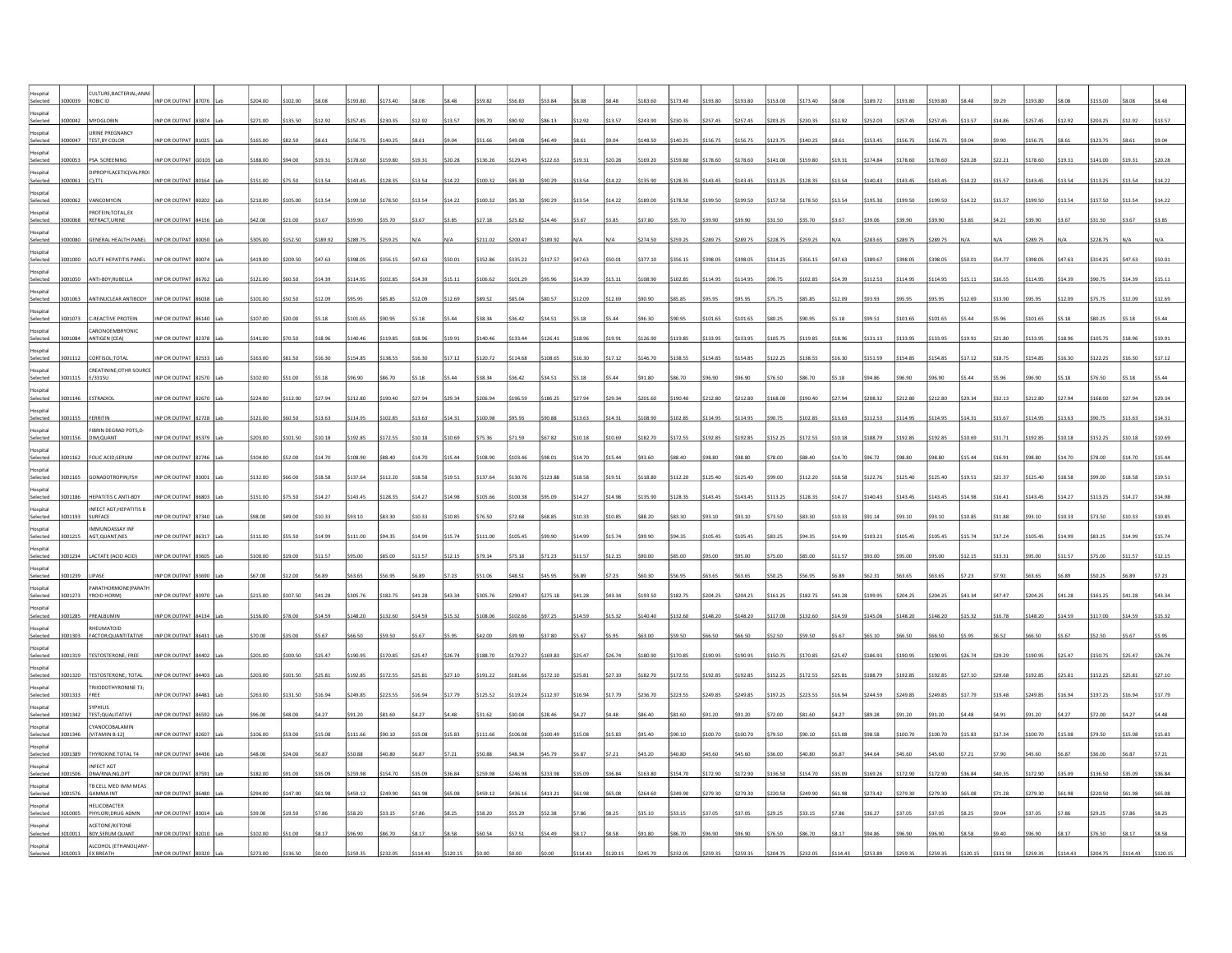| Selected                                   |                                                                   | INP OR OUTPAT 8:                           |  | 153.00            |                     |                | \$145.35            | 130.05              |                   |                   | as or             | 45 6                |                     |                   |                   | \$137.70            | \$130.05            | \$145.35            | \$145.35            | \$114.75            | \$130.05            |                   | \$142.29            | \$145.3             | 1453                |       |         | \$145.35 |         |          |         |        |
|--------------------------------------------|-------------------------------------------------------------------|--------------------------------------------|--|-------------------|---------------------|----------------|---------------------|---------------------|-------------------|-------------------|-------------------|---------------------|---------------------|-------------------|-------------------|---------------------|---------------------|---------------------|---------------------|---------------------|---------------------|-------------------|---------------------|---------------------|---------------------|-------|---------|----------|---------|----------|---------|--------|
| lospital<br>Selected                       | LIRUBIN; TOTA                                                     | NP OR OUTPAT                               |  | 76.00             | 38.00               |                | \$72.20             | \$64.60             |                   |                   | 37.14             | 35.28               | 33.43               |                   |                   | \$68.40             | 64.60               | \$72.20             | 572.20              | \$57.00             | \$64.60             |                   | \$70.68             | 72.21               |                     |       |         |          |         |          |         |        |
| lospital<br>Selected                       | <b>BILIRUBIN; DIRECT</b>                                          | NP OR OUTPAT                               |  | 76.00             | 38.00               | 5.02           | 572.20              | \$64.60             |                   |                   | 37.14             | 35.28               | 33.43               |                   |                   | \$68.40             | 64.60               | \$72.20             | \$72.20             | \$57.00             | \$64.60             | \$5.02            | \$70.68             | 572.20              | 72.20               |       |         |          |         |          |         |        |
| letiozof                                   | <b>JREA NITROGEN;</b>                                             |                                            |  |                   |                     |                |                     |                     |                   |                   |                   |                     |                     |                   |                   |                     |                     |                     |                     |                     |                     |                   |                     |                     |                     |       |         |          |         |          |         |        |
| Selected<br>3010018<br>lospital            | QUANTITIVE                                                        | INP OR OUTPAT 84520                        |  | \$100.00          | \$10.00             | 33.95          | \$95.00             | \$85.00             | \$3.95            | S4.15             | \$29.28           | \$27.82             | \$26.35             | \$3.95            | S4.15             | \$90.00             | \$85.00             | \$95.00             | \$95.00             | \$75.00             | \$85.00             | \$3.95            | \$93.00             | \$95.00             | \$95.00             |       | \$4.54  | \$95.00  |         |          |         |        |
| Selected<br>010019<br>lospital             | CALCIUM; TOTAL                                                    | INP OR OUTPAT 82310                        |  | 98.00             | \$49.00             |                | \$93.10             | \$83.30             | \$5.16            | \$5.42            | 38.22             | 36.31               | \$34.40             |                   | \$5.42            | \$88.20             | \$83.30             | \$93.10             | \$93.10             | \$73.50             | \$83.30             | \$5.16            | \$91.14             | \$93.10             | 93.1C               |       |         |          |         |          |         |        |
| Selected<br>010024<br>lospital             | CPK; MB FRACTION ONLY<br>CREATINE                                 | INP OR OUTPAT 82553                        |  | \$345.00          | 172.50              | 11.55          | \$327.75            | \$293.25            | \$11.55           |                   | 85.5              | 31.28               |                     |                   | \$12.13           | \$310.50            | \$293.25            | \$327.75            | \$327.75            | \$258.75            | \$293.25            | \$11.55           | \$320.85            | 327.                |                     |       |         |          |         |          |         |        |
| Selected<br>010025<br>Hospital             | KINASE(CK),(CPK)TOTAL                                             | INP OR OUTPAT                              |  | 119.00            | 59.50               | 6.51           | \$113.05            | \$101.15            | \$6.51            | \$6.84            | 48.24             | \$45.83             | \$43.42             | \$6.51            | \$6.84            | \$107.10            | \$101.15            | \$113.05            | \$113.05            | \$89.25             | \$101.15            | \$6.51            | \$110.67            |                     |                     |       |         | 113.05   |         | 89.25    |         |        |
| Selected<br>010026<br>letiozof             | CREATININE; BLOOD<br><b>SLUTAMYLTRANSFERASE.C</b>                 | INP OR OUTPAT                              |  | on on             | 12.00               | 5.12           | 95.00               | \$85.00             | \$5.12            |                   | 37.98             | 80.85               | 34 18               |                   | 55.28             | 90.00               | \$85.00             | \$95.00             | \$95.00             | \$75.00             | \$85.00             | \$512             | \$93.00             |                     |                     |       |         |          |         |          |         |        |
| Selected                                   | 3010028 AMMA GGT                                                  | INP OR OUTPAT 82977                        |  | 119.00            | \$59.50             | 57.20          | \$113.05            | \$101.15            | \$7.20            | \$7.56            | \$53.34           | \$50.67             | \$48.01             | 57.20             | \$7.56            | \$107.10            | \$101.15            | \$113.05            | \$113.05            | \$89.25             | \$101.15            | \$7.20            | \$110.67            | \$113.05            |                     |       |         | 113.05   |         |          |         |        |
| lospital<br>Selected                       | 010029 GLUCOSE, BLD MONIT DVC   INP OR OUTPAT 82962               |                                            |  |                   | 24.00               | 3.28           | \$45.60             | \$40.80             | \$3.28            | \$3.44            | \$19.68           | \$18.70             | \$17.71             |                   | \$3.44            | \$43.20             | \$40.80             | \$45.60             | \$45.60             | \$36.00             | \$40.80             | \$3.28            | \$44.64             |                     |                     |       |         |          |         |          |         |        |
| lospital<br>Selected<br>010030             | GLUCOSE; QUANTITATIVE<br><b>BLOOD</b>                             | INP OR OUTPAT 82947                        |  | 100.00            | 50.00               | 3 qa           | 195.00              | \$85.00             | \$3.93            |                   | 29.10             | 27.65               | 26.19               | 59.93             | \$4.13            | \$90.00             | \$85.00             | \$95.00             | \$95.00             | \$75.00             | \$85.00             | \$3.93            | \$93.00             |                     |                     |       |         |          |         |          |         |        |
| letiozot<br>Selected<br>3010031            | <b>GONADOTROPIN.CHORION</b><br>IC; QUAL                           | INP OR OUTPAT 84703                        |  | \$172.00          | \$23.00             | 752            | \$163.40            | \$146.20            | \$7.52            | \$7.90            | \$55.74           | \$52.95             | \$50.17             | \$7.52            | \$7.90            | \$154.80            | \$146.20            | \$163.40            | \$163.40            | \$129.00            | \$146.20            | \$7.52            | \$159.96            | \$163.40            | \$163.40            |       |         | \$163.40 |         |          |         |        |
| lospital<br>Selected<br>10033              | LACTATE<br>DEHYDROGENASE(LD), LDH INP OR OUTPAT                   |                                            |  | 100.00            | 50.00               | 6.04           | \$95.00             | \$85.00             |                   | \$6.34            | 44.70             | 42.47               | \$40.23             | \$6.04            | \$6.34            | \$90.00             | \$85.00             | \$95.00             | \$95.00             | \$75.00             | \$85.00             | \$6.04            | \$93.00             | 95.00               |                     |       |         | \$95.00  |         |          |         |        |
| lospital<br>Selected<br>010034             | MAGNESIUM                                                         | NP OR OUTPAT 83735                         |  | 147.00            | 573.50              | 6.70           | 139.65              | 124.95              | \$6.70            | \$7.04            | \$49.62           | 47.14               | \$44.66             | <b>670</b>        | \$7.04            | \$132.30            | \$124.95            | \$139.65            | \$139.65            | \$110.25            | \$124.95            | \$6.70            | \$136.71            | 139.65              | 139.65              |       |         | \$139.65 |         |          |         |        |
| letiozol<br>Selected                       | <b>BLD OCCULT SCREEN:FECES</b><br>010036 CONSEC                   | INP OR OUTPAT 82270                        |  | \$88.00           | \$44.00             | \$4.38         | \$83.60             | \$74.80             | \$4.38            | \$4.60            | \$26.28           | \$24.97             | \$23.65             | \$4.38            | \$4.60            | \$79.20             | \$74.80             | \$83.60             | \$83.60             | \$66.00             | \$74.80             | \$4.38            | \$81.84             | \$83.60             | \$83.60             |       |         | \$83.60  | \$4.38  |          |         |        |
| lospital<br>Selected<br>010039             | HOSPHORUS INORGANIC<br>PHOSPHATE                                  | INP OR OUTPAT 84100                        |  | \$98.00           | \$49.00             | 64.74          | \$93.10             | \$83.30             | \$4.74            | \$4.98            | \$35.10           | \$33.35             | \$31.59             |                   | \$4.98            | \$88.20             | \$83.30             | \$93.10             | \$93.10             | \$73.50             | \$83.30             | \$4.74            | \$91.14             | \$93.10             | \$93.10             |       |         | \$93.10  |         |          |         |        |
| lospital<br>Selected<br>010040             | POTASSIUM;SERUM,PLAS<br>MA/WHL BLD                                | INP OR OUTPAT 84132                        |  | 100.00            | 50.00               |                | \$95.00             | \$85.00             | \$4.7             |                   | \$34.08           | 32.38               | 30.67               |                   |                   | \$90.00             | \$85.00             | \$95.00             | \$95.00             | \$75.00             | \$85.00             | \$4.76            | \$93.00             | \$95.0              |                     |       |         |          |         |          |         |        |
| lospital<br>Selected<br>3010042            | <b>ROTEIN:TOTAL.EX</b><br>REFRACT, SERUM                          | INP OR OUTPAT 84155                        |  | 100.00            | 550.00              | 3.67           | \$95.00             | \$85.00             | \$3.67            | \$3.85            | \$27.18           | \$25.82             | \$24.46             | \$3.67            | \$3.85            | \$90.00             | \$85.00             | \$95.00             | \$95.00             | \$75.00             | \$85.00             | \$3.67            | \$93.00             | \$95.0              |                     |       |         |          |         |          |         |        |
| lospital<br>Selected<br>010043             | <b>GONADOTROPIN, CHORION</b><br>IC;QUANT                          | INP OR OUTPAT                              |  | 258.00            |                     |                | \$245.10            | \$219.30            | \$15.05           | \$15.80           | 111.5             |                     |                     |                   |                   | \$232.20            | \$219.30            | \$245.10            | \$245.10            | \$193.50            | \$219.30            | \$15.05           | \$239.94            | 245.1               |                     |       |         |          |         |          |         |        |
| lospital<br>3010046<br>Selected            | SODIUM.URINE                                                      | INP OR OUTPAT 84300                        |  | \$104.00          | \$52.00             | \$5.06         | \$98.80             | \$88.40             | \$5.06            | S5.31             | \$36.00           | \$34.20             | \$32.40             | \$5.06            | \$5.31            | \$93.60             | \$88.40             | S98.80              | \$98.80             | \$78.00             | \$88.40             | \$5.06            | \$96.72             | \$98.80             | ng gp:              |       |         | \$98.80  | \$5.06  | \$78.00  | 5.06    | \$5.31 |
| lospital<br>010048<br>Selected             | THYROXINE; FREE                                                   | INP OR OUTPAT 84439                        |  | 147.00            | 573.50              | \$9.02         | \$139.65            | \$124.95            | \$9.02            | \$9.47            | 66.78             | 63.44               | 60.10               | \$9.02            | \$9.47            | \$132.30            | \$124.95            | \$139.65            | \$139.65            | \$110.25            | \$124.95            | \$9.02            | \$136.71            | \$139.65            | \$139.65            |       | 10.37   | \$139.65 | \$9.02  | 110.25   | 9.02    |        |
| lospital<br>Selected<br><b>PAODIO</b>      | <b>FRANSFERASE;ASPARTATE</b><br><b>AMINO</b>                      | INP OR OUTPAT                              |  | 100.00            | so oc               |                | 95.00               | 85.00               |                   |                   | 38.34             | 36.42               |                     |                   |                   | 90.00               | \$85.00             | \$95.00             | \$95.00             | \$75.00             | \$85.00             | \$5.18            | \$93.00             | tes on              |                     |       |         |          |         |          |         |        |
| letiozot<br>Selected<br>3010052            | TROPONIN, QUANTITATIVE                                            | INP OR OUTPAT 8448                         |  | 308.00            | \$154.00            | \$12.47        | \$292.60            | \$261.80            | \$12.47           | \$13.09           | \$74.82           | \$71.08             | \$67.34             | \$12.47           | \$13.09           | \$277.20            | \$261.80            | \$292.60            | \$292.60            | \$231.00            | \$261.80            | \$12.47           | \$286.44            | \$292.60            | \$292.60            | 13.09 | \$14.34 | \$292.60 | \$12.47 | \$231.00 | 12.47   |        |
| lospital<br>Selected<br>10054              | JRIC ACID; BLOOD                                                  | NP OR OUTPAT                               |  | 100.00            | 50.00               | 4.52           | \$95.00             | 85.00               | \$4.52            |                   | 33.48             | 31.81               | \$30.13             | \$4.52            |                   | \$90.00             | \$85.00             | \$95.00             | \$95.00             | \$75.00             | \$85.00             | \$4.52            | \$93.00             | 95.00               |                     |       |         |          |         |          |         |        |
| lospital<br>Selected<br>10062              | RUG SCRN:1DRUG<br>METHOD.INSTRMT                                  | NP OR OUTPAT                               |  | 344.00            | 172.00              | 62 14          | 430.98              | \$292.40            | \$62.14           |                   | 430.98            | Eb PNA              | 387.88              | 662 14            | \$65.25           | \$309.60            | \$292.40            | \$326.80            | \$326.80            | \$258.00            | \$292.40            | \$62.14           | \$319.92            | 326.80              | 326.80              |       |         | 326.80   | \$62.14 |          |         |        |
| lospital<br>Selected                       | <b>ITAMIN</b><br>010063 D;25HYDROXY+FRACTIONS INP OR OUTPAT 82306 |                                            |  | \$124.00          | \$62.00             | \$29.60        | \$219.30            | \$105.40            | \$29.60           | \$31.08           | \$219.30          | \$208.34            | \$197.37            | \$29.60           | \$31.08           | \$111.60            | \$105.40            | \$117.80            | \$117.80            | \$93.00             | \$105.40            | \$29.60           | \$115.32            | \$117.80            | 117.80              | 31.08 | \$34.04 | \$117.80 | \$29.60 | \$93.00  | 29.60   |        |
| lospital<br>Selected                       | 010066 PROCALCITONIN (PCT)                                        | INP OR OUTPAT 84145                        |  | \$277.00          | \$138.50            | \$27.22        | \$263.15            | \$235.45            | \$27.22           | \$28.58           | 198.48            | 188.56              | \$178.63            | \$27.22           | \$28.58           | \$249.30            | \$235.45            | \$263.15            | \$263.15            | \$207.75            | \$235.45            | \$27.22           | \$257.61            | 263.1               |                     |       |         | \$263.15 | \$27.22 |          |         |        |
| lospital<br>Selected<br>010072             | <b>IRON BINDING CAPACITY-</b><br>IN HOUSE                         | INP OR OUTPAT 83550                        |  | 51.00             | 30.50               |                | \$64.74             | 51.85               | \$8.74            |                   | 64.74             |                     |                     |                   |                   | \$54.90             | 51.85               | \$57.95             | \$57.95             | \$45.75             | \$51.85             | \$8.74            | \$56.73             |                     |                     |       |         |          |         |          |         |        |
| Hospital<br>Selected<br>020015             | HETEROPHILE ANTIBODIES:<br>SCREEN                                 | INP OR OUTPAT 86308                        |  | 165.01            | 82.50               | 5.18           | \$156.75            | \$140.25            | \$5.18            | \$5.44            | 38.34             | 36.4                | 34.5                |                   | \$5.44            | \$148.50            | \$140.25            | \$156.75            | \$156.75            | \$123.75            | \$140.25            | \$5.18            | \$153.49            |                     |                     |       |         |          |         |          |         |        |
| lospital<br>Selected<br>050014             | <b>BLOOD COUNT;</b><br>HEMATOCRIT (HCT)                           | INP OR OUTPAT                              |  |                   |                     |                | \$57.95             | \$51.85             | \$2.37            |                   | 17.58             |                     |                     |                   |                   | 54.90               | 51.85               | \$57.95             | \$57.95             | \$45.75             | \$51.85             | \$2.37            | \$56.73             |                     |                     |       |         |          |         |          |         |        |
| letiozof                                   | COUNT;PLATELET,AUTOMA<br><b>TFD</b>                               |                                            |  |                   |                     |                |                     |                     | \$4.48            |                   |                   |                     |                     |                   |                   |                     |                     |                     |                     |                     |                     |                   |                     |                     |                     |       |         |          |         |          |         |        |
| Selected<br>lospital                       | <b>SEDIMENTATION</b>                                              | INP OR OUTPAT 85049                        |  |                   |                     |                | 95.00               | \$85.00             |                   |                   | 33.18             |                     |                     |                   |                   | \$90.00             | \$85.00             | \$95.00             | \$95.00             | \$75.00             | \$85.00             | \$4.48            | \$93.00             |                     |                     |       |         |          |         |          |         |        |
| Selected<br>lospital<br>Selected<br>060010 | 050018 RATE, NON-AUTOMAT<br>LOSTRIDIUM DIFFICILE<br>TOXIN(S)      | INP OR OUTPAT 85651<br>INP OR OUTPAT 87493 |  | 98.00<br>\$230.00 | \$49.00<br>\$115.00 | 4.27<br>337.27 | \$93.10<br>\$259.98 | \$83.30<br>\$195.50 | \$4.27<br>\$37.27 | \$4.48<br>\$39.13 | 26.28<br>\$259.98 | \$24.97<br>\$246.98 | \$23.65<br>\$233.98 | \$4.27<br>\$37.27 | \$4.48<br>\$39.13 | \$88.20<br>\$207.00 | \$83.30<br>\$195.50 | \$93.10<br>\$218.50 | \$93.10<br>\$218.50 | \$73.50<br>\$172.50 | \$83.30<br>\$195.50 | \$4.27<br>\$37.27 | \$91.14<br>\$213.90 | \$93.10<br>\$218.50 | \$93.10<br>\$218.50 |       |         | \$218.50 | \$37.27 | 172.50   | \$37.27 |        |
| lospital                                   | CULTURE, BACTERIAL EA                                             | INP OR OUTPAT 8708                         |  |                   |                     |                |                     |                     |                   |                   |                   |                     |                     |                   |                   | \$176.40            | \$166.60            | \$186.20            |                     |                     | \$166.60            |                   |                     |                     |                     |       |         |          |         |          |         |        |
| Selected<br>060011<br>lospital             | W/ID, URN<br>CULTURE, BACTERIAL ANY                               |                                            |  | 196.00            | \$28.00             | \$8.09         | \$186.20            | \$166.60            | \$8.09            | S8.49             | \$59.94           | \$56.94             | \$53.95             | \$8.09            | S8.49             |                     |                     |                     | \$186.20            | \$147.00            |                     | \$8.09            | \$182.28            | \$186.20            | 186.20              |       |         | \$186.20 |         | 147.00   | PO 8    |        |
| Selected<br>160012<br>lospital             | <b>OTHER SR</b>                                                   | INP OR OUTPAT                              |  | 212.00            | 106.00              | 38.62          | \$201.40            | \$180.20            | \$8.62            | \$9.05            | 63.84             | 60.65               | 557.46              | \$8.62            | \$9.05            | \$190.80            | \$180.20            | \$201.40            | \$201.40            | \$159.00            | \$180.20            | \$8.62            | \$197.16            | 201.4               | 201.40              |       |         | \$201.40 | \$8.62  | 159.00   |         |        |
| Selected<br>lospital                       | ULTURE, BACTERIAL URINE INP OR OUTPAT<br>CULTURE.BACTR.A/S        |                                            |  | 100.00            | 3500                | <b>SR 07</b>   | 00.28               | 585.00              | \$8.07            | <b>SR 47</b>      | \$9.76            | 56 77               | \$53.78             | \$8.07            | SR 47             | 00.00               | \$85.00             | \$95.00             | \$95.00             | \$75.00             | \$85.00             | \$8.07            | \$93.00             | 00.29               |                     |       |         | 395.00   | \$8.07  |          |         |        |
| Selected<br>060017<br>lospital             | N/BLD, ANAERB<br><b>USCEPTIBILITY</b>                             | INP OR OUTPAT 87075                        |  | \$179.00          | \$89.50             | \$9.47         | \$170.05            | \$152.15            | \$9.47            | \$9.94            | \$70.14           | \$66.63             | \$63.13             | \$9.47            | \$9.94            | \$161.10            | \$152.15            | \$170.05            | \$170.05            | \$134.25            | \$152.15            | \$9.47            | \$166.47            | \$170.05            | \$170.05            |       | \$10.89 | \$170.05 | \$9.47  | 134.25   |         |        |
| Selected<br>060022<br>lospital             | STUDIES, MIC/AGA                                                  | NP OR OUTPAT 87186                         |  | 165.00            | \$25.00             |                | 156.75              | 140.25              |                   |                   | 64.02             |                     |                     |                   |                   | \$148.50            | \$140.25            | \$156.75            | \$156.75            | \$123.75            | \$140.25            |                   | \$153.45            | 156.7               |                     |       |         |          |         |          |         |        |
| ielected                                   |                                                                   |                                            |  |                   |                     |                |                     |                     |                   |                   |                   |                     |                     |                   |                   |                     |                     |                     |                     |                     |                     |                   |                     |                     |                     |       |         |          |         |          |         |        |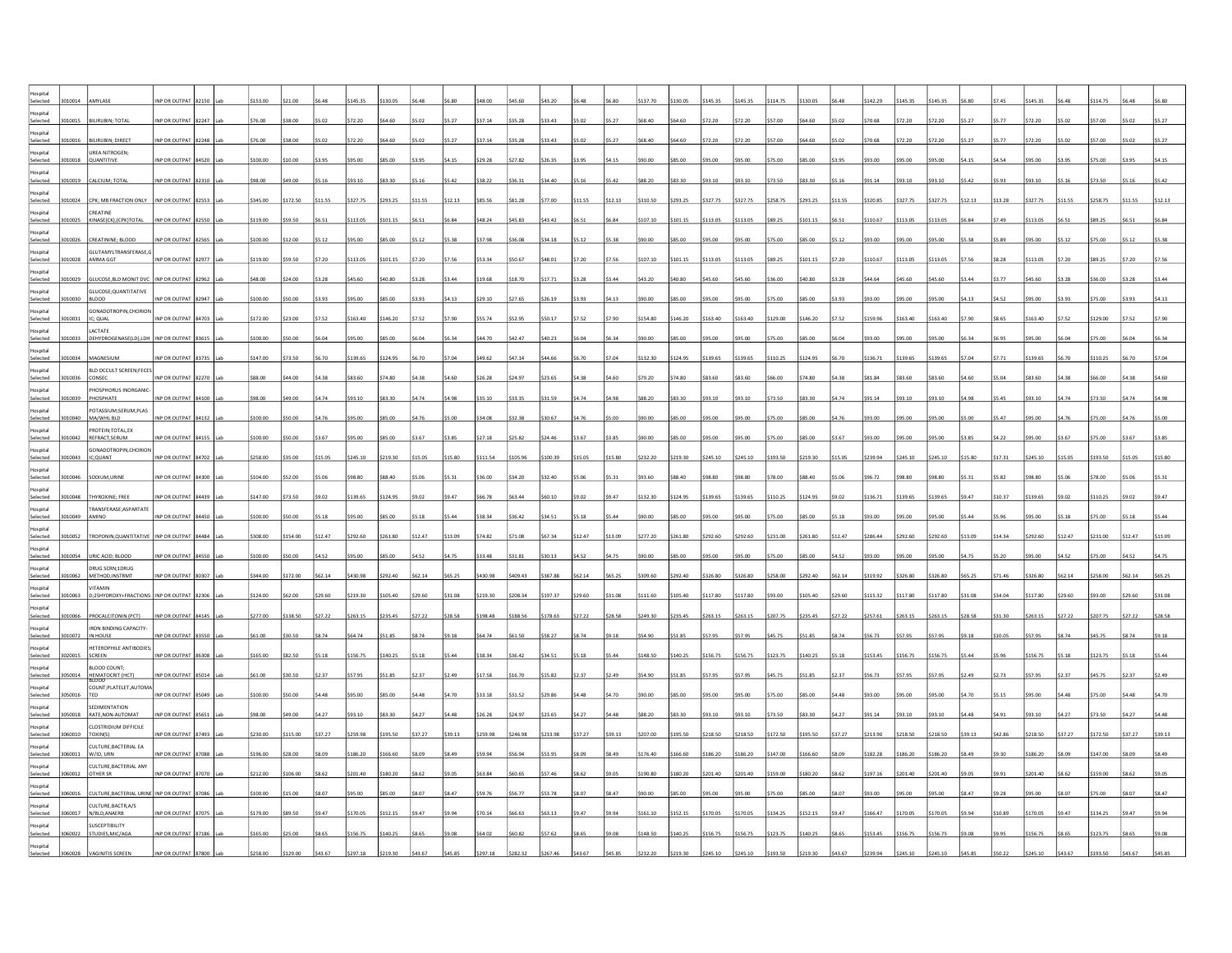| Selected             | 060031          | HIV-1 ANTIGEN, WHIV-<br>1&HIV-2,1R                      | INP OR OUTPAT 87389 |       |                        | \$167.00   | \$83.50    |            | 5178.38    | 141.95     |            |            |               |            |            |            |            | 150.30     | 141.95     | \$158.65   | \$158.65   | \$125.25   | \$141.95   |            |            |          |              |          |          |          |          |            |          |          |
|----------------------|-----------------|---------------------------------------------------------|---------------------|-------|------------------------|------------|------------|------------|------------|------------|------------|------------|---------------|------------|------------|------------|------------|------------|------------|------------|------------|------------|------------|------------|------------|----------|--------------|----------|----------|----------|----------|------------|----------|----------|
| letinzo              |                 |                                                         |                     |       |                        |            |            |            |            |            |            |            |               |            |            |            |            |            |            |            |            |            |            |            |            |          |              |          |          |          |          |            |          |          |
| Selected<br>Hospital |                 | <b>OD TYPING: ABC</b>                                   | NP OR OUTPAT        |       |                        | 301.00     | 150.50     | \$111.95   | 630.24     |            | \$111.95   | 117.5      |               |            |            |            | \$117.55   | 270.90     | 255.85     | \$285.95   | \$285.95   | \$225.75   | \$255.85   | \$111.95   | 279.93     |          |              |          |          |          | 111.95   |            |          |          |
| Selected             | 3900002         | <b>BLOOD TYPING:RH (D)</b>                              | INP OR OUTPAT 86901 |       |                        | \$109.00   | \$54.50    | \$33.84    | \$190.80   | \$92.65    | \$33.84    | \$35.53    | \$190.80      | 181.26     | \$171.72   | \$33.84    | \$35.53    | \$98.10    | \$92.65    | \$103.55   | 103.55     | \$81.75    | \$92.65    | \$33.84    | \$101.37   | 103.55   |              |          | 38.92    | 103.55   | \$33.84  |            |          |          |
| lospital<br>Selected | 8900003         | <b>NTIHUMAN</b><br>GLOBULIN/COOMBS;DIR                  | INP OR OUTPAT 86880 |       |                        | \$92.00    | \$46.00    | 555.66     | \$190.80   | \$78.20    | \$55.66    | \$58.44    | \$190.80      | 181.26     | \$171.72   |            | \$58.44    | \$82.80    | \$78.20    | \$87.40    | \$87.40    | \$69.00    | \$78.20    | \$55.66    | \$85.56    | \$87.40  |              |          |          |          |          |            |          |          |
| lospital             |                 | ANTIBODY SCREEN, RBC, EA                                |                     |       |                        |            |            |            |            |            |            |            |               |            |            |            |            |            |            |            |            |            |            |            |            |          |              |          |          |          |          |            |          |          |
| Selected<br>Hospital | 3900004         | SERUM T<br>FRANSFUSION.BLD/BLD                          | INP OR OUTPAT 86850 |       |                        | 352.00     | 176.00     | \$49.76    | \$334.40   | \$299.20   | \$49.76    |            | 268.2         |            |            |            | \$52.25    | \$316.80   | \$299.20   | \$334.40   | \$334.40   | \$264.00   | \$299.20   | \$49.76    | \$327.36   | 334.4    |              |          |          |          |          |            |          |          |
| Selected             | 3910001         | COMPONENTS                                              | INP OR OUTPAT 36430 |       |                        | \$1,730.00 | \$865.00   | \$41.98    | \$1,643.50 | 1,470.50   | \$397.06   | S416.9     |               |            |            |            | \$416.91   | \$1,557.00 | \$1,470.50 | \$1,643.50 | \$1,643.50 | \$1,297.50 | \$1,470.50 | \$397.06   | \$1,608.9  | 1.643.5  |              |          |          | .643.50  | 397.06   | 1.297.50   | 3397.06  |          |
| Hospital<br>Selected | 990001          | COMPATIBILITY TST;SPIN<br><b>TECH</b>                   | INP OR OUTPAT       |       |                        | \$262.00   | 131.00     | 149.16     | \$775.08   | 222.70     | \$149.16   | \$156.62   | 775.0         |            |            | \$149.16   | \$156.62   | \$235.80   | \$222.70   | \$248.90   | 248.90     | \$196.50   | \$222.70   | \$149.16   |            |          |              |          |          | 248.90   | 149.16   | 196.50     | 149.16   | 156.62   |
| lospital<br>Selected | 3990002         | <b>OMPATIBILITY</b><br>TST;ANTIGLOBULIN                 | INP OR OUTPAT 86922 |       |                        | 262.00     | 131.00     | \$149.16   | \$775.08   | \$222.70   | \$149.16   | \$156.62   | 775.08        | 736.33     | 697.57     | 3149.16    | \$156.62   | \$235.80   | \$222.70   | \$248.90   | 248.90     | \$196.50   | \$222.70   | \$149.16   |            |          |              |          | 71.53    | 248.90   | 149.16   | 196.50     | \$149.16 | 156.62   |
| Hospital             |                 | COMPATIBILITY                                           |                     |       |                        |            |            |            |            |            |            |            |               |            |            |            |            |            |            |            |            |            |            |            |            |          |              |          |          |          |          |            |          |          |
| Selected<br>ospital  |                 | 3990003 TST, INCUBATION T<br>BLOOD CULTURE ID PANE      | INP OR OUTPAT 86921 |       |                        | \$262.00   | \$131.00   | \$149.16   | \$775.08   | \$222.70   | \$149.16   | \$156.62   | \$775.08      | \$736.33   | \$697.57   | \$149.16   | \$156.62   | \$235.80   | \$222.70   | \$248.90   | \$248.90   | \$196.50   | \$222.70   | \$149.16   | \$243.66   |          |              |          | 171.53   | 248.90   | \$149.16 | \$196.50   | \$149.16 | \$156.62 |
| Selected             |                 | D PANEL BIOFIRE                                         | INP OR OUTPAT 87150 |       |                        | \$421.00   | \$210.50   | \$35.09    | \$399.95   | 357.85     |            | \$36.84    | 259.9         |            | 233.98     | 335.09     | \$36.84    | \$378.90   | \$357.85   | \$399.95   | \$399.95   | \$315.75   | \$357.85   |            |            |          |              |          |          |          |          | 315.75     | \$35.09  |          |
| IstinzoH<br>Selected | <b>SI PANEL</b> | IAD NA;GI PATHOGEN 12-<br>25 TRGTS                      | INP OR OUTPAT 87507 |       |                        | \$750.00   | \$375.00   | \$416.78   | \$3,087.30 | \$637.50   | \$416.78   | \$437.62   | \$3,087.30    | \$2,932.94 | \$2,778.57 | \$416.78   | \$437.62   | \$675.00   | \$637.50   | \$712.50   | \$712.50   | \$562.50   | \$637.50   | \$416.78   | \$697.50   |          |              | 437.62   | 479.30   | \$712.50 | \$416.78 | \$562.50   | \$416.78 | \$437.62 |
| lospital<br>Selected | 610170          | BRONCHOSCOPY;W/ALVEC<br>LAR LVG-CP                      | INP OR OUTPAT       |       |                        | \$3,852.00 | 1,926.00   | \$1,496.39 | \$3,659.40 | \$3,274.20 | \$1,496.39 | \$1,571.21 | 2.064.97      | 1.959.08   | 1,575.20   | \$1,496.39 | \$1,571.21 | \$3,466.80 | \$3,274.20 | \$3,659.40 | \$3,659.40 | \$2,889.00 | \$3,274.20 | \$1,496.39 | \$3,582.3  |          |              |          |          | 3.659.40 | ,496.39  | 2,889.00   | 1.496.39 |          |
| ospital              |                 | GASES, BLD A/COMB (BY                                   |                     |       |                        |            |            |            |            |            |            |            |               |            |            |            |            |            |            |            |            |            |            |            |            |          |              |          |          |          |          |            |          |          |
| Selected<br>IstinzoH |                 | CARDIO-P)<br><b>SPUTUM, OBTAIN/SPECIME</b>              | NP OR OUTPAT        |       |                        | \$364.00   | 182.00     | \$26.07    | \$345.80   | 309.40     |            |            | 156.4         | 148.60     | \$140.78   | \$26.07    | \$27.37    | \$327.60   | 309.40     | \$345.80   | \$345.80   | \$273.00   | \$309.40   | \$26.07    |            |          |              |          |          | 345.80   | 26.07    | 273.00     |          |          |
| Selected             | 3000074         | N,SUCTION                                               | INP OR OUTPAT 89220 |       | tespiratory            | \$344.00   | \$172.00   | \$149.16   | \$775.08   | \$292.40   | \$149.16   | \$156.62   | \$775.08      | 3736.33    | \$697.57   | \$149.16   | \$156.62   | \$309.60   | \$292.40   | \$326.80   | \$326.80   | \$258.00   | \$292.40   | \$149.16   | \$319.92   | 3326.80  | 326.80       | 156.62   | \$171.53 | \$326.80 | \$149.16 | \$258.00   | \$149.16 | 156.62   |
| lospital<br>Selected | 800001          | ARDIOVERSION<br>EXTERNAL, RESP                          | INP OR OUTPAT 92960 |       | Respiratory            | \$2,095.00 | \$1,047.50 | \$561.91   | \$1,990.25 | \$1,780.75 | \$561.91   | \$590.01   | \$799.75      | \$758.74   | 610.07     | \$561.91   | \$590.01   | \$1,885.50 | \$1,780.75 | \$1,990.25 | \$1,990.25 | \$1,571.25 | \$1,780.75 | \$561.91   | \$1,948.35 | 1,990.25 | .990.25      |          | 646.20   | 1,990.25 | \$561.91 | \$1,571.25 | \$561.91 | \$590.0  |
| ospital              |                 | ARDIO STRESS                                            |                     |       |                        |            |            |            |            |            |            |            |               |            |            |            |            |            |            |            |            |            |            |            |            |          |              |          |          |          |          |            |          |          |
| Selected<br>Hospital | 1820001         | TST:TRACING ONLY<br>BRONCHOSPASM RSPN;PFT               | INP OR OUTPAT 93017 |       | Respiratory \$1,030.00 |            | \$515.00   | \$264.45   | \$978.50   | \$875.50   | \$264.45   | \$277.67   | \$960.4       | 910.72     | \$863.44   | 3264.45    | \$277.67   | \$927.00   | \$875.50   | \$978.50   | \$978.50   | \$772.50   | \$875.50   | \$264.45   |            |          |              |          |          | 978.50   | \$264.45 | \$772.50   | \$264.45 |          |
| Selected             | 1600002         | PRE&POST                                                | INP OR OUTPAT 94060 |       | espiratory             | \$712.00   | 356.00     | \$168.12   | \$676.40   | \$605.20   | \$264.45   | \$277.6    | \$187.0       |            |            | 264.45     | \$277.67   | \$640.80   | \$605.20   | \$676.40   | \$676.40   | \$534.00   | \$605.20   | \$264.45   | \$662.1    |          |              |          |          |          | 264.45   | 534.00     | \$264.45 | 277.67   |
| Hospital<br>Selected |                 | CAPACITY, TOTAL; PEAK<br>FLOW                           | INP OR OUTPAT 94150 |       | Respiratory            | \$384.00   | 192.00     | \$139.55   | \$526.20   | \$326.40   | \$139.55   | \$146.53   | \$526.2       |            |            | \$139.55   | \$146.53   | \$345.60   | \$326.40   | \$364.80   | \$364.80   | \$288.00   | \$326.40   | \$139.55   | \$357.1    |          |              |          |          |          | 139.55   | 288.00     | 139.55   | \$146.53 |
| lospital<br>Selected |                 | NHALATION TRT;EZ PAP<br><b>NITIAL</b>                   | INP OR OUTPA        |       |                        | \$540.00   | 270.00     | \$187.88   | \$719.43   | \$459.00   | \$187.88   | \$197.27   | 719.4         |            |            | 187.88     | \$197.27   | \$486.00   | 459.00     | \$513.00   | \$513.00   | \$405.00   | \$459.00   | \$187.88   |            |          |              |          |          | 513.00   | 187.88   | 405.00     | \$187.88 | 197.2    |
| Hospital             |                 |                                                         |                     |       |                        |            |            |            |            |            |            |            |               |            |            |            |            |            |            |            |            |            |            |            |            |          |              |          |          |          |          |            |          |          |
| Selected             | 1600009         | BIPAP                                                   | INP OR OUTPAT 94660 |       | Respiratory \$524.00   |            | \$262.00   | \$187.88   | \$719.43   | \$445.40   | \$187.88   | \$197.27   | \$719.43      | \$682.15   | \$646.74   | \$187.88   | \$197.27   | \$471.60   | \$445.40   | \$497.80   | \$497.80   | \$393.00   | \$445.40   | \$187.88   | \$487.32   | \$497.80 | \$497.80     | \$197.27 | \$216.06 | \$497.80 | \$187.88 | \$393.00   | \$187.88 | \$197.27 |
| lospital<br>Selected | 100014          | MANIP CHEST<br>WALL;CPT/PD                              | NP OR OUTPAT 94667  |       | Respiratory            | \$188.00   | \$94.00    | \$111.95   | \$405.45   | 159.80     | \$111.95   | \$117.55   | 405.45        | 384.45     |            | \$111.95   | \$117.55   | \$169.20   | \$159.80   | \$178.60   | \$178.60   | \$141.00   | \$159.80   | \$111.95   | \$174.84   | 178.60   | 178.60       | 117.55   | 128.74   | 178.60   | \$111.95 | 141.00     | \$111.95 | \$117.55 |
| lospital<br>Selected | 1600015         | HORACIC GAS<br>VLM/RESIST TO AP                         | INP OR OUTPAT 94726 |       |                        | \$712.00   | 356.00     | \$264.45   | \$960.48   | 605.20     | \$264.45   | \$277.67   | 960 4         | 91072      | 863 44     | \$264.45   | \$277.67   | \$640.80   | 605.20     | \$676.40   | 676.40     | \$534.00   | \$605.20   | \$264.45   | \$662.16   |          |              |          |          | 676.40   | 264 45   | 5534.00    | \$264.45 | 277.67   |
| lospital             |                 | LV: DET MAL-                                            |                     |       |                        |            |            |            |            |            |            |            |               |            |            |            |            |            |            |            |            |            |            |            |            |          |              |          |          |          |          |            |          |          |
| Selected<br>lospital |                 | <b>DISTRIB:INSPRD</b><br>DIFFUSING                      | INP OR OUTPAT       | 94727 |                        | 428.0      | \$214.00   | \$139.55   | \$526.20   | \$363.80   | \$139.55   | \$146.53   | 526.2         | 498.93     | \$473.03   | \$139.55   | \$146.53   | \$385.20   | \$363.80   | \$406.60   | \$406.60   | \$321.00   | \$363.80   | \$139.55   | \$398.04   |          |              |          |          | 406.60   | \$139.55 | \$321.0    | 139.55   |          |
| Selected             |                 | CPCTY(CM,MM<br>N) DLCC                                  | INP OR OUTPAT       |       |                        | 117.00     | 558.50     | \$87.75    | \$178.72   | \$99.45    |            |            | 178.72        |            |            |            |            | 105.30     | 99.45      | \$111.15   | \$111.15   | \$87.75    | \$99.45    |            |            |          |              |          |          | 111.15   |          |            |          |          |
| Istinzol<br>Selected | 00022           | <b>OME SLEEP</b><br>STDY, W/SLEEP TIME                  | <b>IITPAT</b>       |       |                        | 00.533     | 326.50     | \$139.55   | \$620.35   | 555.05     | \$139.55   | \$146.53   | 490 41        | 465.00     | 440.86     | \$139.55   | \$146.53   | \$587.70   | 555.05     | \$620.35   | \$620.35   | \$489.75   | \$555.05   | \$139.55   | \$607.29   |          |              | 146.53   | 16048    | 620.35   | \$139.55 | 489.75     | 139.55   |          |
| lospital<br>Selected | 400008          | EEG;+REC AWAKE &                                        | INP OR OUTPAT 95819 |       |                        | \$631.00   | \$315.50   | \$264.45   | \$1,435.19 | \$536.35   | \$264.45   | \$277.67   | \$1,435.19    | \$1,360.82 | \$1,290.18 | \$264.45   | \$277.67   | \$567.90   | \$536.35   | \$599.45   | \$599.45   | \$473.25   | \$536.35   | \$264.45   | \$586.83   | 599.45   |              | 277.67   | 304.12   | 599.45   | \$264.45 | \$473.25   | \$264.45 | 277.67   |
| lospital             |                 | ASLEEP W/O I<br>SPEECH, LANGUAGE, VOICE                 |                     |       |                        |            |            |            |            |            |            |            |               |            |            |            |            |            |            |            |            |            |            |            |            |          |              |          |          |          |          |            |          |          |
| Selected<br>Hospital | 1421001         | COMMUNICATION AND OR INP OR OUTPAT 92507<br>SOUND: WITH |                     |       |                        | \$224.00   | \$112.00   | \$76.04    | \$307.53   | \$190.40   | \$76.04    | \$79.84    | \$307.53      | \$291.59   |            | \$76.04    | \$79.84    | \$201.60   | \$190.40   | \$212.80   | \$212.80   | \$168.00   | \$190.40   | \$76.04    | \$208.32   |          |              |          |          | 212.80   | \$76.04  | 168.00     | \$76.04  |          |
| Selected             | 4441006         | EVALUATION OF<br>BEHAVIOR/QUALITATIVI                   | INP OR OUTPAT 92523 |       |                        | \$528.00   | 264.00     | \$228.68   | \$775.78   | \$448.80   | \$228.68   | \$240.1    | 775.7         |            |            | \$228.68   | \$240.11   | \$475.20   | \$448.80   | \$501.60   | \$501.60   | \$396.00   | \$448.80   | \$228.68   | \$491.04   |          |              |          |          |          | 228.68   | 396.00     | 228.68   |          |
| Hospital<br>Selected | 1441007         | ANALYSIS OF VOICE &<br>RESONANCE<br>TREATMENT OR        | INP OR OUTPAT 92524 |       |                        | \$254.0    | 127.00     | \$108.82   | \$344.93   | \$215.90   | \$108.82   | \$114.2    | 344.9         |            |            | \$108.82   | \$114.26   | \$228.60   | \$215.90   | \$241.30   | \$241.30   | \$190.50   | \$215.90   | \$108.82   | \$236.2    |          |              |          |          |          | 08.82    | 190.50     | 108.82   |          |
| lospital             |                 | SWALLOWING                                              |                     |       |                        |            |            |            |            |            |            |            |               |            |            |            |            |            |            |            |            |            |            |            |            |          |              |          |          |          |          |            |          |          |
| Selected<br>IstinzoH | 421002          | DYSFUNCTION AND OR<br><b>VAI</b>                        | INP OR OUTPA        |       |                        |            | 121.50     | \$84.10    | \$336.63   | \$206.55   | \$84.10    | \$88.31    | 336.63        | 319.19     |            |            | \$88.31    | 218.70     | 206.55     | \$230.85   | \$230.85   | \$182.25   | \$206.55   | \$84.10    |            |          |              |          |          |          |          |            |          |          |
| Selected             | 1441003         | SWALLOWING, CLINICAL<br>BARIUM SWALLOW STUDY            | INP OR OUTPAT 92610 |       |                        |            | 256.50     | \$84.03    | \$487.35   | \$436.05   | \$84.03    | \$88.23    | \$285.37      |            |            | \$84.03    | \$88.23    | \$461.70   | \$436.05   | \$487.35   | \$487.35   | 3384.75    | \$436.05   | \$84.03    |            |          |              |          |          |          |          |            | 84.03    |          |
| Hospital<br>Selected | 1441002         | MOTION FLRSCOPIC<br>SWALLOWING BY VIDEO                 | INP OR OUTPAT 92611 |       |                        | 513.00     | \$256.50   | \$90.58    | \$487.35   | \$436.05   | \$90.58    | \$95.11    | \$343.54      | \$325.74   | 308.83     | \$90.58    | \$95.11    | \$461.70   | \$436.05   | \$487.35   | \$487.35   | \$384.75   | \$436.05   | \$90.58    | \$477.09   | 487.3    |              |          |          |          | 90.58    | 384.75     | \$90.58  |          |
| ospital<br>Selected  | 4211023         | TRACTION MECHANICAL                                     | INP OR OUTPAT 97012 |       |                        |            | 46.00      | \$14.59    | \$87.40    | \$78.20    | \$14.59    | \$15.32    | \$58.17       | 55.16      |            | \$14.59    | \$15.32    | \$82.80    | \$78.20    | \$87.40    | \$87.40    | \$69.00    | \$78.20    | \$14.59    | \$85.56    | \$87.40  |              |          |          |          |          |            |          |          |
| IstinzoH             |                 |                                                         |                     |       |                        |            |            |            |            |            |            |            |               |            |            |            |            |            |            |            |            |            |            |            |            |          |              |          |          |          |          |            |          |          |
| Selected             | 4301016         | PARAFFIN BATH                                           | INP OR OUTPAT 97018 |       |                        |            | 36.50      | \$5.63     | \$69.35    | \$62.05    | \$5.63     | \$5.91     | \$34.62       | \$32.83    | 531 13     | \$5.63     | \$5.91     | \$65.70    | \$62.05    | \$69.35    | \$69.35    | \$54.75    | \$62.05    | \$5.63     | \$67.89    | \$69.35  | <b>F PA:</b> |          |          |          |          |            |          |          |
| Hospital<br>Selected |                 | LUIDOTHERAPY                                            | NP OR OUTPAT 97022  |       |                        |            | 37.50      | 17.47      | \$74.81    | 63.75      | \$17.47    | \$18.34    | 74.81         | 70.93      | 67.25      | \$17.47    | \$18.34    | \$67.50    | \$63.75    | \$71.25    | 571.25     | \$56.25    | \$63.75    | \$17.47    | \$69.75    | 71.25    | 71.21        | 348.34   |          |          | 17.47    |            |          |          |
| letigor<br>Selected  | 301007          | ELECTRICAL STIMULATION<br><b>EACH 15 MINUTES</b>        | INP OR OUTPAT 97032 |       |                        | 112.00     | 56.00      | 14 59      | 106.40     | \$95.20    | \$14.59    | \$15.32    | <b>2P 032</b> | 57 79      | 54.79      | \$14.59    | \$15.32    | \$100.80   | \$95.20    | \$106.40   | 106.40     | \$84.00    | \$95.20    | \$14.59    | 104 16     | 106.40   |              | 1532     | 16.78    | 106.40   | 14.59    | tea nn     |          |          |
| Hospital             |                 | <b>ILTRASOUND EACH 15</b>                               |                     |       |                        |            |            |            |            |            |            |            |               |            |            |            |            |            |            |            |            |            |            |            |            |          |              |          |          |          |          |            |          |          |
| Selected<br>lospital | 4211024         | MINUTES<br>THERAPEUTIC PROCEDU<br>NEUROMUSCULAR RE-     | INP OR OUTPAT 97035 |       |                        | \$127.00   | \$63.50    | \$14.20    | \$120.65   | \$107.95   | \$14.20    | \$14.91    | \$52.65       | \$49.92    | \$47.33    | \$14.20    | \$14.91    | \$114.30   | \$107.95   | \$120.65   | \$120.65   | \$95.25    | \$107.95   | \$14.20    | \$118.11   | 120.65   | 120.65       | \$14.91  | \$16.33  | 120.65   | \$14.20  | \$95.25    |          |          |
| Selected             | 1211013         | EDUCATION 15                                            | NP OR OUTPAT 97112  |       |                        |            |            |            | 168.15     | 150.45     | 34.18      | \$35.89    | 137.1         |            |            |            |            | 159.30     | 150.45     | \$168.15   | \$168.15   | \$132.75   | \$150.45   | \$34.18    |            |          |              |          |          |          |          |            |          |          |
| ispital              |                 | <b>AQUATIC WITH EXERCISE</b><br><b>EACH 15 MINUTES</b>  |                     |       |                        |            |            |            |            |            |            |            |               |            |            |            |            |            |            |            |            |            |            |            |            |          |              |          |          |          |          |            |          |          |